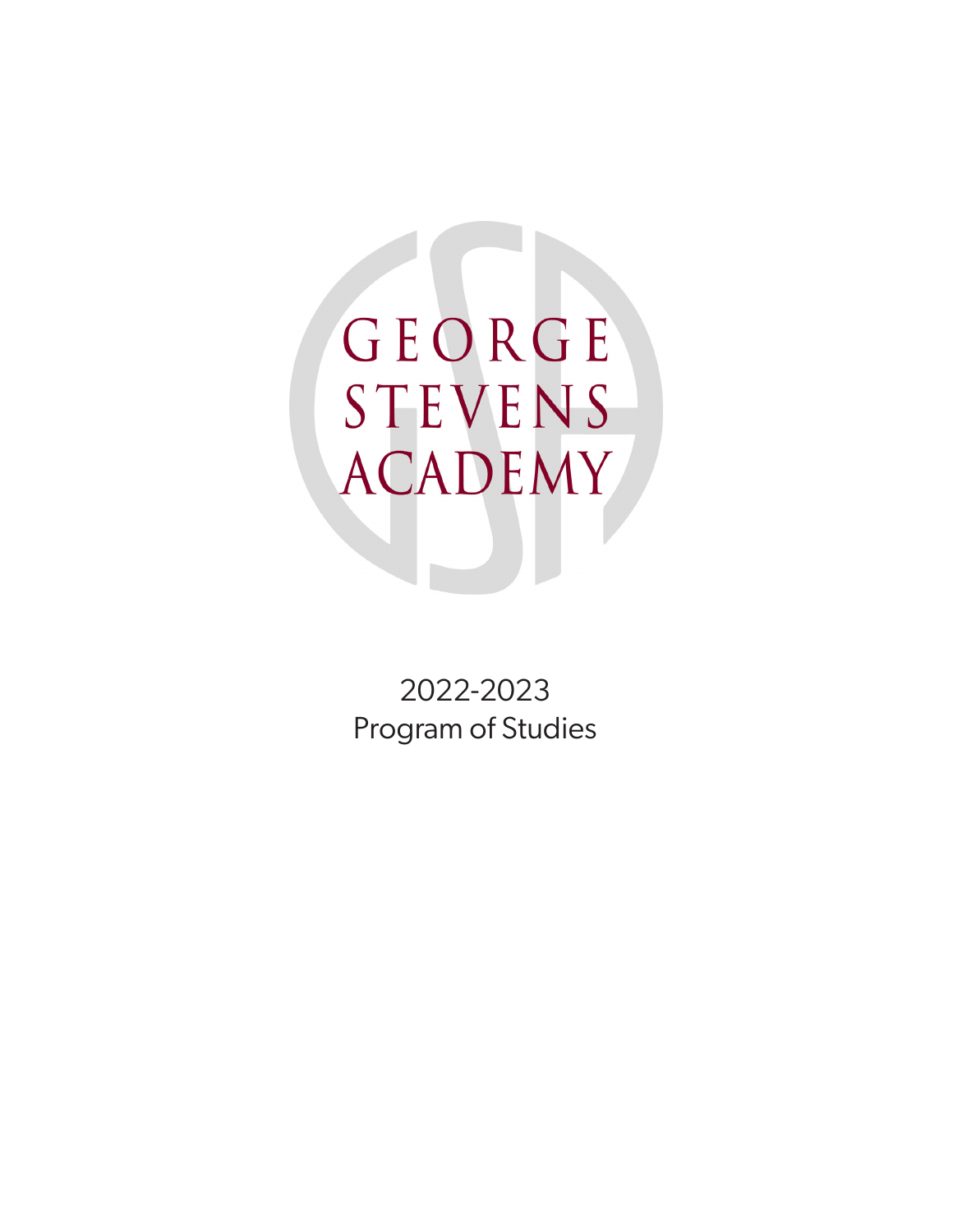# George Stevens Academy

## Our Mission\*

George Stevens Academy is a town academy on the coast of Maine. Founded in 1852, we are the high school for nearly all students from the seven towns in our rural community. We also enroll private-pay day and boarding students from around the world. Our students' interests, talents, and aspirations reflect the diversity of the communities from which they come.

GSA provides a comprehensive and challenging education for all students, for those who will build futures in surrounding communities and for those who will make lives elsewhere in the world. Our many academic and experiential programs foster a love of knowledge, inspire creativity, instill self-confidence, encourage good character, and prepare each graduate for a purposeful life in a changing world. *(Approved by the Board of Trustees on April 25, 2019)*

### Our Vision\*\*

- We will be a vibrant learning community that proudly reflects the diversity of students from our surrounding towns, as well as those from elsewhere in the world, enabling them to thrive now and in the future.
- We will provide all GSA students with an education that helps them pursue whatever jobs and career paths they choose, so that when they succeed, they and their communities will be the better for it.
- We recognize that a GSA education is not just a matter of cultivating intellectual and creative strengths but also requires caring for students' physical and emotional needs. Everything we do will be stamped with this conviction.
- We will be seen as a community resource, in the belief that schools and their communities make each other stronger. We will expand school-community partnerships and real-world learning opportunities that engage students and community members in shared activities and projects for the benefit of both.
- We will have a safe, attractive, functional, and cost-efficient facility that supports our current programming well and has the flexibility to adapt to changing needs in the future.
- We will be financially sustainable, with the resources we need to maintain GSA's facilities and provide for every GSA student's needs. We will grow our endowment, meet more ambitious annual GSA Fund goals, and benefit from the support of sending towns that recognize the indispensable value of a strong high school in their community.

*\*Our mission says who we are and what we do.* 

*\*\*Our vision sets out our broad goals for the future. We are well on our way to accomplishing some of these, others will take longer, but all are attainable with community support.*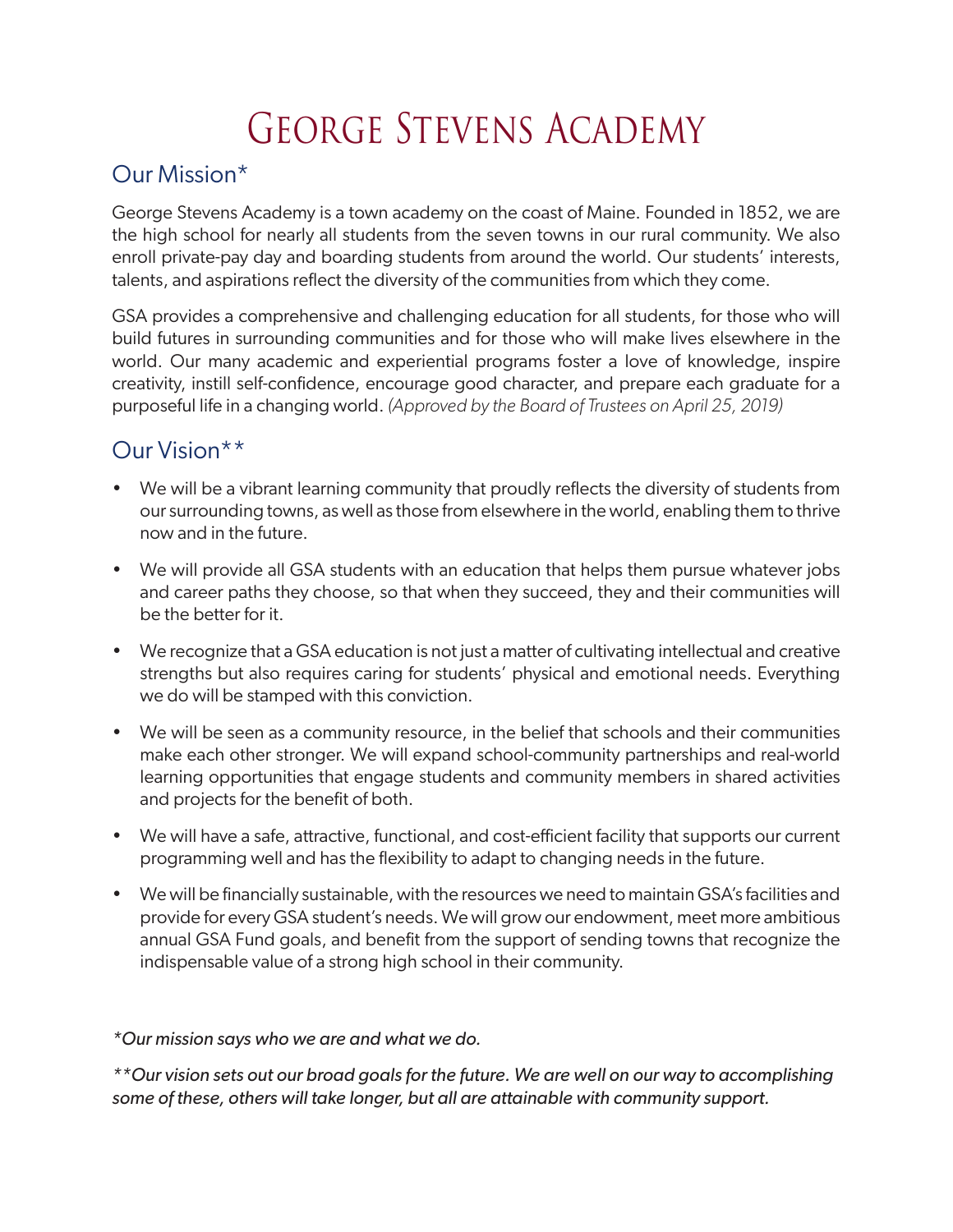### TABLE OF CONTENTS

| From the Dean of Curriculum and Instruction  iv  |  |
|--------------------------------------------------|--|
|                                                  |  |
| Course Selection and Post-Graduation Planning  2 |  |
| Course List by Department/Program                |  |
|                                                  |  |
|                                                  |  |
|                                                  |  |
|                                                  |  |
|                                                  |  |
|                                                  |  |
| Industrial Technology and Engineering  31        |  |
|                                                  |  |
| Health and Physical Education  36                |  |
|                                                  |  |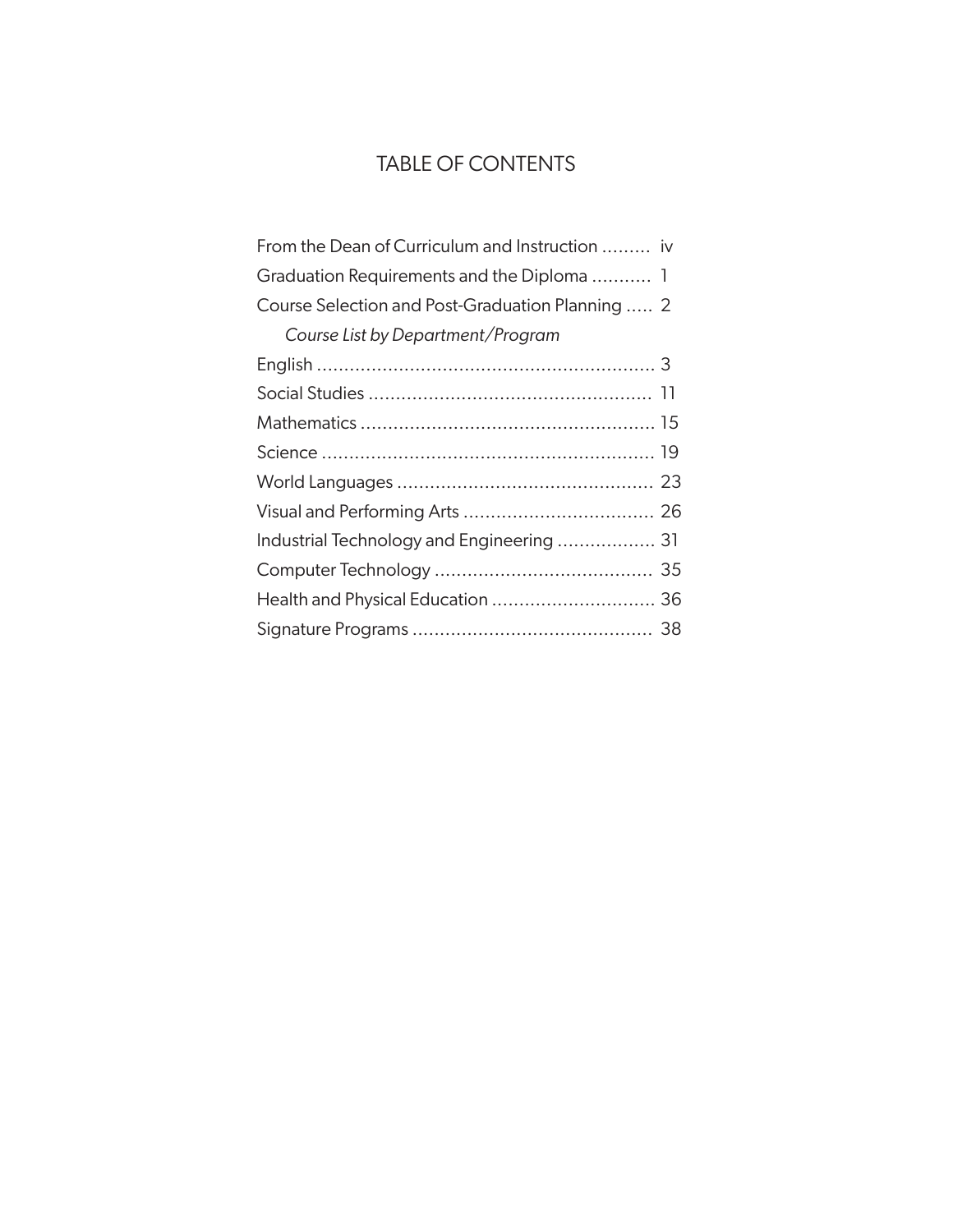### January 2022

Dear George Stevens Academy students and parents,

Students are the heart of a school, and the curriculum is the heart of what students and teachers do together at school. The Program of Studies describes the curriculum GSA has developed to prepare students for many aspects of life after high school.

There are many different goals for a curriculum. Sometimes we learn because it satisfies our curiosity, or is self-fulfilling, or expands who we are. Sometimes we learn because it prepares us for later education, or for a career, or to be good citizens of our community. All of these aspects of learning are found within the curriculum at GSA.

Our curriculum has both breadth and depth. There is a set of common knowledge and experience that all students, and all people, should have. All students should know something about, among other things, American literature, the creative arts, biology, mathematics, and world history, so all students take courses in these areas. But students are also individuals, and we make sure that our curriculum allows for individuality and depth of study; students can follow their unique interests by pursuing multiple courses in an area of expertise or broaden their experience by sampling from our wide array of electives.

GSA offers many ways for students to individualize some of their learning beyond the curriculum listed in the Program of Studies: Alternative Courses, Independent Study (ISIP), AP4ME, and links to college and online course opportunities through GSA. Students can find out more about these opportunities through their advisor, who will be their guide through their years at GSA.

Best regards,

Wood Stevens

David Stearns Dean of Curriculum and Instruction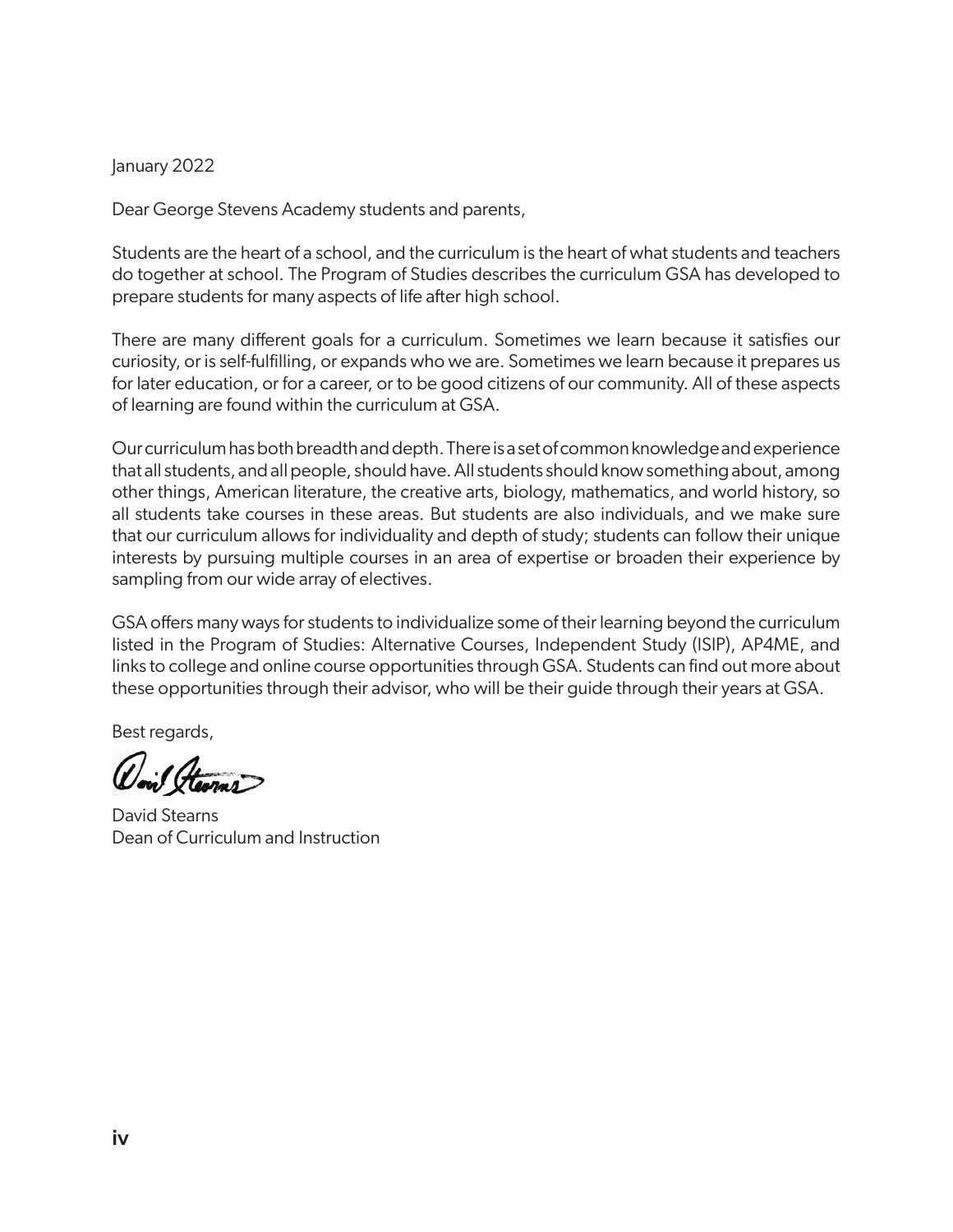### GRADUATION REQUIREMENTS AND THE DIPLOMA

Students are encouraged to challenge themselves throughout their years at GSA by taking an ambitious course of study to prepare themselves well for their futures. Faculty advisors and the Dean of Curriculum and Instruction are available to help students plan their schedules.

The George Stevens Academy diploma is conferred upon students who have satisfactorily met the requirements described below. Participation in the graduation ceremony is reserved for students who have met all graduation requirements at the time of graduation.

### *Minimum Credit & Distribution Requirements*

4 credits of English (must include Senior English or AP English Language and Composition) 3 credits of mathematics (must include two credits of algebra or higher level analytic math courses plus one credit of geometry) 3 credits of science 3 credits of social science (must include U.S. history) 1 credit of physical education 1 credit of visual and performing arts ½ credit of health 6½ credits of electives Ninth-Grade Seminar\* Total: 22 credits

\*Ninth-Grade Seminar provides a structured learning environment where students develop skills and habits they need to be academically successful and independent. Topics include: keeping track of assignments, organization, time management, study skills, test preparation, note-taking, and selfadvocacy. Ninth-Grade Seminar is required of every ninth-grade student enrolled in a study hall.

### *Minimum Course Load*

All students are required to carry a minimum of three (3) academic courses each quarter.

### *Honors Course Policies*

Honors courses challenge students to pursue a subject more deeply, more intensively, and more rigorously. Honors course enrollment policies are as follows:

- New students will discuss the appropriateness of taking an honors course with the admissions officer as they register for classes.
- A student enrolled in an honors course at GSA must achieve a final grade of 80 or better in order to enroll in the next level honors course in that department unless an alternative non-honors course is unavailable.
- A student who earns a final grade of 90 or better in a standard-level course, or who has an average of 87 for the course AND a 90 for the second quarter, may enroll in the honors level in the next appropriate course in that department.

### *Courses Requiring the Approval of the Dean of Curriculum and Instruction*

The Dean of Curriculum and Instruction must approve in advance Alternative Courses and courses taken for credit outside George Stevens Academy.

For more details about academic policies, consult the Student-Parent Handbook.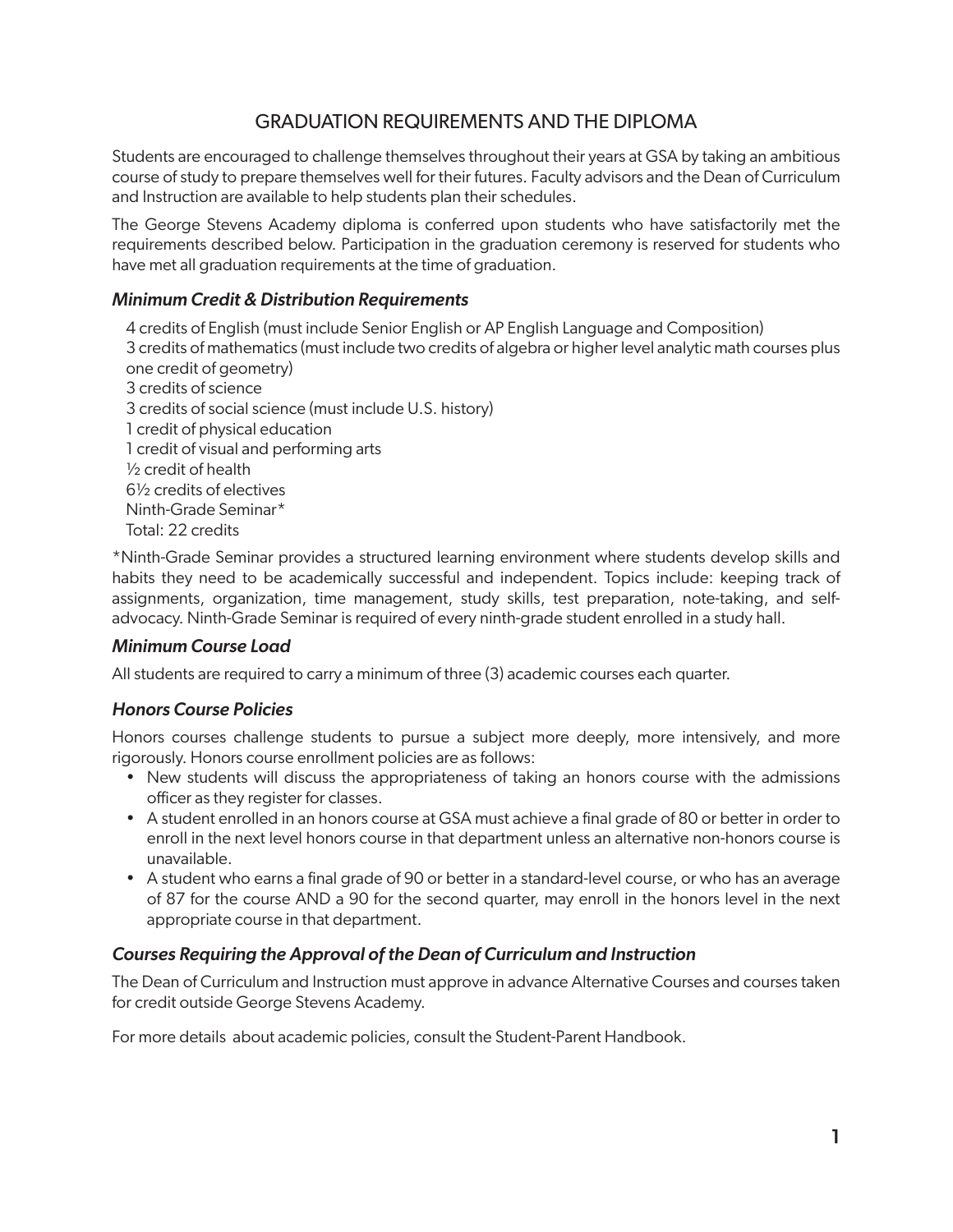### COURSE SELECTION AND POST-GRADUATE PLANNING

As you think about what courses to choose each year, it may be helpful to know what colleges expect when students apply for admission. GSA's curriculum is designed to prepare students for a very broad range of colleges, from the most selective four-year institutions to two-year community colleges and programs that offer specialized training for particular careers. Following is a general guide to the recommendations of colleges in each category, but each student's situation is unique, so it is important to have a personalized conversation with Mr. Goss regarding your college aspirations and your course planning. Keep in mind that these guidelines represent the basic academic requirements for colleges in each category. Students should also take courses in the arts and technology, and participate in a variety of extracurricular activities, such as sports, theater, community service, or student government.

#### *Most selective colleges*

These schools include the Ivy League schools, liberal arts colleges such as Bowdoin, Colby, Colgate, Middlebury, Smith, and Williams, and public universities such as the University of Virginia, University of North Carolina, and the flagship schools of the University of California system, such as UCLA and UC Berkeley. Applicants should pursue the most challenging courses in every subject area, including

- 4 credits of English, including AP English Literature and AP English Language and Composition;
- 4 credits of math, preferably including an AP course;
- 3-4 credits of social studies, including AP U.S. history;
- 3-4 credits of science, including honors or AP biology, chemistry, and physics;
- 3-4 credits of the same foreign language at the honors level.

### *Very selective colleges*

Colleges in this group include such popular schools as Boston University, Skidmore College, Connecticut College, University of Rochester, and the University of Massachusetts-Amherst. Successful applicants pursue a challenging program of honors or AP courses in most subjects, including

- 4 credits of English, including AP English Literature and AP English Language and Composition;
- 4 credits of math, including Precalculus A and B Honors;
- 3-4 credits of social studies, including at least one honors or AP course;
- 3-4 credits of science, including honors courses in biology and chemistry;
- 3 credits of the same foreign language, preferably at the honors level.

### *Selective colleges/Less selective colleges*

Colleges in the selective group include Maine Maritime Academy, the University of Vermont, Worcester Polytechnic Institute, Clark University, and Wheaton College. Less selective colleges include the University of Maine, Husson University, and University of New England. Students hoping to attend schools in either category should take the following, including honors or AP courses in some subjects:

- 4 credits of English;
- 3 credits of math, including two years of algebra and one of geometry;
- 3 credits of social studies, including U.S. History;
- 2-3 credits of science, including biology and chemistry;
- 2-3 credits of the same foreign language.

### *Community colleges or certificate programs*

Community colleges offer a broad range of two-year programs leading to an associate's degree or a certificate in a specific skill or profession. They typically require the following:

- 4 credits of English;
- 3 credits of math, including two years of algebra and one of geometry;
- 3 credits of social studies;
- 2-3 credits of science, preferably including biology and chemistry;
- 2 credits of the same foreign language.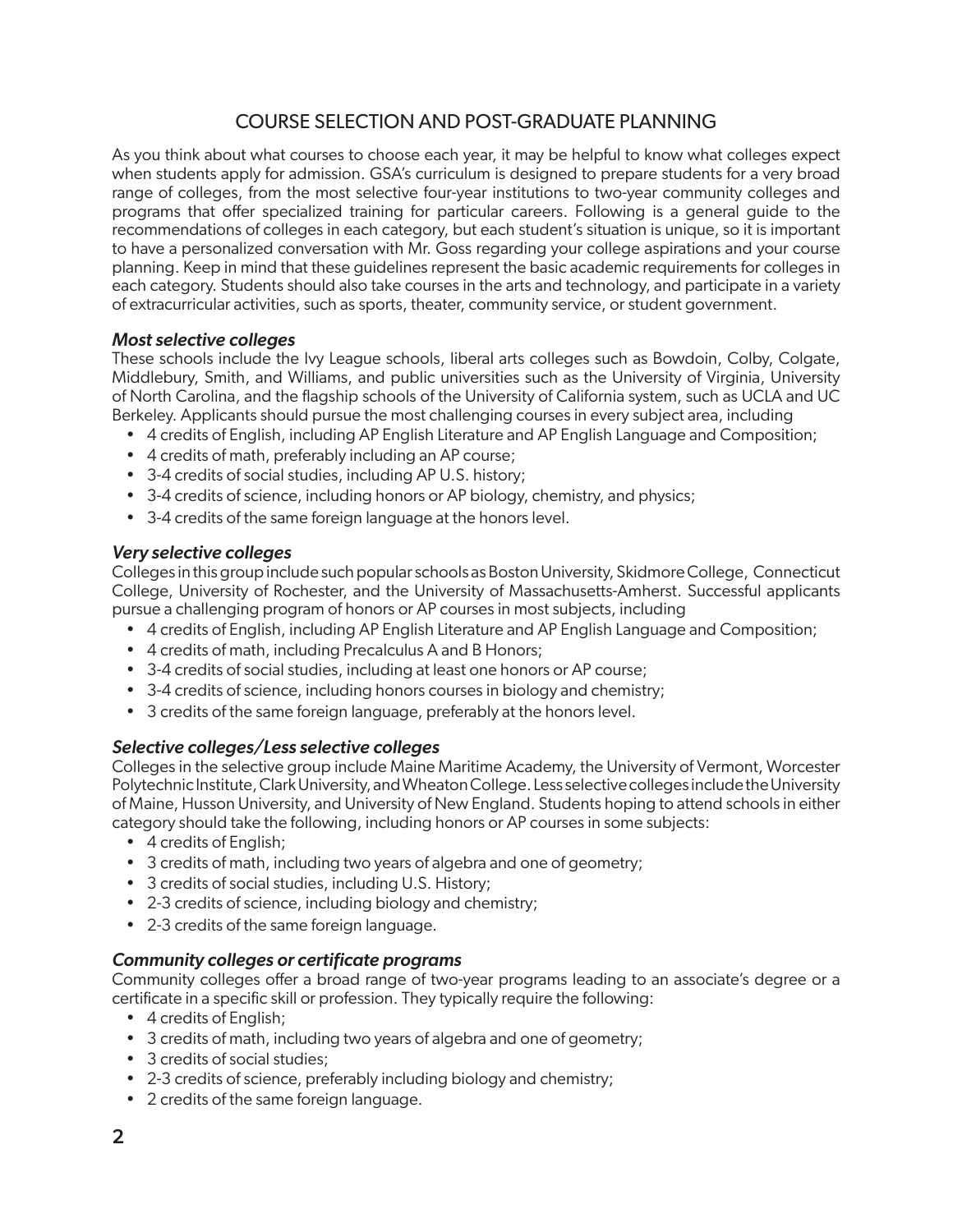### **ENGLISH**

*Graduation requirements:* four credits of high school English, including Senior English or AP English Language and Composition

### *Core courses:*

| 9th grade  | Introduction to Literature Honors, Introduction to Literature, or Freshman<br><b>English Foundations</b>                      |
|------------|-------------------------------------------------------------------------------------------------------------------------------|
| 10th grade | Sophomore English Honors: British Lit, Sophomore English: British Lit, or<br>Sophomore English Foundations                    |
| 11th grade | AP English Literature (semester), or Junior English or Junior English<br>Foundations (quarter) plus a topics course (quarter) |
| 12th grade | AP English Language and Composition (semester) or<br>Senior English (quarter) plus a topics course (quarter)                  |

### *Topics courses:*

| The World of New Media                                                           | lournalism | Public Speaking |
|----------------------------------------------------------------------------------|------------|-----------------|
| Reading Across the Curriculum   The Art of Theatre   The Utopian/Dystopian Genre |            |                 |

### *Elective: Creative Writing*

### *Notes:*

- Creative Writing is offered to all students as an elective credit, but it cannot count as an English course for graduation.
- Sophomores may take The Art of Theatre as an elective, in addition to Sophomore English.
- Juniors and seniors may take an extra topics course as an elective.

### *English for Speakers of Other Languages:*

GSA offers four levels of instruction representing two years of English study. The curriculum is divided into two course sequences (Language and Fluency) in recognition that English learners are often at different levels of achievement in the two areas. Having both course sequences also provides more intensive English study for students taking both courses.

| <b>ESOL</b> or English Language I-IV | Level determined by placement test. |
|--------------------------------------|-------------------------------------|
| <b>ESOL</b> or English Fluency I-IV  | Level determined by placement test. |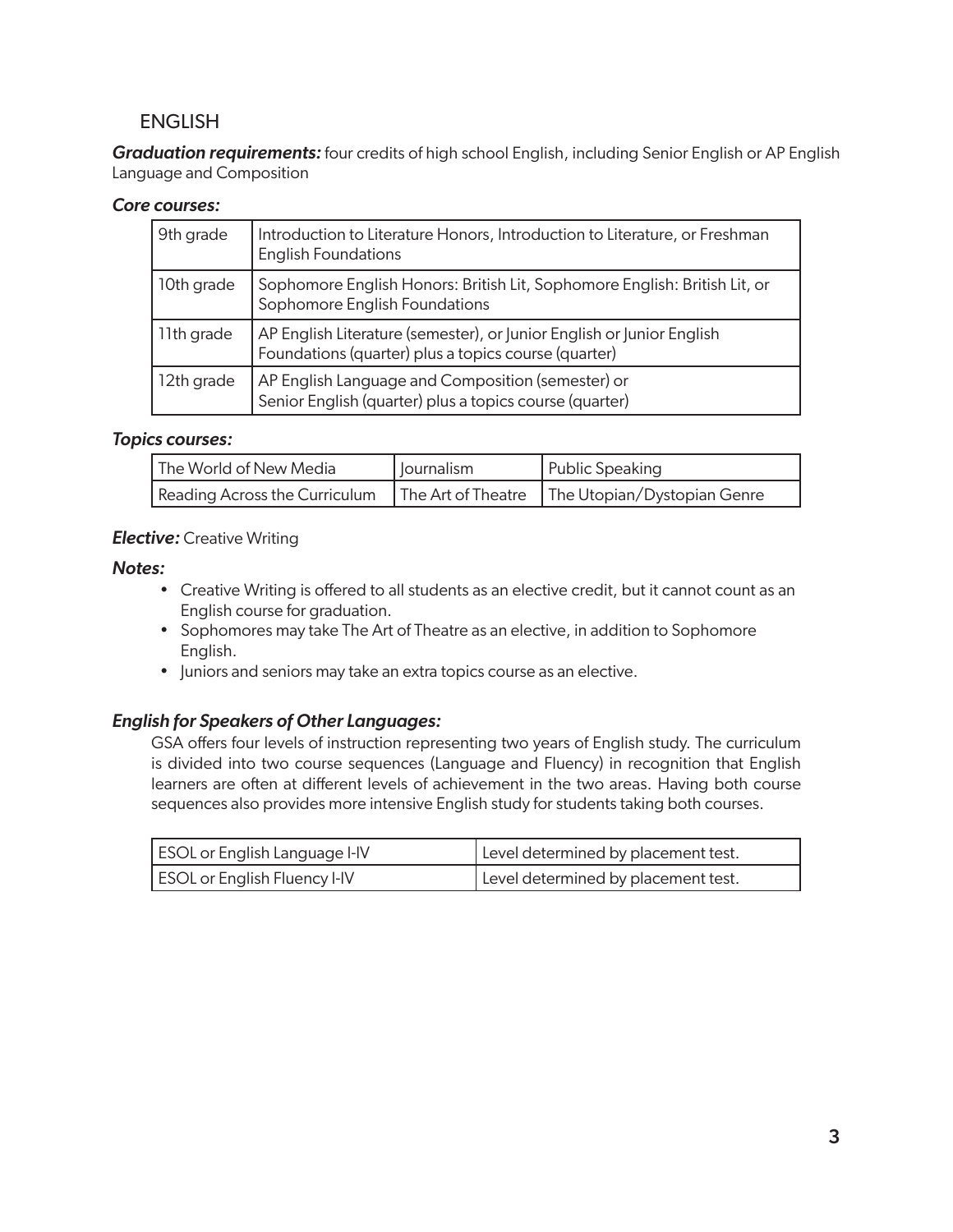| Course # | <b>Course Title</b>                 | Grade Level Credits |               | Prerequisites          |
|----------|-------------------------------------|---------------------|---------------|------------------------|
| 110      | Introduction to Literature          | $\mathsf 9$         | 1             |                        |
| 111      | Freshman English Foundations        | 9                   | 1             |                        |
| 115      | Introduction to Literature Honors   | 9                   | 1             |                        |
| 120      | Sophomore English                   | 10                  | 1             | 9th-grade English      |
| 122      | Sophomore English Foundations       | 10                  | 1             | 9th-grade English      |
| 125      | Sophomore English Honors            | 10                  | 1             | 9th-grade English      |
| 129      | Junior English Foundations          | 11                  | $\frac{1}{2}$ | 10th-grade English     |
| 131      | Junior English                      | 11                  | $\frac{1}{2}$ | 10th-grade English     |
| 135      | AP English Literature               | 11                  | T             | 10th-grade English     |
| 136      | AP English Language and Composition | 12                  | 1             | 11th-grade English     |
| 141      | Senior English                      | 12                  | $\frac{1}{2}$ | 11th-grade English     |
| 173      | <b>Creative Writing</b>             | $9-12$              | $\frac{1}{2}$ |                        |
| 157      | The Art of Theatre                  | $10-12$             | $\frac{1}{2}$ | 9th-grade English      |
| 151      | Journalism                          | $11 - 12$           | $\frac{1}{2}$ | 10th-grade English     |
| 155      | Reading Across the Curriculum       | $11 - 12$           | $\frac{1}{2}$ | 10th-grade English     |
| 158      | The World of New Media              | $11 - 12$           | $\frac{1}{2}$ | 10th-grade English     |
| 159      | The Utopian/Dystopian Genre         | $11 - 12$           | $\frac{1}{2}$ | 10th-grade English     |
| 175      | <b>Public Speaking</b>              | $11 - 12$           | $\frac{1}{2}$ | 10th-grade English     |
| 189      | ESOL Language I                     | $9 - 11$            | $\frac{1}{2}$ | placement test         |
| 190      | English Language II                 | $9 - 11$            | $\frac{1}{2}$ | placement test         |
| 201      | English Language III                | $9 - 11$            | $\frac{1}{2}$ | placement test         |
| 203      | English Language IV                 | $9-12$              | $\frac{1}{2}$ | placement test         |
| 193      | <b>ESOL Fluency I</b>               | $9 - 11$            | $\frac{1}{2}$ | placement test         |
| 195      | English Fluency II                  | $9 - 11$            | $\frac{1}{2}$ | placement test         |
| 205      | English Fluency III                 | $9 - 11$            | $\frac{1}{2}$ | placement test         |
| 207      | English Fluency IV                  | $9-12$              | $\frac{1}{2}$ | placement test         |
| 197      | <b>ESOL Subject Support</b>         | $9-12$              | 0             | teacher recommendation |
|          |                                     |                     |               |                        |

### 110 INTRODUCTION TO LITERATURE, 9 (1 credit)

This dynamic introductory course is delivered in two parts and develops reading, writing, thinking, speaking, and listening skills using drama and poetry, as well as fictional and nonfictional literary works. Writing assignments tend to be expository-analytical responses (paragraphs and essays) to text, but also include other modes of writing such as journaling, generating original poetry, and various forms of creative expression. The oral component of this course is ongoing, developed through brief presentations, reading aloud, active participation in class discussions, and through mini-performances. Students also work on the fundamentals of grammar.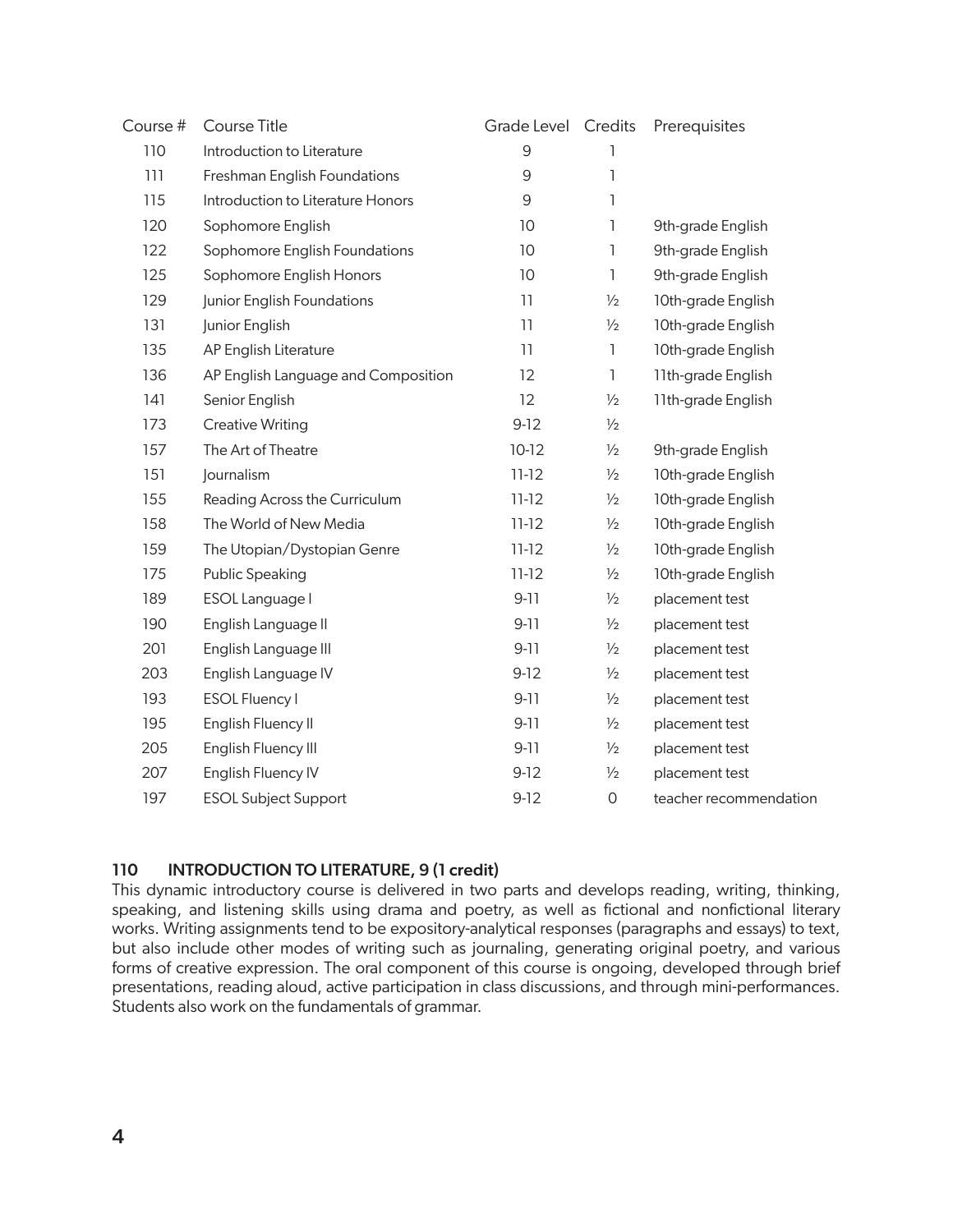### 111 FRESHMAN ENGLISH FOUNDATIONS, 9 (1 credit)

This course is strongly recommended for entering students who need remediation in basic reading and/or writing skills prior to admittance to standard English courses. Reading instruction focuses on the development of skills such as reading for details, finding the main idea, using context clues, and making inferences. The course provides both individualized and group instruction in directed reading, paragraph and essay writing, vocabulary development, and basic grammar. The primary goal for each student at course completion is a gain of two or more years in reading comprehension level. Readings are selected each year based on student reading levels, and, as possible, based on student interest.

### 115 INTRODUCTION TO LITERATURE HONORS, 9 (1 credit)

This dynamic introductory course is delivered in two parts and develops reading, writing, thinking, speaking, and listening skills using drama and poetry, as well as fictional and nonfictional literary works. Writing assignments tend to be expository-analytical responses (paragraphs and essays) to text, but also include other modes of writing, such as journaling, generating original poetry, and various forms of creative expression. The oral component of this course is ongoing, developed through brief presentations, reading aloud, active participation in class discussions, and through mini-performances. Students also work on the fundamentals of grammar.

### 120 SOPHOMORE ENGLISH: BRITISH LITERATURE, 10 (1 credit)

*Prerequisite: Introduction to Literature, Freshman English Foundations, or Introduction to Literature Honors* This is a reading-intensive course in which students sharpen their critical and analytical reading, writing, speaking, and thinking skills through an exploration of classic British texts from the Saxon era to the late 20th century. Students may also explore a wide variety of non-British literature to enhance skill development. Throughout the course, students receive extensive practice with the analysis and interpretation of literary elements, passages, and philosophical ideas. Ideas include the nature of good and evil, the role of society in shaping the portrayal of individual characters, and how authors communicate with their readers through a text. Attention is also given to developing vocabulary, practicing grammar, and enhancing students' persuasive writing and speaking abilities. Additionally, the course is designed to increase student confidence in and enjoyment of reading. Students read full-text versions or excerpts from works that may include *Beowulf, The Lion in Winter, The Tragedy of Richard III, The Canterbury Tales, The Picture of Dorian Gray, And Then There Were None, Treasure Island, All Creatures Great and Small, The Lord of the Flies,* and more.

### 122 SOPHOMORE ENGLISH FOUNDATIONS, 10 (1 credit)

### *Prerequisite: Freshman English Foundations*

This course is designed for sophomores whose reading and/or writing skills are still developing and who are not quite ready for the level of English instruction delivered in Sophomore English. Reading instruction focuses on the continued development of skills such as reading for details, finding the main idea, using context clues, and making inferences. The course provides both individualized and group instruction in directed reading, paragraph and essay writing, vocabulary development, and basic grammar. Readings are selected each year based on student reading levels, and, as possible, based on student interest.

### 125 SOPHOMORE ENGLISH HONORS: BRITISH LITERATURE, 10 (1 credit)

### *Prerequisite: Introduction to Literature Honors (preferred) or Introduction to Literature*

This is a reading- and writing-intensive course in which students sharpen their critical and analytical reading, writing, speaking, and thinking skills through an exploration of classic British texts from the Saxon era to the late 20th Century. Although this honors course shares some texts and skill development activities with Sophomore English, the difficulty of the reading materials and topics covered, the amount of homework assigned, and the expectations as to the quality of that homework become significantly more challenging as the year continues. Throughout the course, students receive extensive practice in the analysis and interpretation of literary elements, passages, and philosophical ideas. Ideas include the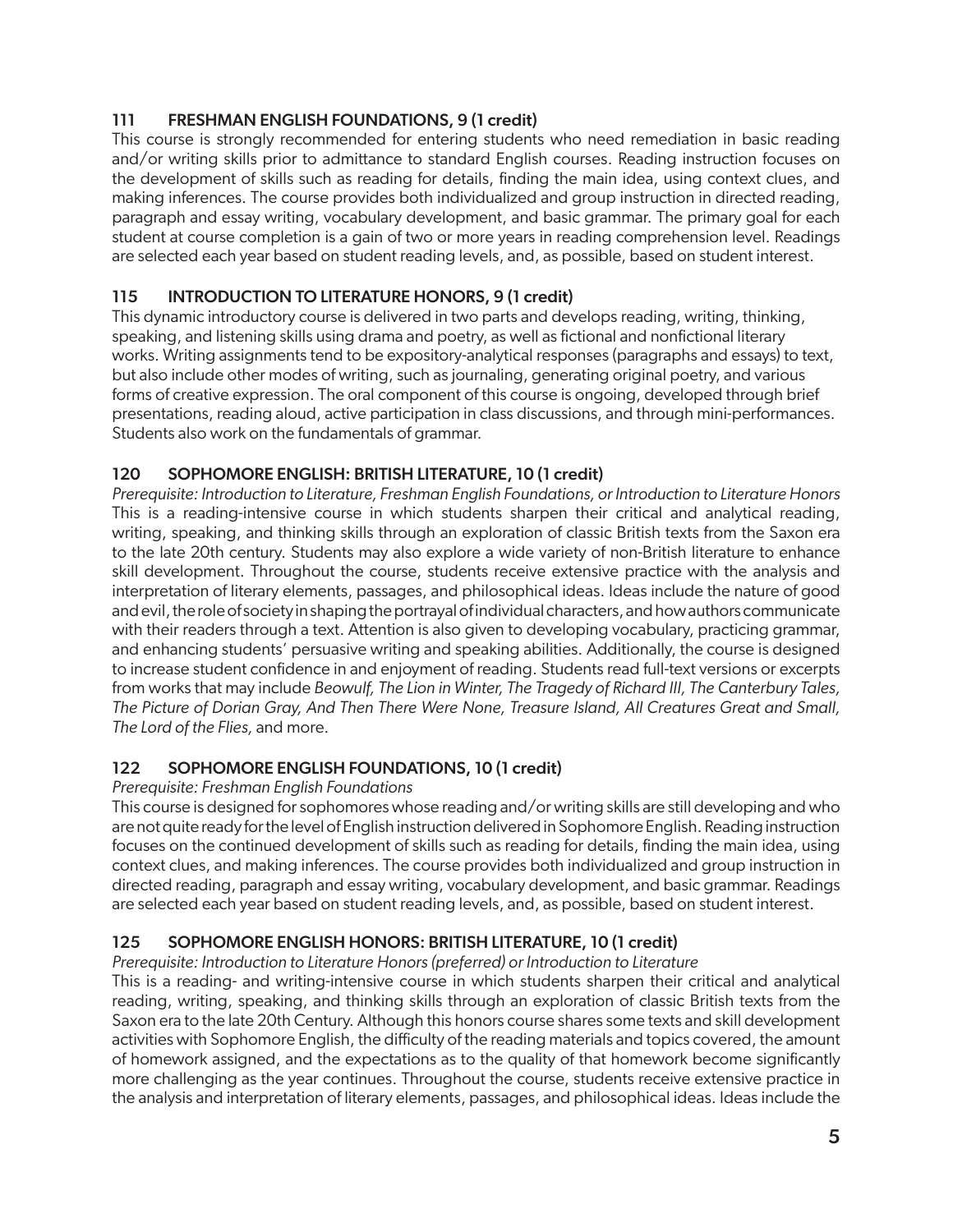nature of good and evil, the role of society in shaping the portrayal of individual characters, and how authors communicate with their readers through a text. Attention is also given to developing vocabulary, practicing grammar, and enhancing students' persuasive writing and speaking abilities. Additionally, the course is designed to increase reading confidence and enjoyment. Students read full-text versions or excerpts from works that may include *Beowulf, The Lion in Winter, The Tragedy of Richard III, The Canterbury Tales, Frankenstein, Heart of Darkness, The Man Who Would Be King, Children of Men,* and others.

### *Eleventh and Twelfth-grade English Requirements*

All juniors and seniors must enroll in one full credit of English each school year. Exceptions are made rarely and only with the permission of both the English Department and the Dean of Curriculum and Instruction.

Juniors should enroll in Junior English/Junior English Foundations (one quarter) and a topics course (one quarter), OR AP English Literature (one semester).

Seniors should enroll in Senior English (one quarter) and a topics course (one quarter), OR AP English Language and Composition (one semester).

Juniors and seniors may take an extra topics course for elective credit. This does not count toward required English credits.

Topics courses include The World of New Media, Journalism, Public Speaking, Reading Across the Curriculum, The Art of Theatre, and The Utopia/Dystopian Genre. See course descriptions below.

### 129 JUNIOR ENGLISH FOUNDATIONS, 11 (½ credit)

*Prerequisite: Sophomore English or Sophomore English Foundations*

This quarter-long course is designed for juniors whose reading and/or writing skills are still developing and are not quite ready for the college-prep instruction in Junior English. Intensive and tailored skill development occurs through readings in fiction and nonfiction, as well as through PSAT/SAT prep materials. Readings may include *The Catcher in the Rye, The Old Man and the Sea, Winterdance* (a humorous, factual account of running The Iditarod), short fiction by Steinbeck, such as "The Pearl," and contemporary works relevant to various aspects of Maine life.

### 131 JUNIOR ENGLISH: AMERICAN LITERATURE, 11 (½ credit)

*Prerequisite: Sophomore English, Sophomore English Foundations, or Sophomore English Honors* This is a quarter-long study of American literature. The course is divided into two units, the first of which is an abbreviated survey of American literature from the colonial era to the early 20th century. Readings in this unit consist of short stories, poems, and essays. The second unit focuses on a novel, most likely *The Catcher in the Rye*. The course provides continued composition development, including expositoryanalytical paragraph and essay writing, and a personal essay that might be the basis of a future college application essay. We spend time on vocabulary and grammar, and we complete some brief but focused PSAT/SAT preparation. Oral communication skills are encouraged and developed through active and appropriate participation in class activities and in our numerous discussions of the literature at hand. Finally, although the readings are discussed separately and on their own terms, we also examine how they connect to a course theme, currently "the journey."

### 135 AP ENGLISH LITERATURE, 11 (1 credit)

*Prerequisite: Sophomore English Honors (preferred) or Sophomore English*

*Note: Teacher-specified summer reading and writing unit is required.*

"I am human; therefore, nothing human can be alien to me" (Terence). In this course, students engage with literature as a means of engaging with the world around them. Rather than approaching a book only as some sort of cipher with a single answer hidden inside it, we can also use it as a lens to see in new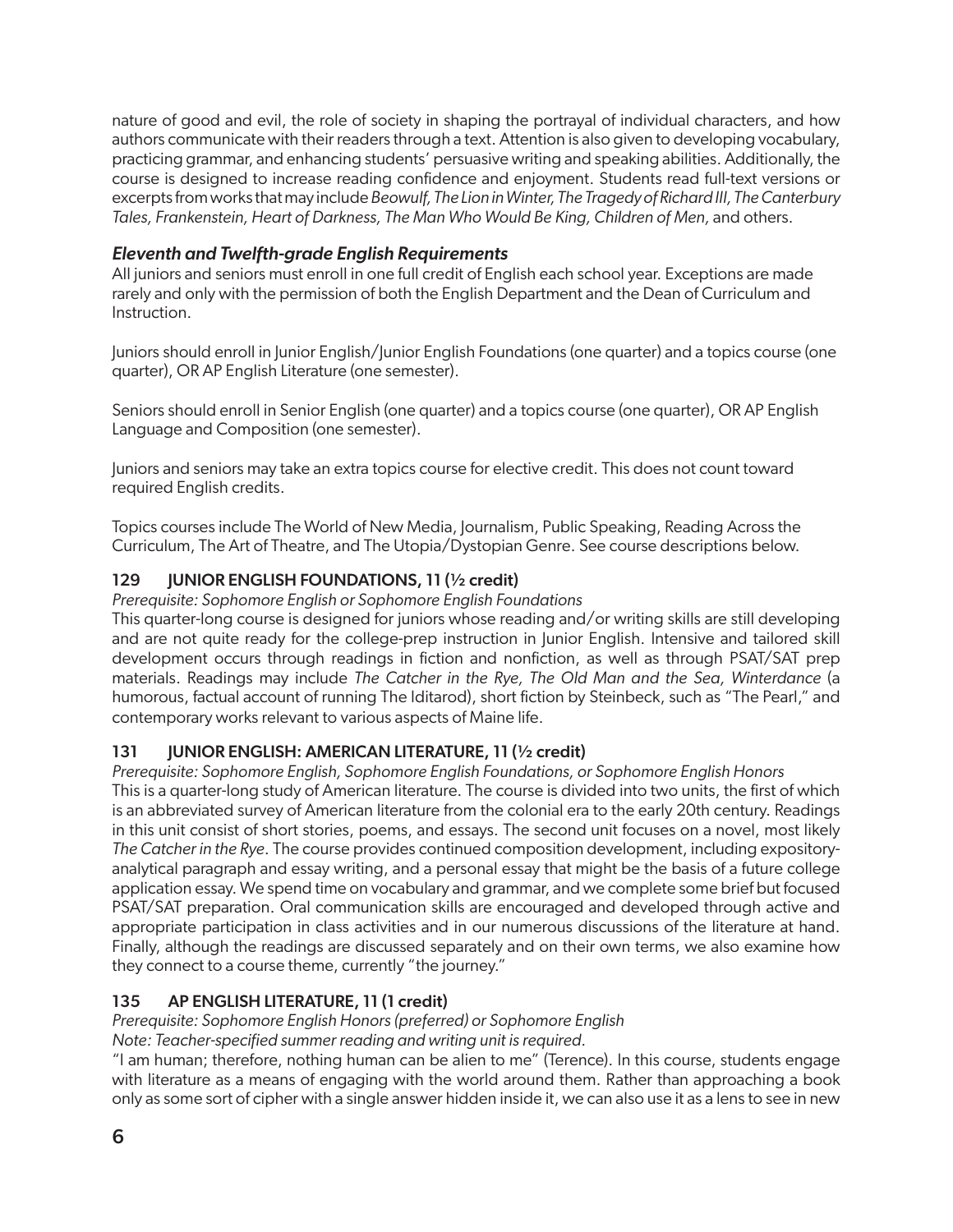and exciting ways. Literature—from short fiction to novels to plays to poetry—invites us to experience someone else's life and perspective and, in doing so, learn more about ourselves. This is a college-level course aligned with the national AP curriculum requirements. Students in this course should expect to read and write, both in class and for homework, daily. Writing varies both in labor and in type, from brief in-class brainstorms to extensively revised investigative essays to creative assignments. In this course, students develop their own critically-informed opinions, and engage in the arduous task of asking the right question. Discussion and writing is always student-centered, so students become more autonomous in their learning experience. The current booklist, subject to regular change, includes *100 Years of Solitude*, *The Shipping News*, *Their Eyes Are Watching God*, *The Great Gatsby*, and *Song of Achilles*. Students are required to take the AP exam; funding to cover the cost of the exam is available for every student who needs it.

### 136 AP ENGLISH LANGUAGE AND COMPOSITION, 12 (1 credit)

*Prerequisite: AP Literature and Composition (preferred) or Junior English Note: Teacher-assigned summer reading and writing is required.*

This college-level course, aligned with the national AP curriculum requirements, is designed to invite the student into the rhetorical conversation: the interplay among the subject, the audience, and the author's purpose. Through both formal and informal written reflections and analyses of diverse prose styles and genres, the student participates in this interaction. From close reading, lively discussion, and writing in narrative, personal, expository, and argument modes, students develop the critical-thinking, speaking, and writing skills necessary to delineate a cogent and cohesive position on any topic. The coursework includes a college essay, classics of modern fiction, and Senior Thesis. A significant amount of time is devoted to preparing for the AP exam, which all students are expected to take.

### 141 SENIOR ENGLISH: WORLD LITERATURE/RHETORIC, 12 (½ credit)

### *Prerequisite: AP Literature or Junior English*

Students examine various works of world literature, but shall also significantly focus on the art of persuasion through writing requirements that may include the following: response journals, outlines, research, creative and analytical essays, drafting, revising, and editing. A major oral component involves the study of public speaking in preparation for Senior Thesis, a capstone assignment that entails researching, writing, and delivering a carefully reasoned argument on topics about which the students are passionate.

### 173 CREATIVE WRITING, 9-12 (½ credit)

### *Note: Creative Writing is an elective and does not count as a required English credit.*

Every one of us has a story to tell. Creative Writing provides an opportunity for students to tell those stories. Students explore daily writing prompts and wordplay and then work on developing ideas into well-crafted pieces of writing. As a group, we learn to provide useful feedback to other writers as we workshop each other's rough drafts. The objective is to improve our capabilities as writers and as editors. Genres include poems, stories, and short nonfiction pieces. Frequent discussion of published authors provide effective models. We focus on the elements of fiction, the relationship of creative nonfiction to fiction, story structure, poetic forms, and methods of revision and editing. Texts include the following: *Creative Writer's Handbook, Handbook of Poetic Forms,* flash fiction, sudden fiction, and *What If? Writing Exercises for Fiction Writers.*

### 157 THE ART OF THEATRE: ACTING AND ANALYSIS OF THE STAGE AND SCREEN, 10-12 (½ credit)

*Prerequisite: Introduction to Literature, Introduction to Literature Honors, or Freshman English Foundations* For over 4,000 years, theatre has served to challenge, entertain, unite, and above all, instruct the world in what it means to be human. In this hands-on course, students explore and learn to analyze the fundamentals of theatre, with a focus on acting, for both stage and screen. This course includes a heavy amount of performance work and a study of scenes/full works of famous plays and films from multiple genres and time periods. No previous theatre experience is necessary to take this course.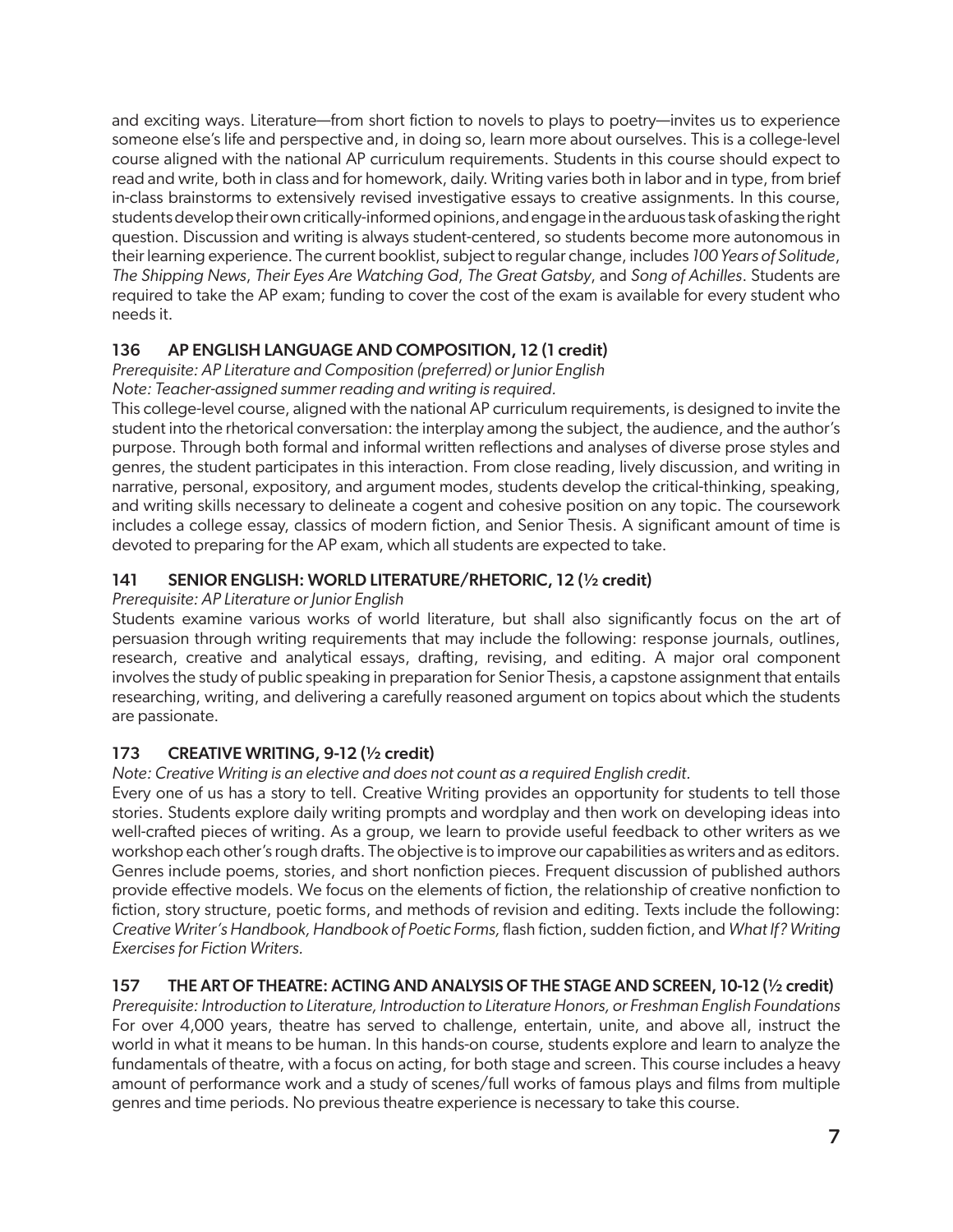### 151 JOURNALISM, 11-12 (½ credit)

*Prerequisite: Sophomore English, Sophomore English Foundations, or Sophomore English Honors* This course focuses on writing the kind of hard news and feature stories commonly found in newspapers and magazines. Students learn how these forms of writing differ considerably from typical academic writing; develop a sense of what is and isn't legitimate news; and actively engage in the writing process, including prewriting, interviewing, drafting, and finalizing. For inspiration and models of journalistic craft, we refer frequently to area newspapers and magazines, as well as to journalists working on the regional and national stages. We might visit a working newsroom to see how it functions, and we might have guest appearances by working journalists.

### 155 READING ACROSS THE CURRICULUM, 11-12 (½ credit)

*Prerequisite: Sophomore English, Sophomore English Foundations, or Sophomore English Honors* This reading-intensive course is designed to help students of all reading levels deepen and broaden their interpretations of a variety of texts, old and new, fictional and nonfictional, literary and visual. Students develop skills of analysis, vocabulary building, and logical reasoning through an exploration of a multitude of concepts, not only from literature, but also from history, sociology, psychology, science, drama, philosophy, and cryptography. Additionally, students continue to develop their written and oral communication skills through persuasive writing and research assignments, in-class discussions, small presentations, and hands-on activities. Texts may include *The Wave, Anthem, Twelve Angry Men, Animal Farm, A Man For All Seasons, Down River*, "The Lottery," "The Ledge," "The Veldt," *The Man Who Mistook His Wife for a Hat, The Hungry Ocean, Into Thin Air, Guts, Watch on the Rhine, Crime and Punishment*, dialogues of Plato, and more.

### 158 THE WORLD OF NEW MEDIA, 11-12 (½ credit)

*Prerequisite: Sophomore English, Sophomore English Foundations, or Sophomore English Honors* Storytelling is a process as old as human language. In many ways, it changes every day. In other ways, it remains completely the same. In this course, students engage a critical lens toward what is referred to as "new media," that is, the storytelling that goes on in our digital, connected world. We begin with a historical overview of how storytelling has evolved and changed, as well as how many original facets of storytelling have remained stable. Students then take and apply this knowledge of storytelling to examining podcasts, YouTube, video-gaming, Tik-Tok, and other social media platforms. Using a similar toolkit as they use to analyze fiction or poetry, students unpack, deconstruct, and examine the way stories are being told in today's culture. Ultimately, the question being asked of students in this course is why do humans tell stories?

### 159 THE UTOPIAN/DYSTOPIAN GENRE, 11-12 (½ credit)

*Prerequisite: Sophomore English, Sophomore English Foundations, or Sophomore English Honors* This course is an introduction to literature through the lens of "utopia," or the desire for a different, better way of being. Through exploring short stories, novels, poetry, songs, advertisements, films, TV shows, the news, social media, and our own experiences, we critically examine the blurry line between utopia & dystopia: when/how/why various utopian impulses (such as happiness, progress, technological advancement, efficiency, stability) that are intended to improve society can go (and have gone) terribly awry. Themes include family, the individual and society, good and evil, gender, faith, and "the human heart in conflict with itself." Essays and exams based on readings and film.

### 175 PUBLIC SPEAKING, 11-12 (½ credit)

*Prerequisites: Sophomore English, Sophomore English Foundations, or Sophomore English Honors* Do you like to speak your mind? Do you want to win the argument when someone says, "You don't know what you're talking about"? This course is designed to help students gain confidence in their public speaking skills. Skills such as eye contact, pace, volume, use of time, and logic are clear, measurable, and easy to learn with enough practice. Jump-start your qualifications for finding a job, for furthering your education, and for building confidence in your ability to connect with an audience. Students write and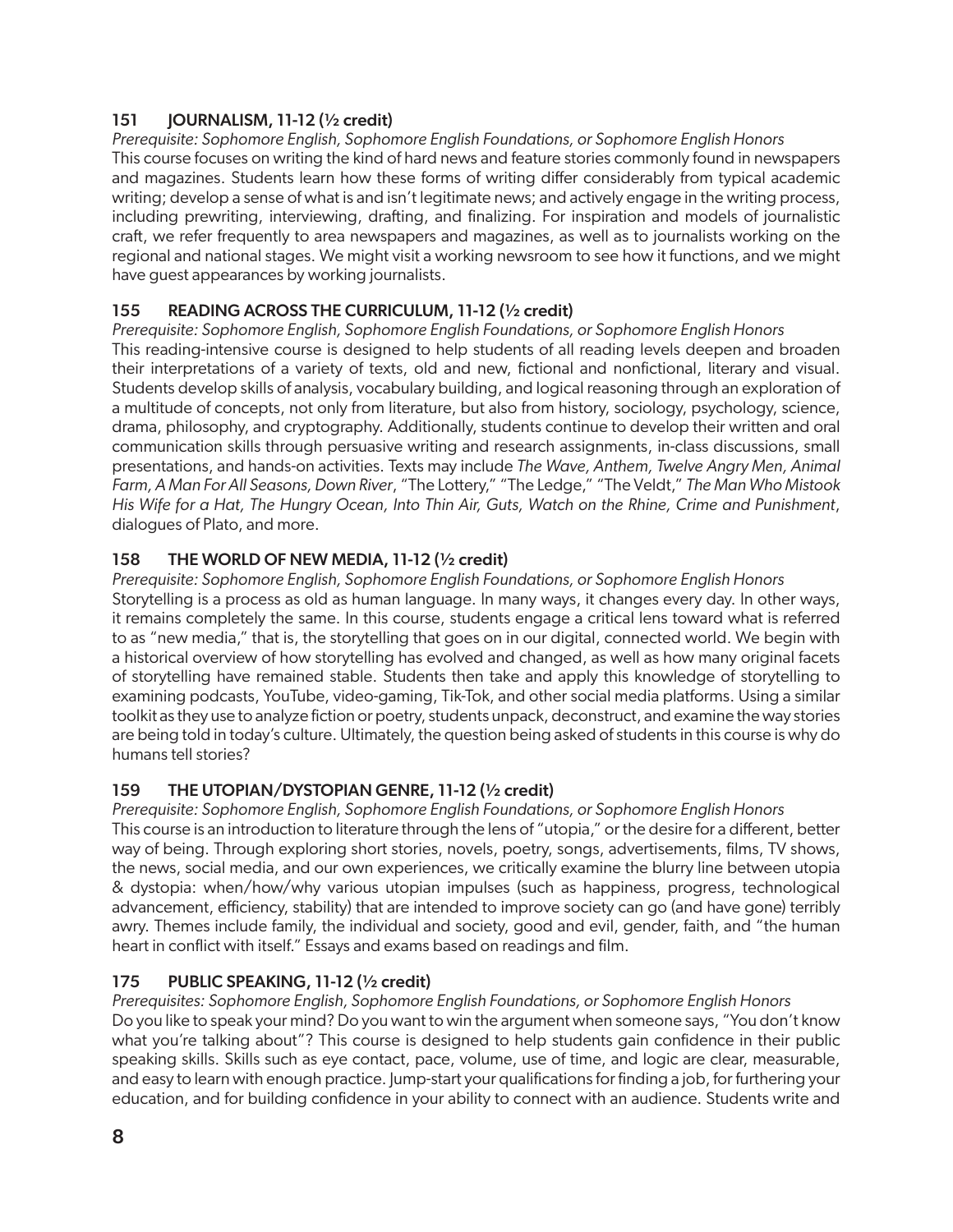present introductory, informative, persuasive, impromptu, special tribute, and demonstration speeches. The course also addresses the creation and use of visual aids, and it reviews important job interviewing skills. Bring what you know and learn what you don't about the art of public speaking.

### ENGLISH FOR SPEAKERS OF OTHER LANGUAGES (ESOL): PLACEMENT AND PROMOTION PROCEDURES

Initial placement: in-house placement tests are administered to all students for whom English is a second language. Students are placed into these courses based on their scores on these tests. Students who successfully complete a course advance to the next level.

### 189 ESOL LANGUAGE I, 9-11 (½ credit)

### *Prerequisite: placement*

This course provides a thorough overview and practice of basic reading and writing skills. Sentence and paragraph structure is practiced through weekly writing and revision of description, narration, plot summary, comparison/contrastive, and character compositions. Reading skills are strengthened through speed-reading as well as shared reading and discussion of works such as Native American and international folktales, selected fiction, and nonfiction. Confidence and creative writing experience is gained through weekly free-writes, portfolio presentations, and peer assessments. Ongoing vocabulary acquisition with pronunciation is central. Study skills and time management are part of the course to help students balance extracurricular activities and the time needed for academic reading and writing. The extensive reading program has included the following titles: *The Giver, The Old Man and the Sea,* and *Holes*.

### 190 ENGLISH LANGUAGE II, 9-11 (½ credit)

### *Prerequisite: ESOL Language I or placement*

This course focuses on developing intermediate academic reading and writing skills by studying vocabulary as well as reading and writing strategies and structures. The course includes a thorough understanding of basic research skills. Emphasis is placed on independent revision skills and a solid understanding of fundamental conventions and mechanics through practice. Students focus on increasing reading comprehension through topic and main idea challenges in a wide variety of texts. Students move from strong paragraph writing to essays covering cause and effect, personal narrative (college essay ideas), comparative/contrastive writing, and literary analysis of a variety of short stories. Reading is central to the course, both in and out of class, with presentations, discussions, and projects that lead students to deeper levels of comprehension. Readings may include the following titles: *The Lion, the Witch, and the Wardrobe; The Crossover; Love that Dog;* and *The Pearl.*

### 201 ENGLISH LANGUAGE III, 9-11 (½ credit)

### *Prerequisite: English Language II or placement*

This course includes practice with language mechanics and conventions as students write an essay each week in a variety of styles with emphasis on argumentation, debate, and research in preparation for Senior Debate, an integral part of the academic program at GSA. Annotation, proper citation, and critical reading skills, as well as methods of avoiding plagiarism, are key elements of the reading-and-reacting essay on a current controversial topic. Discussion, presentation, and in-class reading responses have focused on the following titles: *Things Fall Apart, The Boy in the Striped Pajamas,* and *The Hobbit.*

### 203 ENGLISH LANGUAGE IV, 9-12 (½ credit)

### *Prerequisite: English Language III or placement*

This course explores critical reading and thinking through literary analysis of a wide range of short stories and articles as well as TOEFL, IELTs, and SAT reading and writing challenges. Students work on college essays and goals, complex sentence structure, analogy, and advanced SAT vocabulary. Research skills are required and practiced. Texts used have included *Maus I, Maus II, The Diary of Anne Frank,* and *American Born Chinese*. This course may be of interest and benefit to high school students who want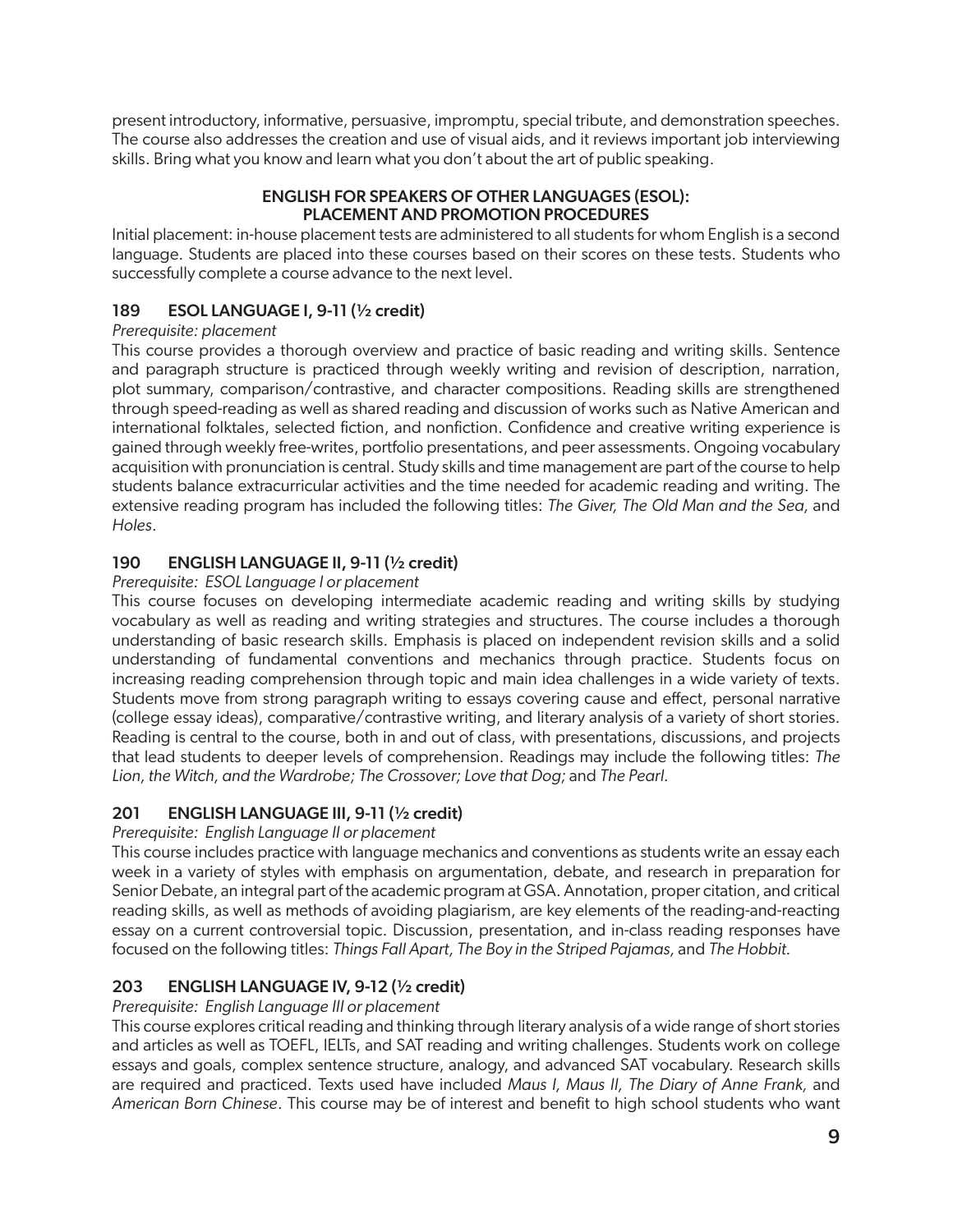to strengthen their core skills, gain study skills, increase knowledge of grammar, and experience crosscultural connections through academic discussions.

### 193 ESOL FLUENCY I, 9-11 (½ credit)

#### *Prerequisite: placement*

This course focuses on the development of general listening, speaking, and grammar skills through listening for details and information, taking dictation, making demonstrations, practicing pronunciation, and studying the parts of speech and how they are combined.

### 195 ENGLISH FLUENCY II, 9-11 (½ credit)

*Prerequisite: ESOL Fluency I or placement*

This course thoroughly reviews the basic mechanics and conventions of the English language with regular presentations and out-in-the-field experience. Along with pronunciation and speaking practice, students conduct interviews, present demonstrations, design surveys and report results, as well as discuss a wide range of topics (current events, technology, the environment) in order to gain the confidence and skill to be actively engaged in their academic classes and community.

### 205 ENGLISH FLUENCY III, 9-11 (½ credit)

*Prerequisite: English Fluency II or placement*

This listening and speaking course places a heavy emphasis on language use, grammar, sentence diagramming, and verb usage, combined with research presentation and lively and productive weekly discussion leading.

### 207 ENGLISH FLUENCY IV, 9-11 (½ credit)

#### *Prerequisite: English Fluency III or placement*

This is a demanding listening and speaking course with an advanced grammar intensive, multimedia research presentation, weekly discussion-leading, and a range of speaking activities such as cross-cultural groups, student and faculty presenters and panels, TED Talks, and field events. This course would be of benefit to a high school student interested in increased experience in listening and discussion leading, research and presentation, cross-cultural exchange, and advanced grammar.

### 197 ESOL SUBJECT SUPPORT, 9-12 (no credit)

### *Prerequisite: Placement recommended depending on need*

This course integrates English language study with history and science course support to better prepare students for lab work, projects, reports, and research. Students study English language vocabulary, writing, and reading by working directly with their history and science textbooks, handouts, papers, and assignments. The course focuses on assessing the individual student's needs and provides accommodations for successful progress and confidence with the English language and navigating the academic program.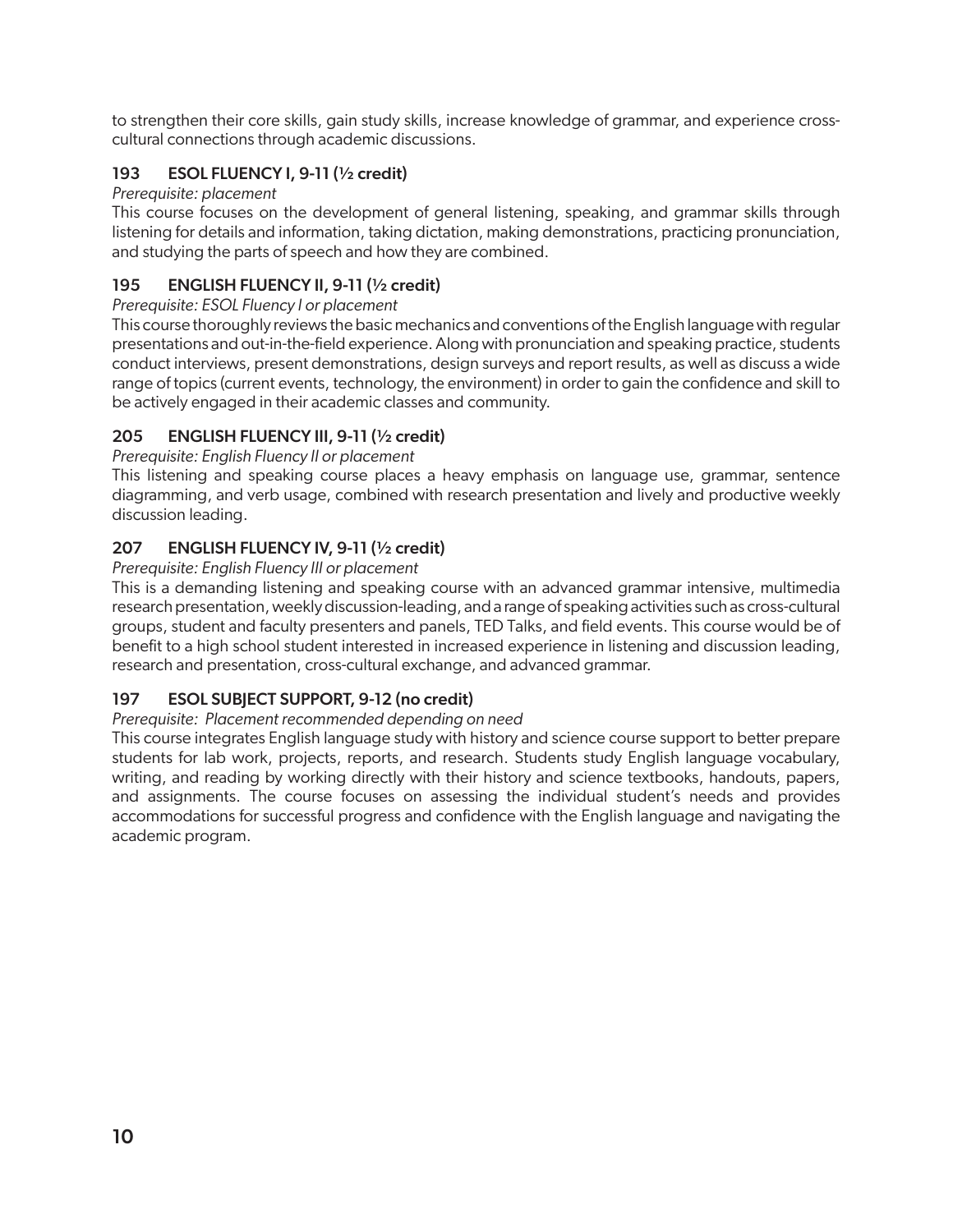### SOCIAL STUDIES

*Graduation requirements:* three credits of high school Social Studies, including one cred. of U.S. History *Core courses:* offered at foundations through honors levels

ISOS (9th grade)  $\rightarrow$  World History (10th grade)  $\rightarrow$  U.S. History (11th grade)

### *Elective courses for juniors and seniors*

| AP Human Geography (one credit course for seniors) |                                       |  |  |  |
|----------------------------------------------------|---------------------------------------|--|--|--|
| Economics<br>Philosophy                            |                                       |  |  |  |
| History of Modern Feminism                         | Psychology                            |  |  |  |
| Holocaust                                          | Street Law                            |  |  |  |
| <b>Current Affairs</b>                             | <b>Classical Western Civilization</b> |  |  |  |
| Civics                                             |                                       |  |  |  |

| Course # | Course Title                          | Grade Level Credits |               | Prerequisites                |
|----------|---------------------------------------|---------------------|---------------|------------------------------|
| 210      | Introduction to Social Science        | 9                   |               |                              |
| 215      | Introduction to Social Science Honors | 9                   | 1             |                              |
| 271      | Social Studies Foundations            | $9-10$              | 1             |                              |
| 220      | <b>World History</b>                  | 10                  | 1             | <b>ISOS</b> or Foundations   |
| 225      | World History Honors                  | 10                  | 1             | <b>ISOS</b>                  |
| 230      | U.S. History                          | $\overline{11}$     | 1             | World History or Foundations |
| 235      | U.S. History Honors                   | 11                  | 1             | <b>World History</b>         |
| 231      | U.S. History Foundations              | 11                  | T             | World History or Foundations |
| 265      | AP U.S. History                       | 11                  | L             | <b>World History</b>         |
| 255      | AP Human Geography                    | 12                  | 1             | U.S. History                 |
| 213      | History of Modern Feminism            | $11 - 12$           | $\frac{1}{2}$ |                              |
| 214      | <b>Classical Western Civilization</b> | $11 - 12$           | $\frac{1}{2}$ |                              |
| 246      | Street Law                            | $11 - 12$           | $\frac{1}{2}$ |                              |
| 248      | Psychology                            | $11 - 12$           | $\frac{1}{2}$ |                              |
| 250      | Philosophy                            | $11 - 12$           | $\frac{1}{2}$ |                              |
| 252      | Civics                                | $11 - 12$           | $\frac{1}{2}$ |                              |
| 261      | The Holocaust                         | $11 - 12$           | $\frac{1}{2}$ |                              |
| 266      | Economics                             | $11 - 12$           | $\frac{1}{2}$ |                              |
| 269      | <b>Current Affairs</b>                | $11 - 12$           | $\frac{1}{2}$ |                              |
|          |                                       |                     |               |                              |

### 210 INTRODUCTION TO SOCIAL SCIENCE, 9 (1 credit)

This ninth-grade social studies course introduces students to the main disciplines and skills of the GSA social studies program. Students study the subdisciplines of government, economics, history, and geography through topics and case studies drawn mostly from the United States but also from other countries. Social studies students and citizens must have a body of knowledge, but more importantly, must use that knowledge for the purpose of developing and articulating opinions. Students learn to discern patterns in information, investigate the accuracy of information, arguments, and sources, and develop and debate opinions about social studies issues. Students learn more about using readings, maps, charts, and graphs to extract and analyze information. Students develop their writing skills within the social studies, especially argumentative and persuasive writing.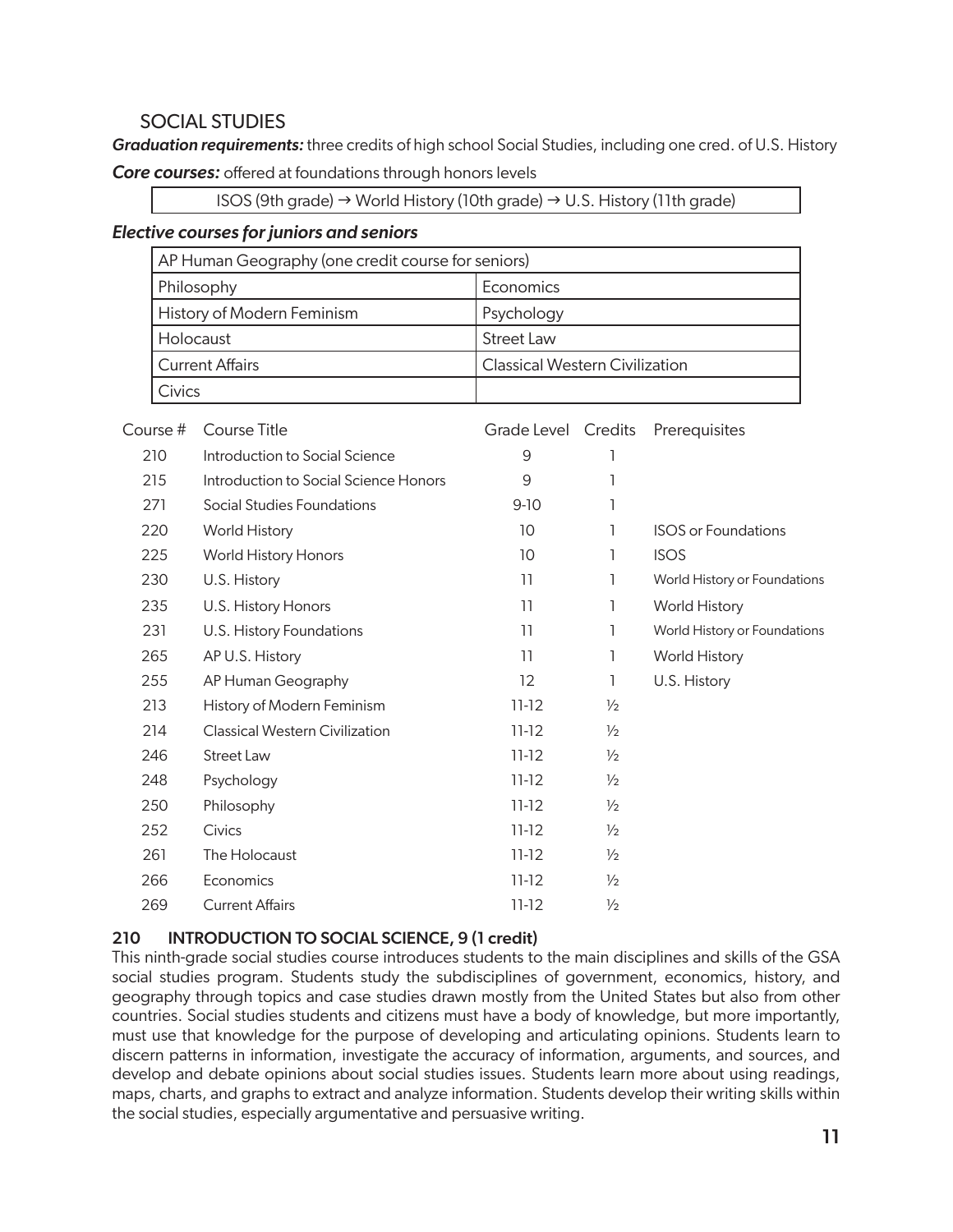### 215 INTRODUCTION TO SOCIAL SCIENCE HONORS, 9 (1 credit)

This ninth-grade social studies course introduces students to the main disciplines and skills of the GSA social studies program. Students study the subdisciplines of government, economics, history, and geography through topics and case studies drawn mostly from the United States but also from other countries. Social studies students and citizens must have a body of knowledge, but more importantly, must use that knowledge for the purpose of developing and articulating opinions. Students learn to discern patterns in information, investigate the accuracy of information, arguments, and sources, and develop and debate opinions about social studies issues. Students learn more about using readings, maps, charts, and graphs to extract and analyze information. Students develop their writing skills within the social studies, especially argumentative and persuasive writing.

### 271 SOCIAL STUDIES FOUNDATIONS, 9 and/or 10 (1 credit)

*Note: May be taken in both the 9th and 10th grades with teacher permission*

The subject matter of this joint ninth- and tenth-grade social studies course alternates every other year. Students can take this course in either or both years as a foundations-level alternative to ISOS and to World History. Students learn about government, economics, history, and geography through topics and case studies drawn both from the United States and from other countries. Social studies students and citizens must have a body of knowledge, but more importantly, must use that knowledge for the purpose of developing and articulating opinions. As a foundations-level course, there is special focus on working with students on their reading and writing skills in the social studies. Students also learn to investigate the accuracy of information, arguments, and sources, and to develop and debate opinions about social studies issues.

### 220 WORLD HISTORY, 10 (1 credit)

*Prerequisite: Introduction to Social Science, Introduction to Social Science Honors, or Social Studies Foundations*

This course introduces students to eight important themes in history: power and authority, religious and ethical systems, revolution, interaction with the environment, economics, cultural interaction, empire building, and science and technology. These themes are explored globally from antiquity to modern times. Students develop organizational skills, note-taking skills from lecture, video, and books, as well as critical-thinking skills. There are written assignments, chances for independent research, group projects, homework, and checks for comprehension that are test- and quiz-based.

### 225 WORLD HISTORY HONORS, 10 (1 credit)

*Prerequisite: Introduction to Social Science or Introduction to Social Science Honors*

This course introduces students to eight important themes in history: power and authority, religious and ethical systems, revolution, interaction with the environment, economics, cultural interaction, empire building, and science and technology. These themes are explored globally from antiquity to modern times. Students develop organizational skills; note-taking skills from lecture, video, and books; as well as critical-thinking skills. There are written assignments, chances for independent research, group projects, homework, and checks for comprehension that are test- and quiz-based. Students in this course should be prepared for significant homework, especially reading, and significant class discussion.

### 230 U.S. HISTORY, 11 (1 credit)

*Prerequisite: World History, World History Honors, or Social Studies Foundations*

This course deals with the development of American ideals and institutions through the study of major events and personalities of American history from colonization to the modern era. The course provides a perspective on the relationship between the past and contemporary issues. Students learn how to think like a historian by analyzing primary and secondary sources to justify their perspectives. The focus is on critical thinking.

### 235 U.S. HISTORY HONORS, 11 (1 credit)

#### *Prerequisite: World History or World History Honors*

This course deals with the development of American society, ideals, and institutions through an intensive study of the political, social, economic, and cultural history of the United States. The course is designed to provide students with the analytic skills and factual knowledge necessary to deal critically with materials and problems in US history. Students learn to assess a variety of historical materials—their relevance to a particular problem, their reliability and importance—and to weigh the evidence and interpretations presented in historical scholarship. This course also emphasizes historical research and writing.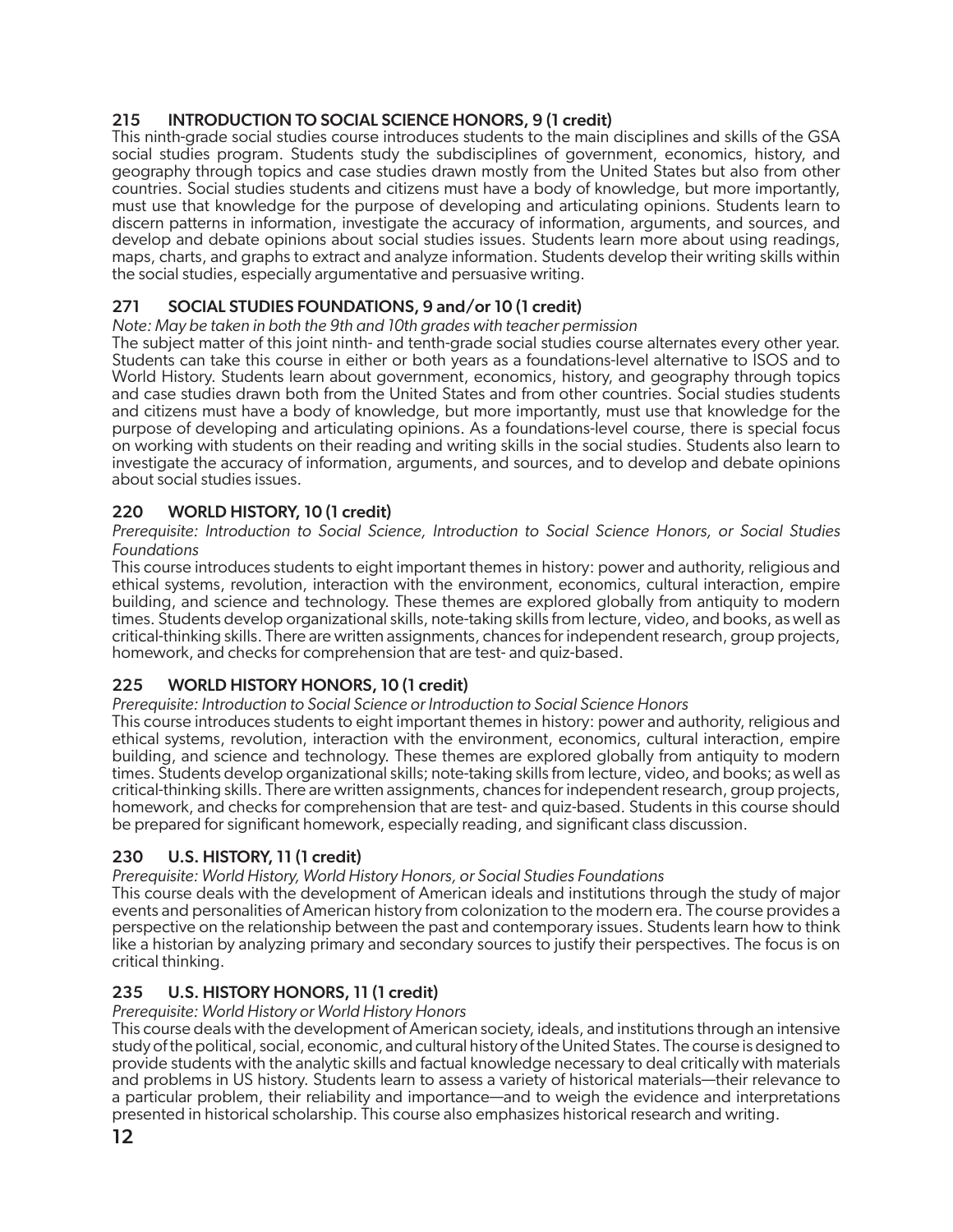### 231 U.S. HISTORY FOUNDATIONS, 11 (1 credit)

#### *Prerequisite: World History or Social Studies Foundations*

The subject matter of this course is a thematic study of United States history from the colonial era to modern times. Special focus is placed on significant study of local and Maine history. Students continue to develop their analytical skills when processing information and are guided towards understanding the importance of source investigation and alternative voices on common themes. Students continue to develop reading, writing, and oral presentation skills to best prepare them to be active local citizens. This course focuses on in-class assignments to determine mastery of content.

### 265 AP U.S. HISTORY, 11 (1 credit)

### *Prerequisite: World History or World History Honors*

This course deals with the development of American society, ideals, and institutions through an intensive study of the political, social, economic, and cultural history of the United States. The course is designed to provide students with the analytic skills and factual knowledge necessary to deal critically with materials and problems in U.S. history. Students learn to assess a variety of historical materials—their relevance to a particular problem, their reliability and importance—and to weigh the evidence and interpretations presented in historical scholarship. In preparation, summer reading and writing are required. Students who enroll in this class should be seeking a college-level history experience; they also are required to take the AP exam in May.

### 255 AP HUMAN GEOGRAPHY, 12 (1 credit)

### *Prerequisite: U.S. History or AP U.S. History*

Human geography is the study of the geographic patterns of human culture, politics, and economics. We study how human society is influenced by the physical, cultural, and spatial environment. Topics of study are mostly from modern history and current events; our range of focus includes the local geography of Hancock County as well as geographic issues from the United States and around the world. In addition to learning geographic content knowledge, students develop skills in mapping, statistics, graphical representation of data, and original research. This course is a college-level introduction to human geography. Students should expect a level of independent learning and a workload commensurate with college expectations. Students are also expected to enter the course with a significant knowledge base from previous social studies courses. Students are required to take the AP test in May.

### 213 HISTORY OF MODERN FEMINISM, 11-12 (½ credit)

This course explores the struggles, fights, and experiences of feminists across the globe during the last few centuries. We explore issues that women have wrestled with for ages: the call for equality in education, the desire for universal suffrage, the mix of fierce indignation and deep scientific research in the early environmentalist movement, the rallying cry for equal pay and reproductive rights, and today's global perspective on sexual politics and human empathy. Our goal is to gain an understanding of how feminism has evolved over time. Students are evaluated through their written responses to assigned texts, active participation during classroom discussion, homework completion, and performance on several tests.

### 214 CLASSICAL WESTERN CIVILIZATION, 11-12 (½ credit)

Thousands of years have passed since the ancient Mesopotamians, Egyptians, Greeks, and Romans walked the earth. Much of their world has crumbled into dust, but their mythology, artifacts, and philosophies continue to inspire history lovers today. This course tells the story of the early history of Western civilization. Instead of relying on empires, wars, and dates to describe this vanquished world, we also study the art, literature, personalities, religions, and social structures of the time. We attempt to draw connections between the past and Western culture today. Students are evaluated on the persuasive essay responses to a series of writing prompts and homework, as well as several tests.

### 246 STREET LAW, 11-12 (½ credit)

This course examines various aspects of your legal rights and responsibilities as citizens. Topics include law and values, civil liberties, and criminal law. We also learn about careers in criminal justice, such as a CSI detective or a police officer, through guest speakers. Students are evaluated through tests, reports, case studies, worksheets, and class participation, and are expected to participate actively in class debates.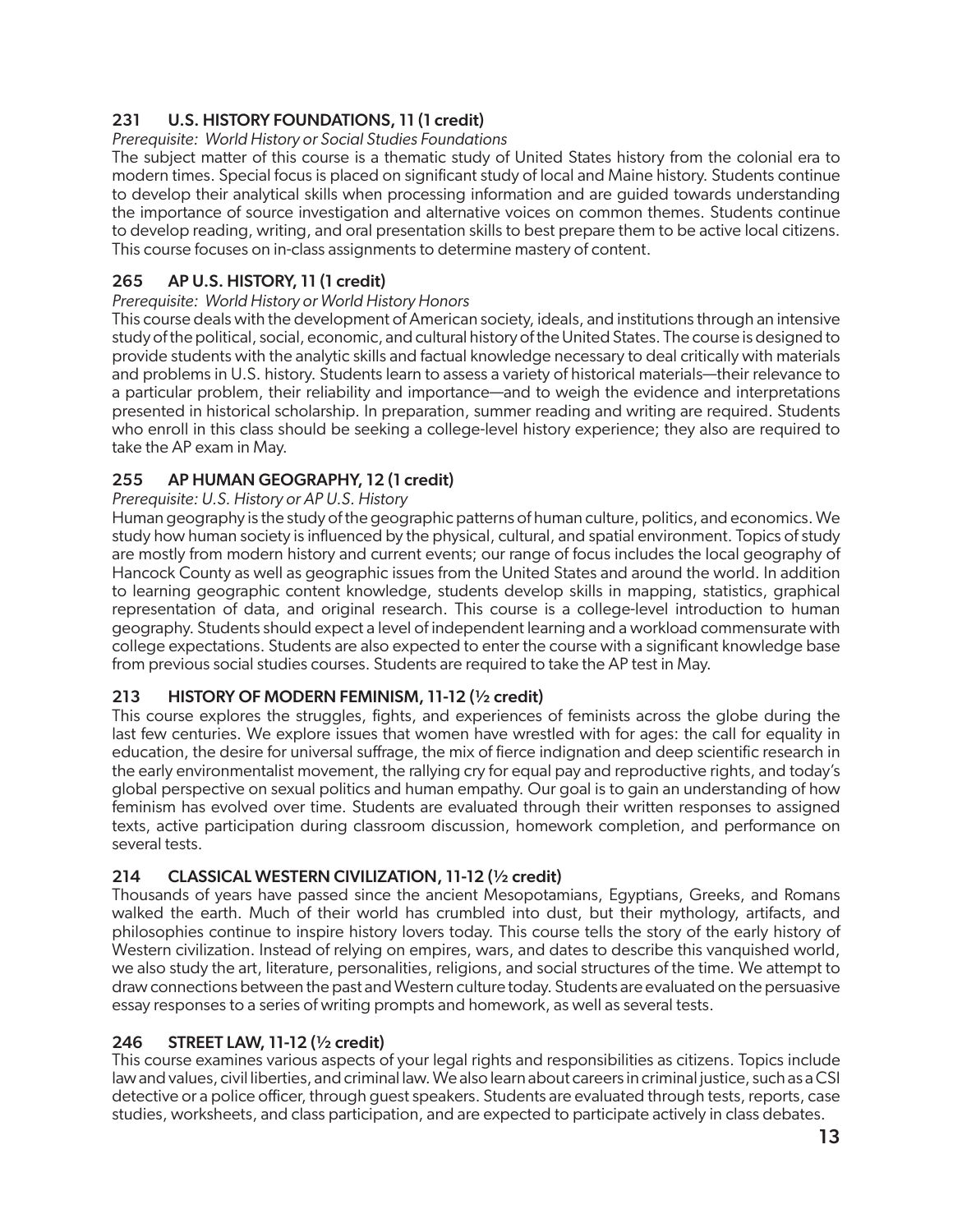### 248 PSYCHOLOGY, 11-12 (½ credit)

This course introduces students to some of the major areas of psychology. Students explore the nature of psychology: Is it objective and scientific? What are the different approaches to psychology? Students are introduced to some of the main topic areas of psychology: consciousness, learning, intelligence, abnormal psychology, personality, and gender. The coursework and grading emphasizes developing and arguing opinions based on fact and analysis. Students may take this course because of interest in a related career (psychology, medical careers, advertising) or out of personal interest.

### 250 PHILOSOPHY, 11-12 (½ credit)

Ethics is the branch of philosophy that aims to answer the question, "How should I live?" Once we take this question seriously, many other difficult, but fascinating, questions emerge: "How do I know what is right?" and "Is right for me the same as right for others?" "What are human rights?" "What happens when rights conflict?" "Do I have to tolerate opinions and behaviors that religious conviction tells me are wrong?" "Do religious beliefs or cultural norms justify offensive or harmful behavior?" "Is it ever right to impose my beliefs and code of conduct on others?" "How do we decide how to treat the unborn? the mentally incompetent? the very young? the very old? the dying? criminals? terrorists?" "Do animals have rights?" "Do I have a moral duty to protect the environment?" In this course, we notice the sorts of problems we begin to encounter when we try to answer these questions; consider several historically important theoretical ethical frameworks; and study in depth several "live" ethical issues, such as assisted suicide, abortion, famine, animal rights, offense to others, and bioethics.

### 252 CIVICS, 11-12 (½ credit)

Civics is the study of citizenship and government. The focus of this course is to prepare students to become active, thoughtful, and informed citizens. Students learn about the historical development of our government and political systems; the United States Constitution; federal, state, and local government structures; the rights and responsibilities of citizenship; and media literacy. Students are evaluated through quizzes, tests, homework, class participation, and online simulations.

### 261 THE HOLOCAUST, 11-12 (½ credit)

This course provides an in-depth look at Germany's post-World War I social and political environment that gave rise to Adolf Hitler's rule and the attempted genocide of the European Jewish population. Hitler's actions during World War II are examined, as well as the persecution that the Jewish population of Europe endured during his rule. The aftermath of Hitler's reign on Germany and the Jewish population also are analyzed through the course, along with reactions from America and other areas of the world. Students are required to read and discuss two books about the Holocaust: *Night* and *Maus*.

### 266 ECONOMICS, 11-12 (½ credit)

Economics is designed to introduce students to the basic concepts of macro and microeconomics. Students learn about the economic factors that affect local businesses and citizens; in particular, students learn how interest rates, inflation, tax policy, and supply and demand factors impact their lives and affect local businesses. Students learn to think critically and creatively about current economic issues facing America and the world today while interacting with a variety of materials to further their understanding. This course is designed for students who may have a future operating their own business, but should also be valuable to students who might study it further in college.

### 269 CURRENT AFFAIRS, 11-12 (½ credit)

The course provides an overall understanding of the importance of daily events and demonstrates to students how these events affect their day-to-day lives. This course includes examination and spirited discussion of international, national, state, and local issues with the intent of interpreting their significance. Topics could include education, race, energy, environmental protection, free speech, gun rights, and health care. During election years, this course also focuses on the electoral process, examining selected presidential campaigns, analyzing candidates, issues, tactics, political cartoons, and campaign commercials. Daily use of a variety of news media helps place current affairs within a historical perspective as well as consider their current context and future implications.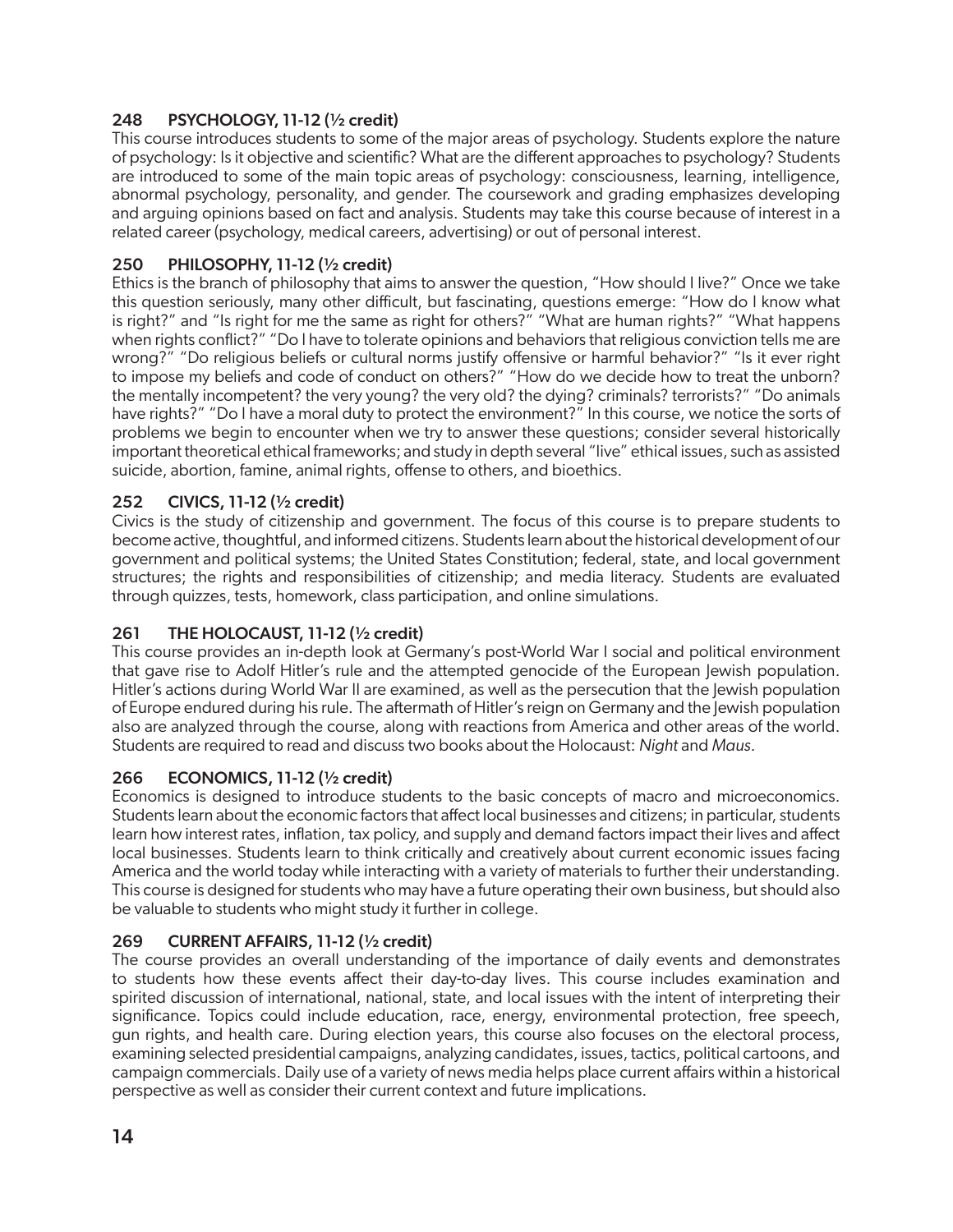### **MATHEMATICS**

*Graduation requirements:*three credits of high school math, including (or qualifying out of) two credits of algebra, plus geometry

*Core courses:* offered at foundations through honors levels

Algebra I $\rightarrow$  Algebra II  $\rightarrow$  Geometry (or Lab Geometry)

- Students not ready for Algebra must take Pre-Algebra first.
- Some students take Algebra II Honors and Geometry Honors in the same year in order to be able to take Calculus in 12th grade.

#### *Beyond the core courses:*

| <b>Precalculus Honors</b> | semester | Students planning to take math in college                                                          |
|---------------------------|----------|----------------------------------------------------------------------------------------------------|
| Personal Finance          | quarter  | Useful for all students                                                                            |
| Senior Math               | semester | College-bound seniors not taking Precalculus                                                       |
| <b>AP Statistics</b>      | semester | Strong math students interested in business or<br>economics, sciences, nursing, or social sciences |
| AP Calculus AB            | semester | Students interested in science, engineering,<br>economics or business                              |
| AP Calculus BC            | quarter  | Take in addition to AP Calculus AB                                                                 |

| Course # | Course Title              | Grade Level | Credits       | Prerequisites                |
|----------|---------------------------|-------------|---------------|------------------------------|
| 313      | Pre-Algebra               | 9           |               |                              |
| 310      | Algebra I                 | $9-10$      |               |                              |
| 314      | Algebra I Foundations     | $9-10$      | 1             |                              |
| 315      | Algebra   Honors          | $9-10$      | 1             |                              |
| 320      | Geometry                  | $10-12$     | 1             | Algebra I                    |
| 323      | Lab Geometry              | $11 - 12$   | 1             | Algebra                      |
| 325      | <b>Geometry Honors</b>    | $9-12$      | ı             | Algebra I                    |
| 329      | Algebra II Foundations    | $10-12$     | 1             | Alg. I or Alg. I Foundations |
| 330      | Algebra II                | $9-12$      | 1             | Algebra I                    |
| 335      | Algebra II Honors         | $9-12$      | 1             | Algebra I                    |
| 377      | <b>Personal Finance</b>   | $10-12$     | $\frac{1}{2}$ |                              |
| 358      | <b>Precalculus Honors</b> | $11 - 12$   | ı             | Algebra II, Geometry         |
| 355      | <b>AP Statistics</b>      | $11 - 12$   | ı             | Algebra II                   |
| 365      | AP Calculus AB            | $11 - 12$   | ı             | Precalculus A and B          |
| 374      | AP Calculus BC            | $11 - 12$   | $\frac{1}{2}$ | Corequisite: AP Calculus AB  |
| 359      | Senior Math               | 12          | 1             | Algebra II, Geometry         |
|          |                           |             |               |                              |

### 313 PRE-ALGEBRA, 9 (1 credit)

Students who do not have a solid arithmetic background are strongly encouraged to take this course before taking algebra. The course starts with the basics: understanding numbers, place value, and operations, and working with increasingly complicated arithmetic expressions. From there, students make the transition to fundamental algebra topics, including signed numbers, solving equations, graphing, ratios, proportions, and percentages.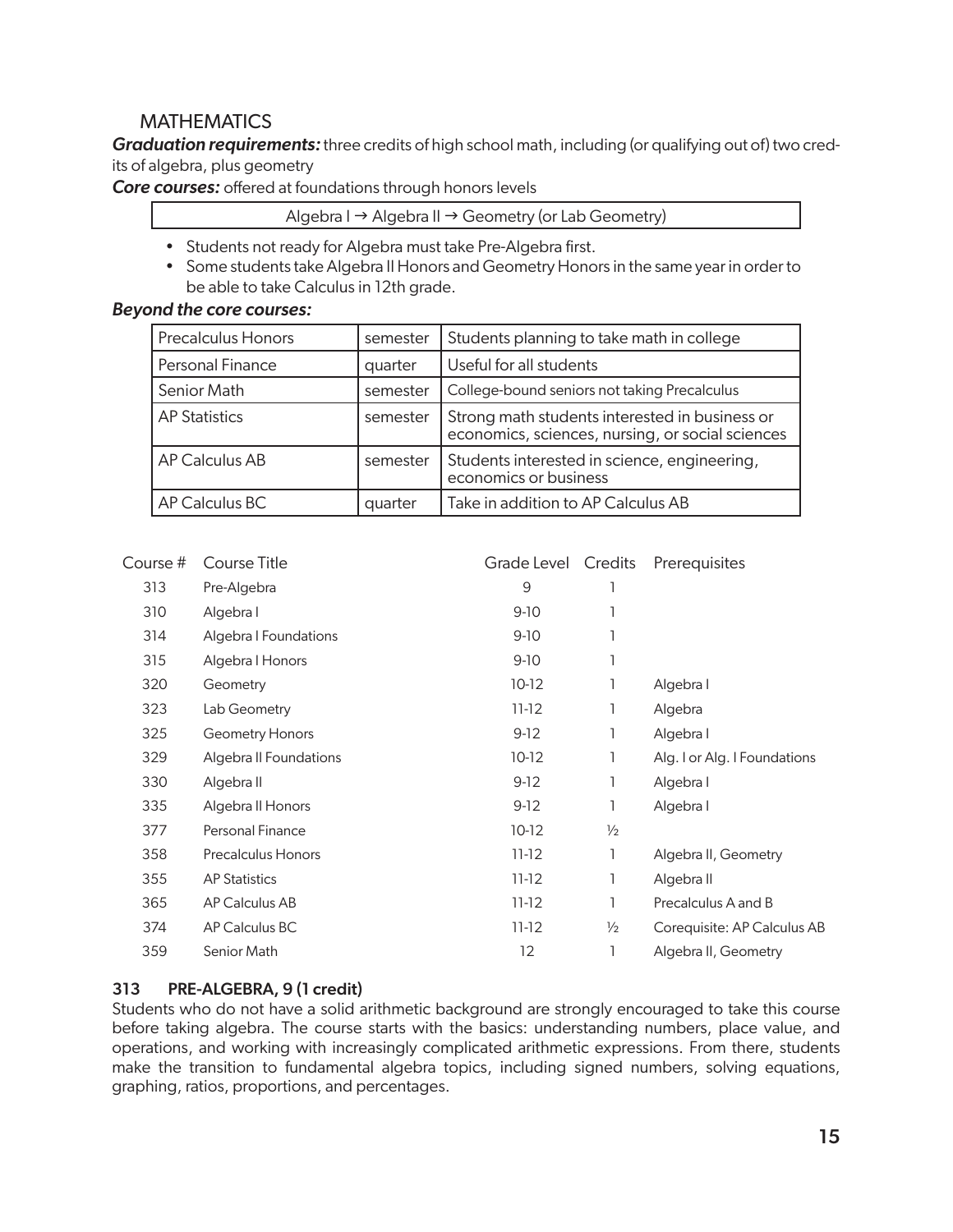### 310 ALGEBRA I, 9-10 (1 credit)

This course is the first installment of a traditional sequence in college-prep math. Topics include properties of the real number system, solution of linear and quadratic equations, functions, graphing, laws of exponents, polynomials, probability, and proportions. There is no formal prerequisite for this course, but a strong pre-algebra background is necessary.

### 314 ALGEBRA I FOUNDATIONS, 9-10 (1 credit)

*Prerequisites: Pre-Algebra and permission of the Math Department*

The Algebra I Foundations-Algebra II Foundations sequence is designed to give students a working knowledge of algebra. The sequence does not contain enough content to satisfy the mathematics admissions requirement of many colleges. This is the first year of a sequence of courses that continues with Algebra II Foundations and Lab Geometry. It is designed for students who have completed a prealgebra course at GSA or another high school but who may not be ready for the fast pace of Algebra I. There is no formal prerequisite for this course, but a strong background in arithmetic is necessary. This course emphasizes the algebra skills necessary for community colleges and technical schools.

### 315 ALGEBRA I HONORS, 9-10 (1 credit)

Algebra I Honors covers much of the same material as Algebra I, but at a faster pace and in considerably more depth. The course is suitable for students of high mathematical ability who are planning to go into a technical field or who wish to study mathematics for its own sake. There is no formal prerequisite for this course, but a strong pre-algebra background and solid study habits are necessary.

### 320 GEOMETRY, 10-12 (1 credit)

### *Prerequisite: Algebra I or Algebra I Honors*

*Strongly recommended: Students should have completed or be currently enrolled in Algebra II or Algebra II Honors* Geometry is concerned with the measurement of and relations between lines, angles, surfaces, and solids. Students explore basic spatial relationships and study the notion of proof. This course includes a significant amount of analytic geometry and intensive use of algebra.

### 323 LAB GEOMETRY, 11-12 (1 credit)

### *Prerequisites: a second-year algebra course and permission of the Math Department*

This course is designed to give students a working knowledge of geometry. It does not contain enough content to satisfy the mathematics admissions requirement of many colleges. This course is divided into two parts: one taught by a technology teacher and one by a mathematics teacher. In the more handson part of the course, students work on real-world projects in a workshop setting and are exposed to community resources to see geometric principles applied. Course topics include, but are not limited to, angles, parallel lines, area, volume, and trigonometry.

### 325 GEOMETRY HONORS, 9-12 (1 credit)

### *Prerequisites: Algebra I or Algebra I Honors*

*Strongly recommended: Students should have completed or be currently enrolled in Algebra II or Algebra II Honors* Students explore basic spatial relationships and study the notion of proof. This course covers much the same material as Geometry but in greater depth and with greater emphasis on proof. Geometry Honors includes a significant amount of analytic geometry and intensive use of algebra. Students in this course should have already taken or should be taking a second-year algebra course.

### 329 ALGEBRA II FOUNDATIONS, 10-12 (1 credit)

### *Prerequisites: Algebra I or Algebra I Foundations and permission of the Math Department*

The Algebra I Foundations-Algebra II Foundations sequence is designed to give students a working knowledge of algebra. The sequence does not contain enough content to satisfy the mathematics admissions requirement of many colleges. Students should take Algebra II Foundations in the year immediately following their Algebra I class. This course is a continuation of Algebra I Foundations.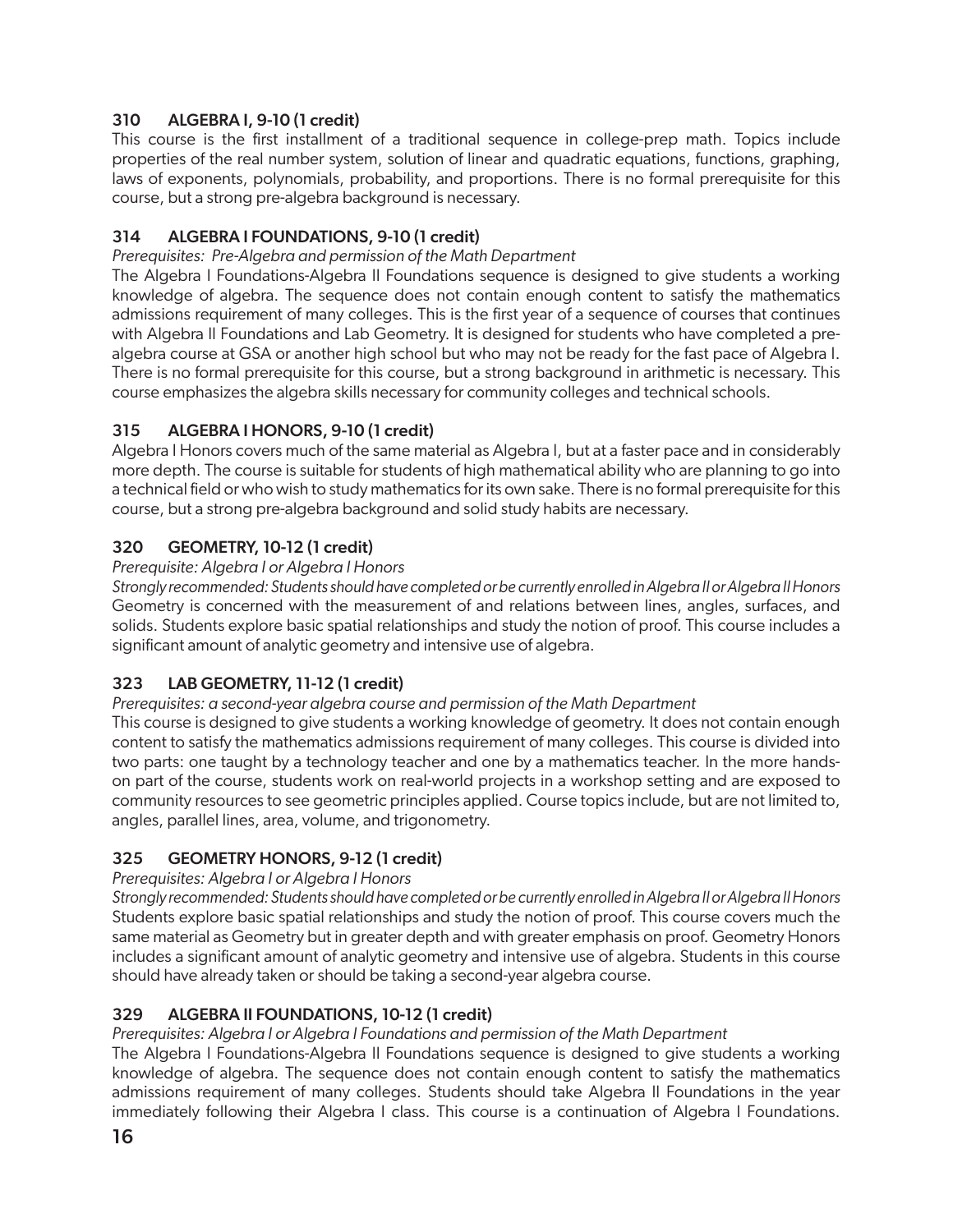Topics include the solution of quadratic equations, the solution of systems of linear equations, and basic statistics and data analysis. This course emphasizes the algebra skills necessary for community colleges and technical schools.

### 330 ALGEBRA II, 10-12 (1 credit)

#### *Prerequisite: Algebra I*

*Note: (1) Students should take Algebra II in the year immediately following their Algebra I class. (2) The Math Department recommends that sophomores not take geometry and Algebra II in the same year unless they intend to take math in both their junior and senior years.*

After a review of Algebra I, students explore transformations, systems of equations, complex numbers, fractional exponents, rational expressions, basic probability and statistics, and logarithmic and exponential functions.

### 335 ALGEBRA II HONORS, 9-12 (1 credit)

### *Prerequisite: Algebra I*

*Note: (1) Students should take Algebra II in the year immediately following their Algebra I class. (2) The Math Department recommends that sophomores not take geometry and second-year algebra in the same year unless they intend to take math in both their junior and senior years*.

After a review of Algebra I, students explore transformations, systems of equations, complex numbers, fractional exponents, rational expressions, basic probability and statistics, logarithmic and exponential functions, and sequences and series. The pace of the course and the depth of coverage are more intense than in Algebra II.

### 377 PERSONAL FINANCE, 10-12 (½ credit)

This course covers interest, banking, credit card debt, mortgages, budgeting, and other topics involving the handling of money. This highly practical course teaches finance skills that every student will need to deal with in life after high school.

### 358 PRECALCULUS HONORS, 11-12 (1 credit)

*Prerequisite: Algebra II, Geometry (can be taken concurrently)*

Precalculus is a class for students intending to take Calculus in high school or later in college. Topics include properties and graphs for diverse functions, solving systems of linear equations, sequences and series, a review of exponential functions, logarithms, and imaginary numbers, and trigonometry.

### 355 AP STATISTICS, 10-12 (1 credit)

### *Prerequisite: Algebra II*

*Note: This course requires college-level reading ability. ESOL students must have successfully completed or be exempt from English Language III and be concurrently enrolled in or exempt from English Language IV.* This honors class is a rigorous, college-level introduction to statistics. The four major areas covered are exploring data, planning a study, anticipating patterns, and statistical inference. The course syllabus is aligned with the nationally recognized standards of the College Board Advanced Placement program. Students are expected to take the College Board AP Statistics exam in May.

### 365 AP CALCULUS AB, 11-12 (1 credit)

### *Prerequisite: Precalculus A and B*

This is a rigorous, college-level course equivalent to about a semester of calculus at most colleges. The syllabus is aligned with the nationally recognized standards of the College Board Advanced Placement program. All students are expected to take the College Board AP Calculus AB exam in May. Fluency in algebra and trigonometry is essential, and students are required to do preparatory homework during the summer preceding the course. Major topics include differentiation and integration of algebraic and transcendental functions.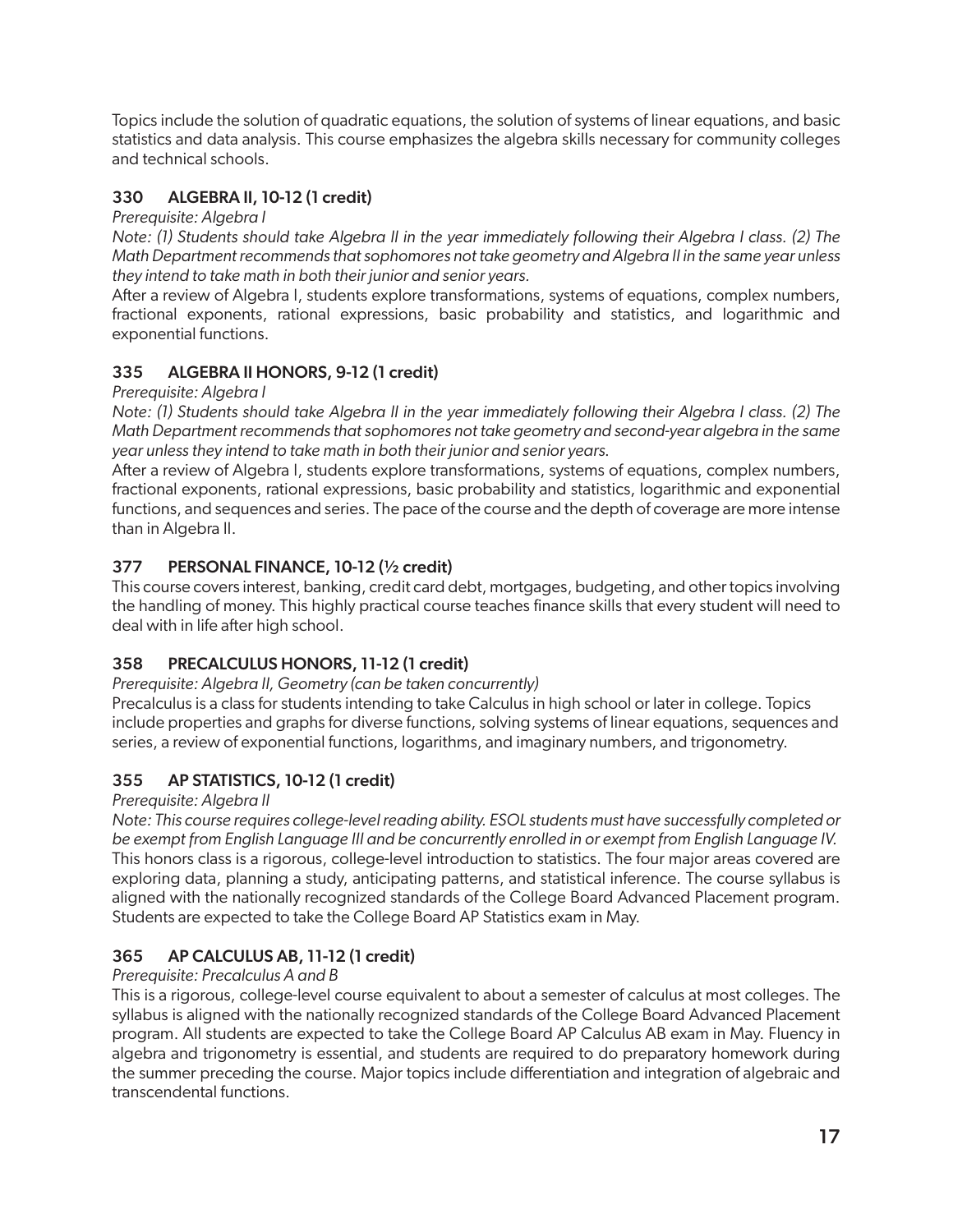### 374 AP CALCULUS BC, 11-12 (½ credit)

*Prerequisites: Permission of the Math Department or co-registration in AP Calculus AB is required.*  This is a rigorous, college-level introduction to calculus equivalent to a full year of calculus at most colleges. The course moves very rapidly. The syllabus is aligned with the nationally recognized standards of the College Board Advanced Placement program. All students are expected to take the College Board AP Calculus BC exam in May. Fluency in algebra and trigonometry is essential, and students are required to do preparatory homework during the summer preceding the course. Major topics expand on the work done in AP Calculus AB, and include sequences and series, as well as polar equations.

### 359 SENIOR MATH, 11-12 (1 credit)

#### *Prerequisite: Algebra II and Geometry*

This course is an elective for upperclassmen who have completed the math requirements for graduation and want to take an additional math class; in particular, senior math accommodates those for whom precalculus might be too rigorous. The curriculum includes extended algebra, elementary statistics, and basic trigonometry, with the opportunity to delve into topics requested by the class.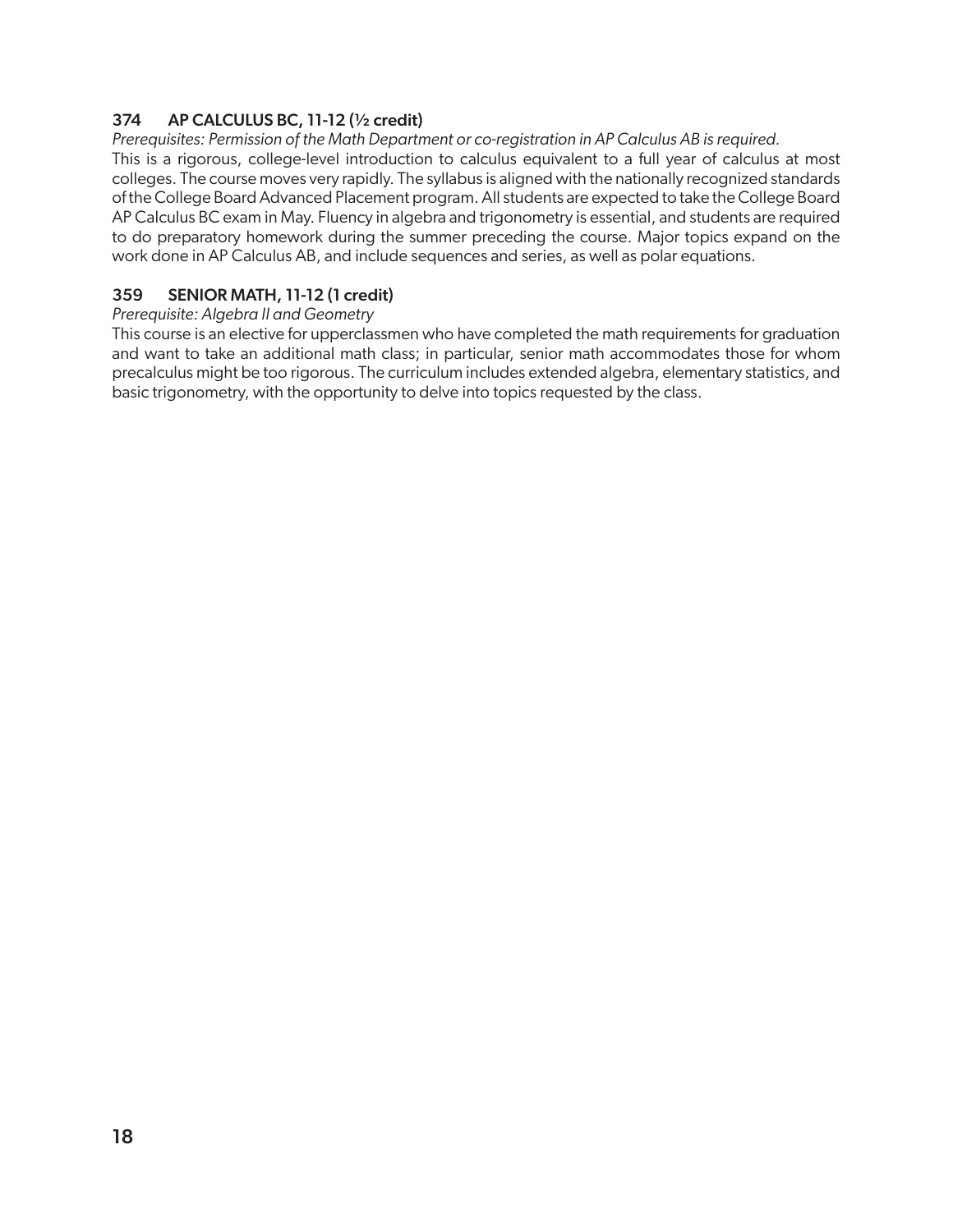### **SCIENCE**

#### *Graduation requirements:* three credits of high school science

*Core courses:* offered at foundations through honors levels

```
Earth Systems (9th) \rightarrow Biology (10th) \rightarrow Chemistry (11th) \rightarrow Science Elective (12th)
```
### *Elective courses:*

In the junior and senior year, students are encouraged to take additional elective science courses. The science elective courses are:

#### Full-credit courses Half-credit courses

| AP Biology                                                                                    | 11th-12th |
|-----------------------------------------------------------------------------------------------|-----------|
| AP Environmental Science                                                                      | 11th-12th |
| Marine Ecology Research Honors                                                                | 11th-12th |
| Integrated Physical Science Foundations<br>(foundations alternative to chemistry and physics) | 11th-12th |
| Physics<br>Physics Honors                                                                     | 12th      |

| Astronomy                                                      | 11th-12th |
|----------------------------------------------------------------|-----------|
| Forensics                                                      | 10th-12th |
| The Maine Environment A   10th-12th<br>The Maine Environment B |           |
| Anatomy and Physiology                                         | 10th-12th |

*Though Ocean Studies includes many science concepts, it is a broader, interdisciplinary course. As such, its course description is now found in the Signature Programs section (p. 38).*

| Course # | <b>Course Title</b>                     | Grade Level Credits |               | Prerequisites                 |
|----------|-----------------------------------------|---------------------|---------------|-------------------------------|
| 400      | <b>Exploring Earth Systems</b>          | $\mathsf 9$         |               |                               |
| 401      | Earth Systems Foundations               | 9                   | 1             |                               |
| 405      | <b>Exploring Earth Systems Honors</b>   | 9                   | 1             | Corequisite: Alg. I Honors    |
| 420      | Biology                                 | 10                  | 1             | Earth Systems                 |
| 425      | <b>Biology Honors</b>                   | 10                  | 1             | Earth Systems                 |
| 452      | <b>Biology Foundations</b>              | 10                  | 1             | Earth Systems                 |
| 442      | Chemistry                               | 11                  | 1             | <b>Biology and Algebra I</b>  |
| 445      | <b>Chemistry Honors</b>                 | 11                  | 1             | <b>Biology and Algebra I</b>  |
| 473      | Integrated Physical Science Foundations | $11 - 12$           | L             | Biology                       |
| 474      | Physics                                 | 12                  | T             | Algebra II                    |
| 475      | Physics Honors                          | 12                  | ı             | <b>Biology and Algebra II</b> |
| 436      | Forensics                               | $10-12$             | $\frac{1}{2}$ | Earth Systems                 |
| 480      | Anatomy & Physiology                    | $10-12$             | $\frac{1}{2}$ | Earth Systems                 |
| 458      | The Maine Environment A                 | $10-12$             | $\frac{1}{2}$ | Earth Systems                 |
| 459      | The Maine Environment B                 | $10-12$             | $\frac{1}{2}$ | Earth Systems                 |
| 470      | Astronomy                               | $11 - 12$           | $\frac{1}{2}$ | Biology                       |
| 465      | AP Environmental Science                | $11 - 12$           | L             | Biology                       |
| 428      | AP Biology                              | $11 - 12$           | 1             | Chemistry                     |
| 485      | Marine Ecology Research Honors          | $11 - 12$           | 1             | Biology                       |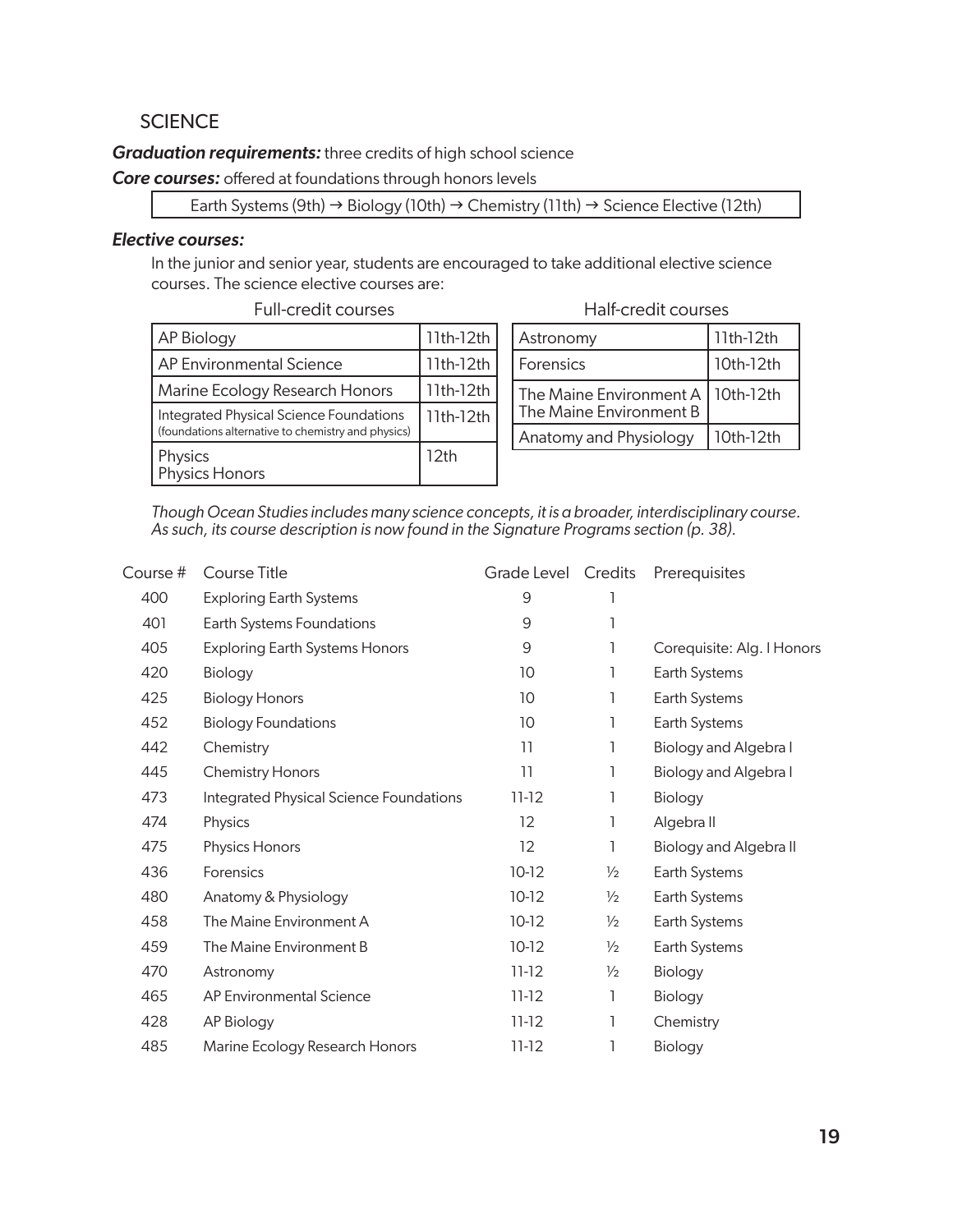### 400 EXPLORING EARTH SYSTEMS, 9 (1 credit)

This ninth-grade science course explores interactions between the geosphere, atmosphere, hydrosphere, and biosphere. This course integrates chemistry, physics, biology, and earth science while investigating issues of relevance to everyone. Lab work, fieldwork, and analysis of data are important course components.

### 401 EARTH SYSTEMS FOUNDATIONS, 9 (1 credit)

This ninth-grade course is designed to strengthen basic skills and stimulate interest in the sciences through an exploration of interactions between the geosphere, atmosphere, hydrosphere, and biosphere. Lab work, fieldwork, and analysis of data are important course components.

### 405 EXPLORING EARTH SYSTEMS HONORS, 9 (1 credit)

#### *Prerequisite: Must be enrolled in or have completed Algebra I*

This challenging ninth-grade science course is an exploration of interactions between the geosphere, atmosphere, hydrosphere, and biosphere. This course integrates chemistry, physics, biology, and earth science while investigating issues of relevance to everyone. Lab work, fieldwork, and analysis of data are important course components. Students may be required to conduct independent research. Exploring Earth Systems Honors goes into greater detail in each topic and is more math-intensive than Exploring Earth Systems.

### 420 BIOLOGY, 10 (1 credit)

#### *Prerequisite: Exploring Earth Systems or Exploring Earth Systems Honors, or Earth Systems Foundations with teacher recommendation*

This course is designed to provide students with a survey of the science of biology, covering ecology, evolution, and cell biology, including photosynthesis, cellular respiration, and genetics. Lab work reinforces classroom study. Emphasized skills include reading for understanding of content, data organization and analysis, use of lab equipment, use of the internet for scientific research, and scientific reasoning.

### 425 BIOLOGY HONORS, 10 (1 credit)

### *Prerequisite: Exploring Earth Systems or Exploring Earth Systems Honors*

This course is designed to provide students with a survey of the science of biology. Areas of study include ecology, the cell, photosynthesis, cellular respiration and division, reproduction, heredity, evolution, and classification of organisms from each of the phyla. Biology Honors students are expected to complete a research presentation and additional readings, as well as to read at an independent level and to be personally responsible for their work planning and budgeting of time. Biology Honors goes into greater detail on each of the topics than Biology. Lab work is coordinated with and reinforces classroom study.

### 452 BIOLOGY FOUNDATIONS, 10 (1 credit)

*Prerequisite: Earth Systems Foundations or teacher recommendation* 

This course explores the basic principles of biology, such as taxonomy and the diversity of life, cells, genetics, anatomy and physiology, cycles of matter, ecology, and evolution. Students are encouraged to examine real-world issues as they relate to biological concepts. Lab investigations are an important part of this course.

### 442 CHEMISTRY, 11 (1 credit)

#### *Prerequisites: Biology or Biology Honors, and Algebra I*

This is a laboratory and math-intensive course for any student with an interest in chemistry. Students should be comfortable with Algebra and problem-solving. Students learn the principles of chemistry through a mixture of laboratory, discussion, team-learning, and lecture formats. Topics covered include atomic structure, the states of matter, chemical names and formulas, chemical reactions, stoichiometry, the nature of energy, gas laws, electron structure and bonding, solution chemistry, and acids and bases. Laboratory investigations reinforce material covered in the class. Student evaluation is based primarily upon reports, group work, quizzes, and tests.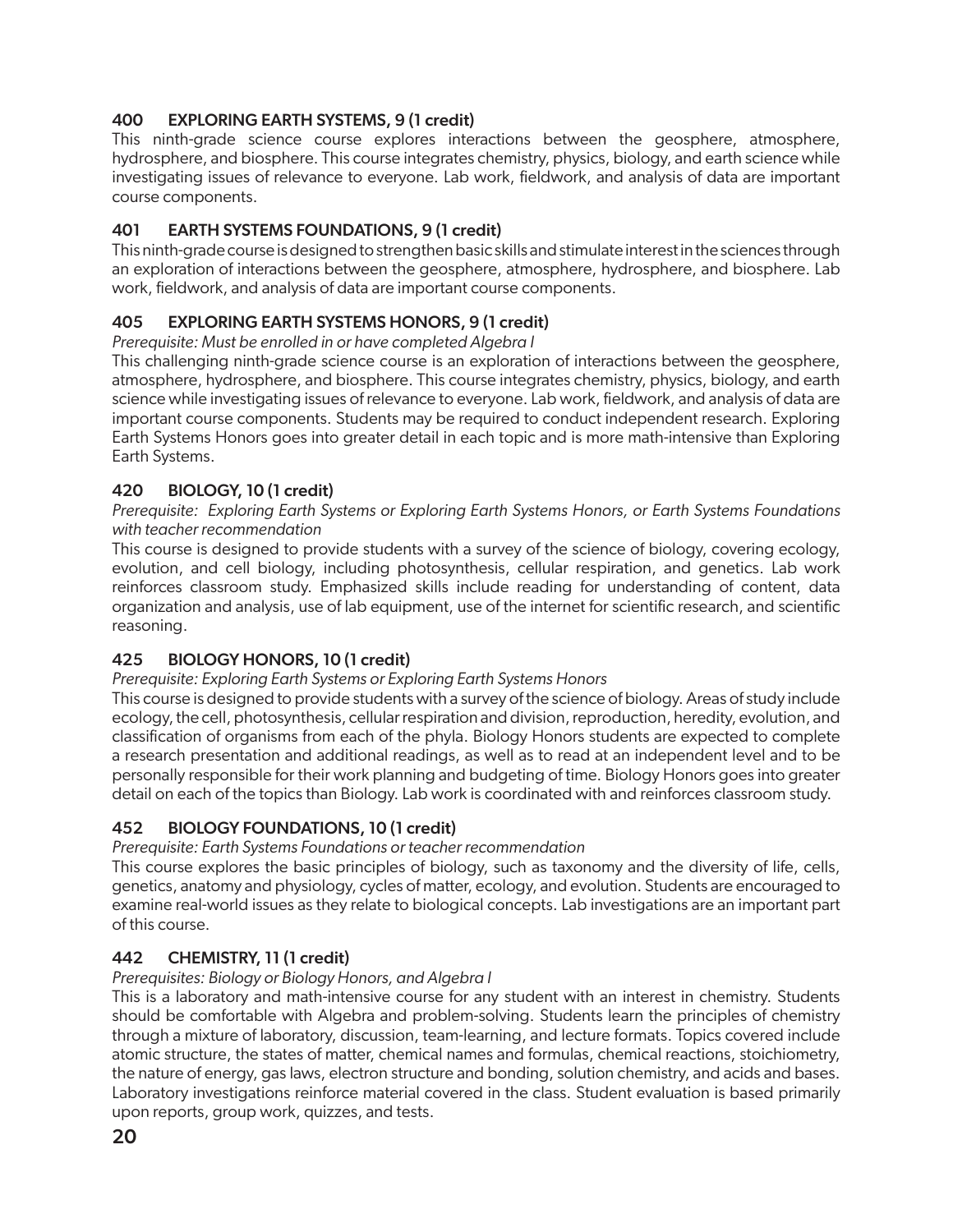### 445 CHEMISTRY HONORS, 11 (1 credit)

#### *Prerequisites: Biology and Algebra I*

This is a laboratory problem-solving course for honors students with a serious interest in chemistry. Students enrolled in this course should be very comfortable with algebra. This course is faster paced and covers more content than Chemistry. Students in this course learn the principles of chemistry through a mixture of laboratory, discussion, and lecture formats. Topics covered include atomic structure, chemical names and formulas, chemical reactions, stoichiometry, the states of matter, gas laws, electron structure and bonding, solution chemistry, reaction rates and equilibrium, acids and bases, oxidation-reduction reactions, electrochemistry, and organic chemistry. Laboratory investigations and reports review and reinforce material covered in the class. Student evaluation is based primarily upon reports, group projects, quizzes, and tests.

### 473 INTEGRATED PHYSICAL SCIENCE FOUNDATIONS, 11-12 (1 credit)

#### *Prerequisite: Biology*

This laboratory course is a foundations alternative to chemistry and physics. It provides students with broad-based, hands-on learning experience in the various disciplines of physical science. The course centers on geology, meteorology, physics, and astronomy. Although there is some mathematics, the emphasis of the course is on the application of knowledge to solve problems and investigate scientific principles.

### 474 PHYSICS, 12 (1 credit)

#### *Prerequisites: Biology or Biology Honors, and Algebra I*

This is a math-intensive, problem-solving course for any student with a serious interest in mathematical problem-solving and the physical sciences. Students learn from a combination of lectures, reading, labs, and problem-solving. Topics to be discussed include concepts of mechanics including motion, forces, momentum, energy and energy transfer, as well as heat, light, electricity and magnetism, relativity, and quantum theory.

### 475 PHYSICS HONORS, 12 (1 credit)

#### *Prerequisites: Biology or Biology Honors, and Algebra I*

This is a math-intensive, problem-solving course for any student with a serious interest in mathematical problem-solving and the physical sciences. This course covers more content and goes at a faster pace than Physics. For example, vector operations in Physics is limited to simpler cases, while in Physics Honors, trigonometry is required. Students learn from a combination of lectures, reading, labs, and problem-solving. Topics to be discussed include concepts of mechanics including motion, forces, momentum, energy and energy transfer, as well as heat, light, electricity and magnetism, relativity, and quantum theory.

### 436 FORENSICS, 10-12 (½ credit)

#### *Prerequisite or corequisite: Earth Systems*

Forensics may be taken in the fall and/or spring semester(s). It incorporate skills acquired in biology, chemistry, and physics while learning techniques used by FBI and local police crime scene technicians. Topics covered may include the history of forensics, crime scene analysis, physical evidence, famous cases, hair and fiber analysis, fingerprinting, DNA, foot and tire prints, fingerprinting, chemical detection, blood analysis and patterns, ballistics, handwriting analysis, facial reconstruction, anatomy, and fire and accident reconstruction. Along with hands-on labs skills, students solve mock crimes, requiring students to think, analyze, and imagine possible scenarios. Students are required to work individually on research projects and in teams when analyzing mock crime scenes.

### 480 ANATOMY AND PHYSIOLOGY, 10-12 (½ credit)

#### *Prerequisite or corequisite: Earth Systems*

This course is designed for anyone curious about the human body. We study most of the human body systems including muscular, nervous, skeletal, endocrine, cardiovascular, respiratory, digestive, and urinary. The course emphasizes lab work, and often you are the lab subject! The class is good preparation for anyone interested in a healthcare profession. *Note: We dissect vertebrate specimens.*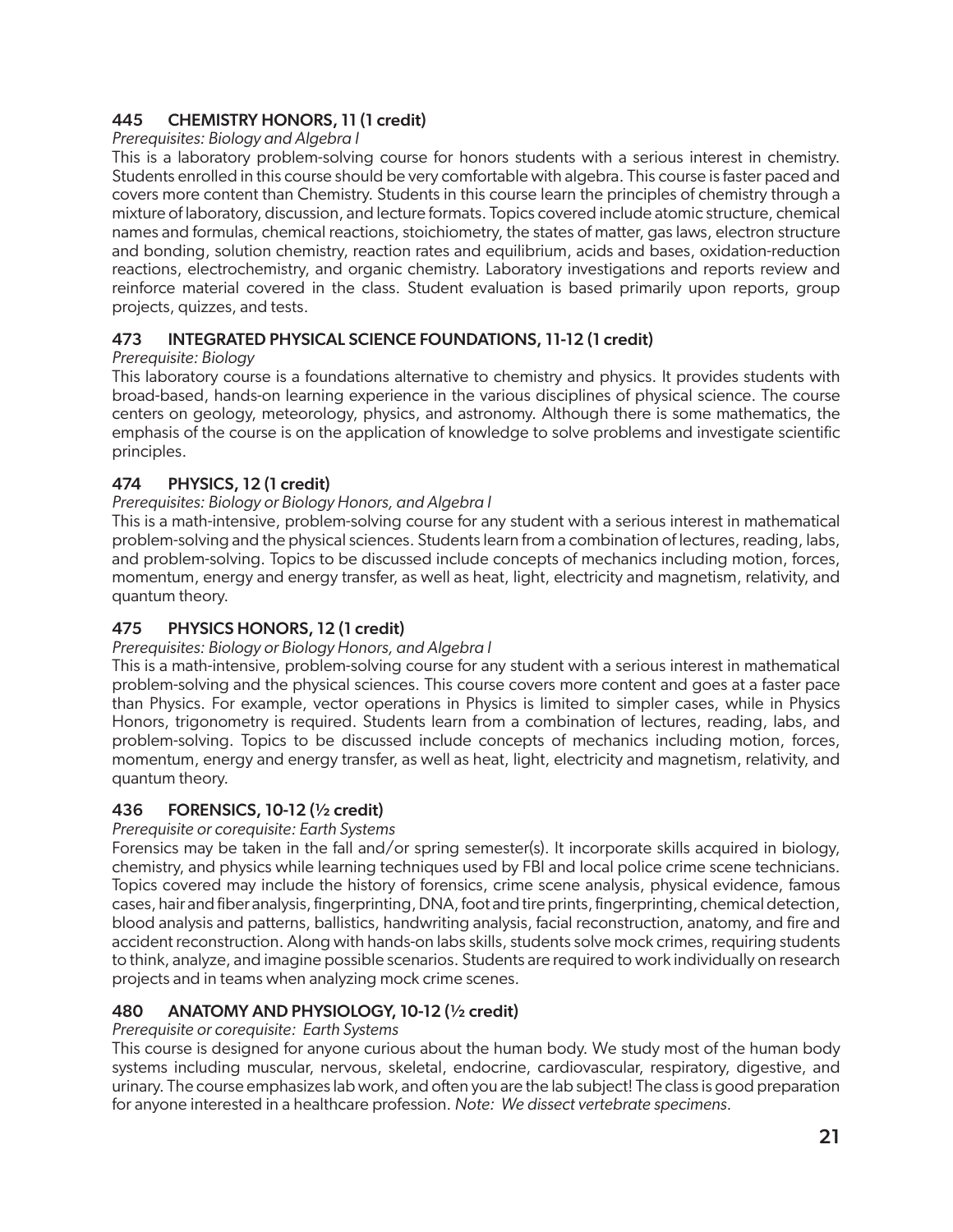### 458 THE MAINE ENVIRONMENT A, 10-12 (½ credit)

### 459 THE MAINE ENVIRONMENT B, 10-12 (½ credit)

#### *Prerequisite or corequisite: Earth Systems*

In this course, students study natural history and gain an appreciation for the Maine environment. We explore all aspects of the natural world from the land to the sea and from the trees to the soil. The curriculum follows the four seasons we experience in Maine, and each season, we explore which natural resources are harvested or managed (from deer hunting to forestry conservation). We consider the impact of climate change and how human modification of the environment is influencing the population dynamics of different species, such as deer, moose, ticks, scallops, white pine trees, salmon, bears, turkeys, and woodpeckers. We explore how scientific studies inform current fishing and hunting laws. We bring in experts such as forestry ecologists, game wardens, freshwater fish biologists, state lawmakers, and local land trust managers. Overall, we learn how science-based research can be used to protect and preserve the rich natural resources of our Pine Tree State for future generations of Mainers to enjoy.

### 470 ASTRONOMY, 11-12 (1/2 credit)

#### *Prerequisite: Biology*

This course exposes students to the practices and methods of one of the physical sciences, astronomy. Students learn concepts of modern astronomy, conduct observations through sky simulations, do laboratory and field investigations, work collaboratively, use scientific methods, and make informed decisions using critical thinking and scientific problem-solving. The course covers the following topics: discovering the night sky; gravitation and the motions of the planets; light, color, and telescopes; our star, the sun; the solar system, including both the terrestrial planets and the Jovian planets; moons; comets and asteroids; the lives of stars, galaxies, and cosmology; and exoplanets, astrobiology, and space exploration.

### 465 AP ENVIRONMENTAL SCIENCE, 11-12 (1 credit)

### *Prerequisite: Biology*

This rigorous interdisciplinary course explores the interconnections between the physical environment and living organisms, the impact of human activities on our planet, and our choices for the future. Topics covered include population dynamics, pollution, climate change, renewable and nonrenewable resources, risk assessment, and solutions to environmental problems. Labs and field activities are designed to encourage students to critically observe environmental systems, develop and conduct welldesigned experiments, and analyze and interpret data.

### 428 AP BIOLOGY, 11-12 (1 credit)

#### *Prerequisite or corequisite: Chemistry*

This college-level biology course covers the same areas of study as the basic biology courses. Students in this course are prepared for the AP Biology exam and are expected to take it.

### 485 MARINE ECOLOGY RESEARCH HONORS, 11-12 (1 credit)

#### *Prerequisite or corequisite: Biology*

This course is about marine ecology, which is the study of the interaction between organisms and their environment. It is intended for science-oriented students who have an interest in the ocean environment and want to learn how to conduct marine research. Students learn different research methods and techniques, and there is an opportunity to conduct independent research projects to gain a better understanding of the full scientific process. The class takes advantage of our coastal campus and bases our work at field sites close to school. Investigation of the biological and physical factors that influence different habitats is the target of study, from the critters that control the rocky shore, to the open ocean dynamics that influence planktonic communities. Students also conduct interviews with marine scientists from around the U.S. and visit at least one marine research facility in Maine.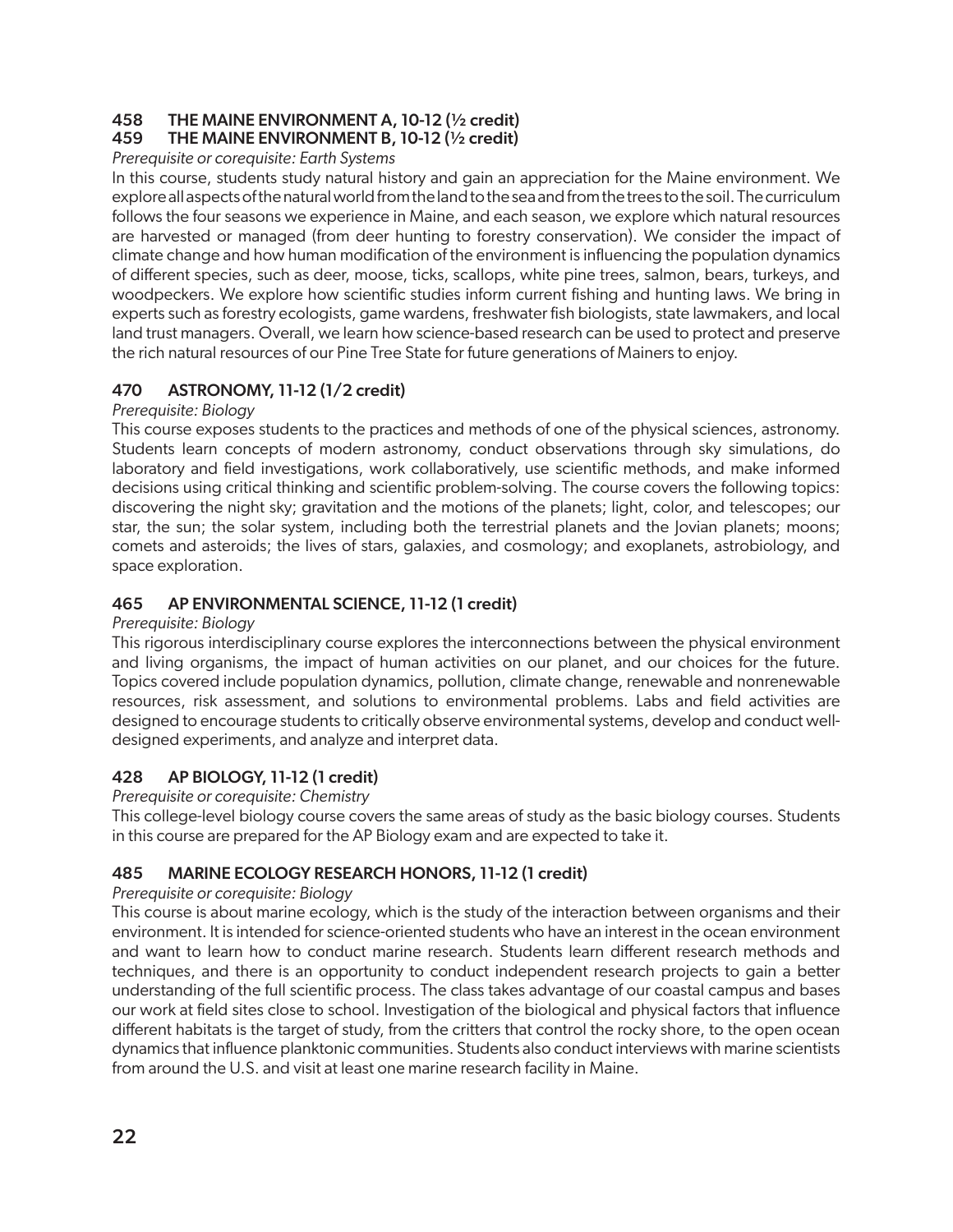### WORLD LANGUAGES

*Graduation recommendation:* all students take two to four credits of one world language.

| Spanish | Four levels of Spanish Honors and three levels of Spanish are offered. Students  <br>In Spanish III who earn a 90% or above may advance to Spanish IV Honors. |
|---------|---------------------------------------------------------------------------------------------------------------------------------------------------------------|
| French  | Four levels of French Honors and two levels of French are offered. Students in  <br>French II who earn a 90% or above may advance to French III Honors.       |

| Course # | Course Title       | Grade Level Credits |   | Prerequisites     |
|----------|--------------------|---------------------|---|-------------------|
| 512      | Spanish I          | $9-12$              |   |                   |
| 505      | Spanish   Honors   | $9-12$              |   |                   |
| 522      | Spanish II         | $9-12$              | 1 | Spanish I         |
| 575      | Spanish II Honors  | $9-12$              | 1 | Spanish I         |
| 532      | Spanish III        | $9-12$              | 1 | Spanish II        |
| 585      | Spanish III Honors | $9-12$              | 1 | Spanish II        |
| 595      | Spanish IV Honors  | $9-12$              | 1 | Spanish III       |
| 510      | French I           | $9-12$              |   |                   |
| 515      | French I Honors    | $9-12$              |   |                   |
| 520      | French II          | $9-12$              |   | French I          |
| 525      | French II Honors   | $9-12$              | 1 | French I          |
| 535      | French III Honors  | $9-12$              | 1 | French II         |
| 555      | French IV Honors   | $9-12$              |   | French III Honors |
|          |                    |                     |   |                   |

### 512 SPANISH I, 9-12 (1 credit)

This introductory class in the Spanish language is designed to encompass all four language skills: reading, writing, listening, and speaking. This course moves at a gentle pace to provide for additional practice and for building confidence for students who have little to no exposure to the study of foreign languages. The emphasis is placed on developing basic communication skills on a variety of themes. Vocabulary acquisition, the mechanics of speaking, reasoning skills (grammar), and listening comprehension are given special focus. An introduction to the Hispanic culture and basic geography of Spanish speaking countries is also presented. The primary texts for this course are *Spanish for Mastery 1* and *Buen Viaje 1*. Videos and authentic realia supplement the program.

### 505 SPANISH I HONORS, 9-12 (1 credit)

Spanish I Honors contains the same elements as the Spanish I program but moves at an accelerated pace for the motivated language learner.

### 522 SPANISH II, 9-12 (1 credit)

### *Prerequisite: Spanish I, Spanish I Honors, or qualifying grade on a placement test*

Spanish II builds upon the acquired skills of Spanish I. The emphasis is placed on developing fluency via verbal and written communication on a variety of themes. Proficiency continues to grow in all four language skills — reading, writing, listening, and speaking — through the use of more complex linguistic structures. Grammar instruction and practice is given special focus, especially the use of the verb and pronoun system. There is a heightened cultural awareness about Spanish geography, demography and traditions. The primary text used is *Buen Viaje*. Videos and authentic realia supplement the program.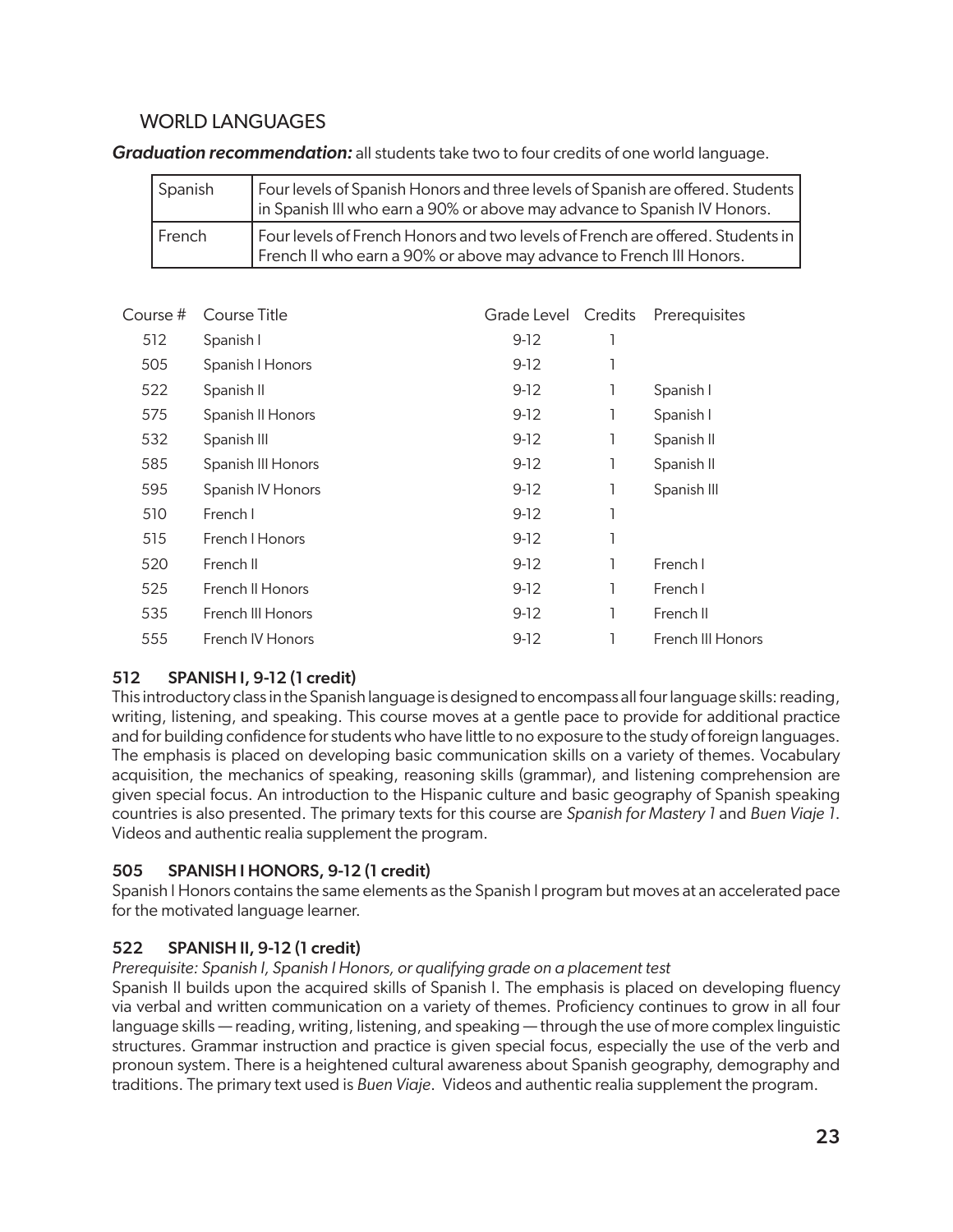### 575 SPANISH II HONORS, 9-12 (1 credit)

*Prerequisite: Spanish I, Spanish I Honors, or qualifying grade on a placement test* Spanish II Honors contains the same elements as the Spanish II program but moves at an accelerated rate. The primary text used is *Buen Viaje*. Videos and authentic realia supplement the program.

### 532 SPANISH III, 9-12 (1 credit)

*Prerequisite: Spanish II, Spanish II Honors, or qualifying grade on a placement test*

Spanish III provides greater proficiency in reading, writing, listening, and speaking skills. The course stresses the development of conversational skills as well as control and use of the verb and pronoun system. Students write and converse on practical everyday themes in longer and more complex contexts. Students are encouraged to speak in the target language as much as possible. The primary text used is *A Bordo* (On Board). Videos and authentic realia supplement the program.

### 585 SPANISH III HONORS, 9-12 (1 credit)

### *Prerequisite: Spanish II, Spanish II Honors, or qualifying grade on a placement test*

Spanish III Honors contains the same elements as Spanish III but moves at an accelerated pace to provide greater proficiency in reading, writing, listening, and speaking skills. The class is taught mostly in Spanish to create an immersion environment, and students are encouraged to speak in the target language as much as possible in order to refine their listening and speaking skills. The primary text used is *A Bordo*  (On Board). Videos and authentic realia supplement the program.

### 595 SPANISH IV HONORS, 9-12 (1 credit)

### *Prerequisite: Spanish III, Spanish III Honors, or qualifying grade on a placement test*

This class is conducted primarily in Spanish to improve speaking and listening proficiency. The control and use of the verb and pronoun system continues to be practiced and refined. Students work on mastering conversations on practical everyday themes. Listening and speaking proficiency as well as cultural awareness is further enhanced by watching and discussing the animated series *De los Apeninos a los Andes* (based on the classical short story by Edmundo de Amicis). The textbook *Susana y Javier en España* is used for intensive reading that stretches the students' knowledge of the language through numerous grammatical and vocabulary activities. Reading of a literary piece written in Spanish (novel or anthology) and a verbal presentation of the literary piece followed by a class discussion is required. Authentic realia supplements the program (documentaries, movies, animated series, among others). Completion of this four-year sequence fulfills the language requirements and recommendations of all colleges and universities.

### 510 FRENCH I, 9-12 (1 credit)

This course is designed to encompass the four areas of language learning: reading, writing, listening, and speaking, with an emphasis on orally directed questions and answers, paired activities, and small group work. The textbook, *Bon Voyage*, weaves Francophone culture into the course. The material is covered at a relaxed pace with much repetition, and includes poetry, songs, and games so that students can acquire a strong vocabulary base to build on. This course gives a solid foundation in order to continue studying French.

### 515 FRENCH I HONORS, 9-12 (1 credit)

This course uses and encompasses the same skills as French 1 but moves at an accelerated rate for the motivated language student. Games, poetry, and songs continue to aid the students in understanding the art of the word in French. Pronunciation games are an element of this course as in the French I level. A cooking lesson or two are included as an introduction to the importance of the art of cooking in French society. This course requires attention to details and strong note-taking skills. The *Bon Voyage 1* textbook is used in this course.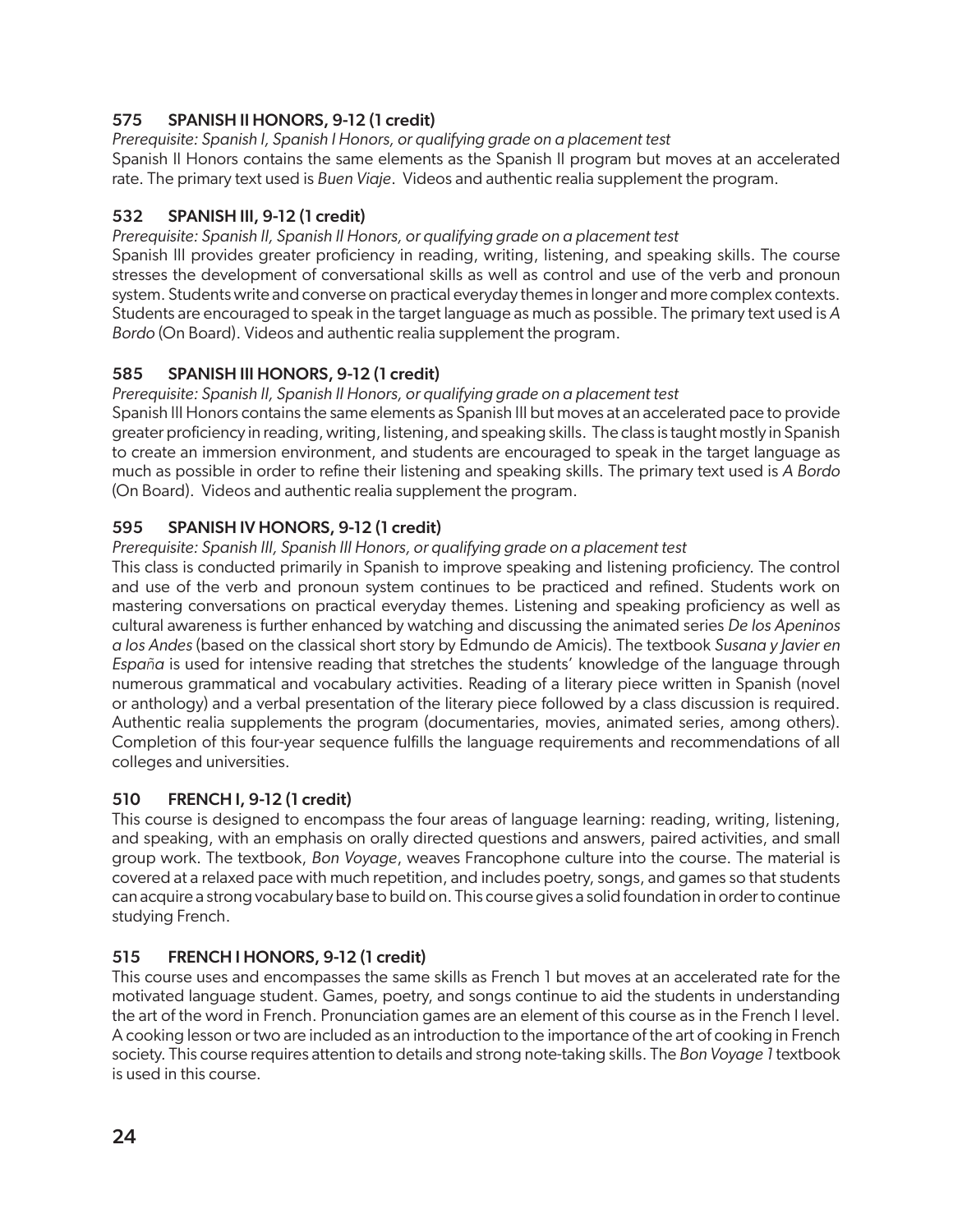### 520 FRENCH II, 9-12 (1 credit)

*Prerequisite: French I, French I Honors, or qualifying grade on placement test*

This is a continuation of French I, focusing primarily on building a basic French vocabulary and familiarity with simple grammatical structures while continuing to explore Francophone cultures around the world. The *Bon Voyage 1* textbook is used in this course.

### 525 FRENCH II HONORS, 9-12 (1 credit)

*Prerequisite: French I, French I Honors, or qualifying grade on a placement test* This course continues to examine the language and culture of the French-speaking world. It is faster paced for the motivated language learner. This course requires good listening and note-taking skills. The *Bon Voyage 1* textbook is used in this course.

### 535 FRENCH III HONORS, 9-12 (1 credit)

*Prerequisite: French II, French II Honors (recommended), or qualifying grade on a placement test* The focus of this course is to provide the fundamentals of French grammar as well as an introduction to French literature. Throughout the year, the students learn the major tenses and grammatical constructions that have not already been covered in their previous two years of study. They also are introduced to a variety of short stories and poetry, and they write in these mediums as well.

### 555 FRENCH IV HONORS, 9-12 (1 credit)

#### *Prerequisite: French III Honors or qualifying grade on a placement test*

This course focuses on speaking, listening, reading, and writing. The textbooks *Bon Voyage 2* and *Tresors du Temps*, with its texts on the prehistory of France through the modern division of the provinces and departments of the country, lead students through a comprehensive grammar review, more complex syntax, and advanced reading material. Excerpts from *Le Petit Nicolas* with its humorous short stories and *Le Petit Prince* with its lovely images also provide plenty of opportunity for the motivated student to get acquainted with the many expressions and idioms of the French language. Completion of this four-year sequence fulfills the language requirements and recommendations of all colleges and universities.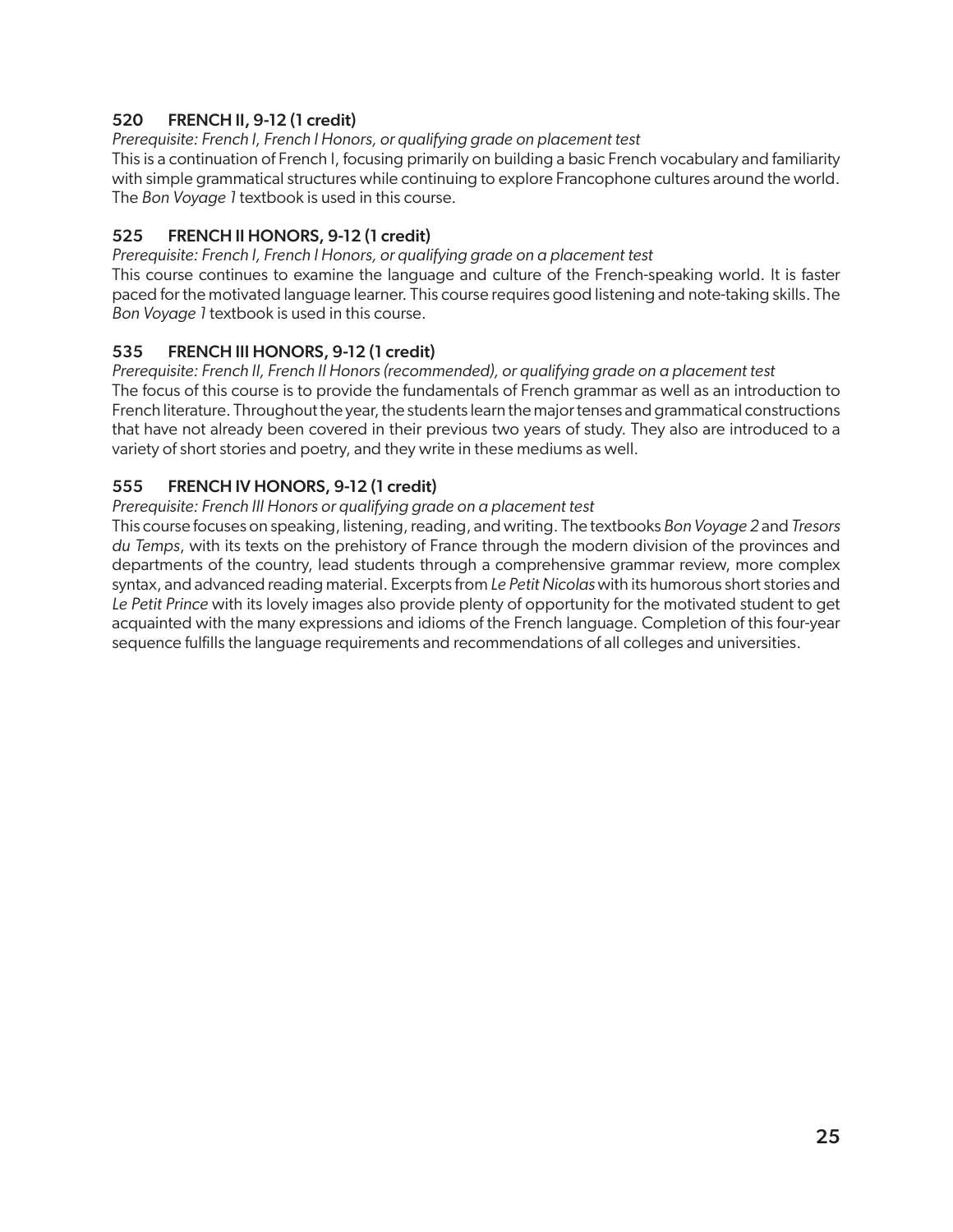### VISUAL AND PERFORMING ARTS

|                        | <b>Visual Arts</b><br>Art I or Art I Honors is a prerequisite for later courses; students then progress to more<br>advanced courses, including Art II Honors, Painting A and B, Printmaking, Book Arts<br>A and B, Drawing A and B, AP Drawing, and AP 2-D Art and Design |                                                                                                                                                                                     |             |               |                                |  |
|------------------------|---------------------------------------------------------------------------------------------------------------------------------------------------------------------------------------------------------------------------------------------------------------------------|-------------------------------------------------------------------------------------------------------------------------------------------------------------------------------------|-------------|---------------|--------------------------------|--|
| Music                  | Band (offered all four years), Honors Jazz Combo (by audition), Music Prod., Steel Band I-IV                                                                                                                                                                              |                                                                                                                                                                                     |             |               |                                |  |
| Arts in other<br>areas |                                                                                                                                                                                                                                                                           | Photo, Adobe Photoshop, 2D Illustration and Animation, 3D Computer<br>Modeling, Culinary Arts, Design and Engineering Tech, Architectural Design,<br>Earthworks A and B, Dance I-IV |             |               |                                |  |
| Course #               |                                                                                                                                                                                                                                                                           | Course Title                                                                                                                                                                        | Grade Level | Credits       | Prerequisites                  |  |
| 951                    | Art I                                                                                                                                                                                                                                                                     |                                                                                                                                                                                     | $9-12$      |               |                                |  |
| 945                    |                                                                                                                                                                                                                                                                           | Art I Honors                                                                                                                                                                        | $9-12$      |               |                                |  |
| 955                    |                                                                                                                                                                                                                                                                           | Art II Honors                                                                                                                                                                       | $10-12$     | 1             | Art I                          |  |
| 956                    |                                                                                                                                                                                                                                                                           | Drawing A (fall)                                                                                                                                                                    | $10-12$     | $\frac{1}{2}$ | Art I                          |  |
| 957                    |                                                                                                                                                                                                                                                                           | Drawing B (spring)                                                                                                                                                                  | $10-12$     | $\frac{1}{2}$ | Art I                          |  |
| 953                    |                                                                                                                                                                                                                                                                           | Painting A (fall) - not offered 2022-2023                                                                                                                                           | $10 - 12$   | $\frac{1}{2}$ | Art I                          |  |
| 954                    | Painting B (spring) - not offered 2022-2023                                                                                                                                                                                                                               |                                                                                                                                                                                     | $10 - 12$   | $\frac{1}{2}$ | Art I                          |  |
| 943                    |                                                                                                                                                                                                                                                                           | Printmaking                                                                                                                                                                         | $10-12$     | 1             | Art 1                          |  |
| 944                    |                                                                                                                                                                                                                                                                           | Book Arts A - not offered 2022-2023                                                                                                                                                 | $10 - 12$   | $\frac{1}{2}$ | Art 1                          |  |
| 946                    |                                                                                                                                                                                                                                                                           | Book Arts B - not offered 2022-2023                                                                                                                                                 | $10 - 12$   | $\frac{1}{2}$ | Art 1                          |  |
| 935                    |                                                                                                                                                                                                                                                                           | AP Drawing                                                                                                                                                                          | $11 - 12$   |               | 2-3 art credits and permission |  |
| 937                    |                                                                                                                                                                                                                                                                           | AP 2-D Art and Design                                                                                                                                                               | $11 - 12$   |               | 2-3 art credits and permission |  |
| $\cap$ $\cap$          |                                                                                                                                                                                                                                                                           | المنطوح وسيحاج والطار                                                                                                                                                               | 10.12       | $\frac{1}{2}$ |                                |  |

*Graduation requirement:* one visual and performing arts credit

| 943  | Printmaking                          | $10-12$   | ı             | Art 1                          |
|------|--------------------------------------|-----------|---------------|--------------------------------|
| 944  | Book Arts A - not offered 2022-2023  | $10 - 12$ | $\frac{1}{2}$ | Art 1                          |
| 946  | Book Arts B - not offered 2022-2023  | $10-12$   | $\frac{1}{2}$ | Art 1                          |
| 935  | <b>AP Drawing</b>                    | $11 - 12$ | 1             | 2-3 art credits and permission |
| 937  | AP 2-D Art and Design                | $11 - 12$ | 1             | 2-3 art credits and permission |
| 950  | Photography I                        | $10-12$   | $\frac{1}{2}$ |                                |
| 9501 | Photography II                       | $10-12$   | $\frac{1}{2}$ | Photography I                  |
| 960  | Adobe Photoshop                      | $10-12$   | $\frac{1}{2}$ |                                |
| 65   | 2D Computer Illustration & Animation | $10-12$   | $\frac{1}{2}$ | Art I or teacher permission    |
| 66   | 3D Computer Modeling                 | $10-12$   | $\frac{1}{2}$ | 2D Computer Illustration       |
| 9400 | Earthworks A                         | $9-12$    | $\frac{1}{2}$ |                                |
| 9420 | Earthworks B                         | $9-12$    | $\frac{1}{2}$ |                                |
| 842  | Architectural Design                 | $11 - 12$ | $\frac{1}{2}$ | Drafting or Art I              |
| 852  | Design and Engineering Technology    | $9-12$    | $\frac{1}{2}$ | Introduction to Technology     |
| 958  | Band                                 | $9-12$    | ı             |                                |
| 966  | Music Production                     | $9-12$    | $\frac{1}{2}$ |                                |
| 964  | Jazz Combo Honors                    | $9-12$    | ı             | by audition                    |
| 9620 | Steel Band I                         | $9-12$    | $\frac{1}{2}$ |                                |
| 9630 | Steel Band II                        | $9-12$    | $\frac{1}{2}$ |                                |
| 9650 | Steel Band III                       | $9-12$    | $\frac{1}{2}$ |                                |
| 9651 | Steel Band IV                        | $9-12$    | $\frac{1}{2}$ |                                |
| 980  | Dance I                              | $9-12$    | $\frac{1}{2}$ | Physical Education             |
| 982  | Dance II                             | $10-12$   | $\frac{1}{2}$ |                                |
| 983  | Dance III                            | $10-12$   | $\frac{1}{2}$ |                                |
| 984  | Dance IV                             | $10-12$   | $\frac{1}{2}$ |                                |
| 1183 | <b>Culinary Arts</b>                 | $11 - 12$ | $\frac{1}{2}$ | Students must be 16 or older.  |
|      |                                      |           |               |                                |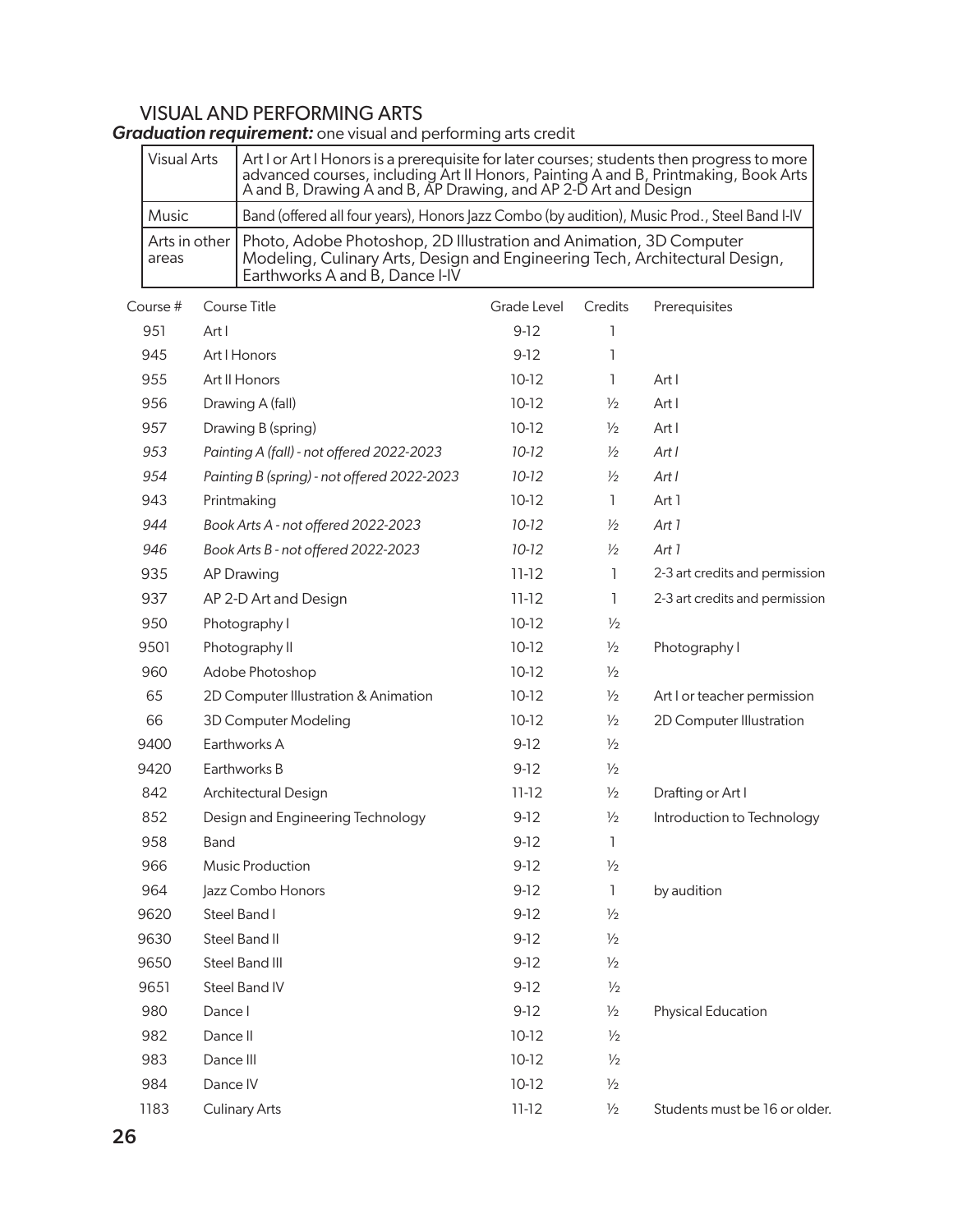### 951 ART I, 9-12 (1 credit)

This is the first in a series of courses in art education. Students are introduced to the elements of design (line, shape, form, space, texture, value, and color) and the principles of organization (balance, repetition, harmony, emphasis, sequence, and perspective) with the intent of building skills and increasing artistic appreciation. In-class projects emphasize techniques and provide students with varied tasks for solving problems, while introducing them to a variety of media. Students are required to keep a sketchbook for weekly assignments. Major assignments are followed by class critiques, enabling students to participate in the assessment of their own work as well as that of others. Projects may vary from year to year.

### 945 ART I HONORS, 9-12 (1 credit)

This course is for students who have a strong interest in the arts and who plan to take an AP studio course during their junior/senior year in high school, as well as for any student who plans to study art in college and will need to create a comprehensive portfolio. It is followed by Art II Honors. Art I Honors introduces students to the elements of design and the principles of organization through a series of in-class projects with the intent of building skills and increasing artistic appreciation. In-class projects emphasize techniques and provide students with varied tasks for solving visual problems while introducing them to a variety of media. Topics in art history and works of specific artists are examined. Major assignments have specific deadlines and may be followed by class critiques and exams. Students are required to keep a sketchbook for weekly assignments.

### 955 ART II HONORS, 10-12 (1 credit)

### *Prerequisite: Art I*

Students in Art II Honors work both two- and three-dimensionally, to help potentially prepare for a comprehensive AP studio art curriculum either their junior or senior year. Working at a more intensified pace to specific deadlines and written assignment requirements, students are expected to take the design elements to the next level. Some of the assignments include a large still life in oils, cut paper self-portraits, and intricate wire and paper sculptures, among others. Required weekly sketchbook assignments are in mixed-media sketchbooks, with the assignment sheets given at the beginning of the quarter so that students can plan ahead. This course is for students who are serious about their commitment to the arts.

#### 956 DRAWING A, 10-12 (½ credit) 957 DRAWING B, 10-12 (½ credit)

### *Prerequisite: Art I*

In Drawing A, students explore techniques using various types of media (graphite, charcoal, ink, etc.) and expand their experience in different types of mark making, value, and color. Drawing B builds upon learned mark-making skills as students explore figurative work. In both semesters, students develop complex compositions, where they establish dimension as well as depict detail. Assignments are given to develop specific skills, while also allowing for individual expression. Sketchbook assignments are given in conjunction with in-class assignments. It is highly recommended that prospective students have a clear interest in drawing. Students do not need to take Drawing A in order to take Drawing B.

### *953 PAINTING A, 10-12, (½ credit) - not offered 2022-2023*

### *Prerequisite: Art I*

*Painting A focuses on learning various painting techniques using watercolor, gouache, and ink. Students learn basic painting techniques, including different brushes and how to create realistic and abstract imagery from observation and imagination. Students learn about various artists across cultures and time periods to complete a variety of in-class projects. There is a final exam in the form of a final project.*

### *954 PAINTING B, 10-12, (½ credit) - not offered 2022-2023*

### *Prerequisite: Art I*

*Painting B focuses on various painting techniques using acrylics, oils, and mixed media. Students begin with a brief review of color theory and fundamental color exercises. Basic painting techniques and brush overview are taught for students to create technically accurate paintings based on realistic and abstract imagery. An examination of contemporary and historical paintings aids students in developing their own artistic voice and style. Students are required to keep a sketchbook for weekly assignments. There is a final exam in the form of a final project.*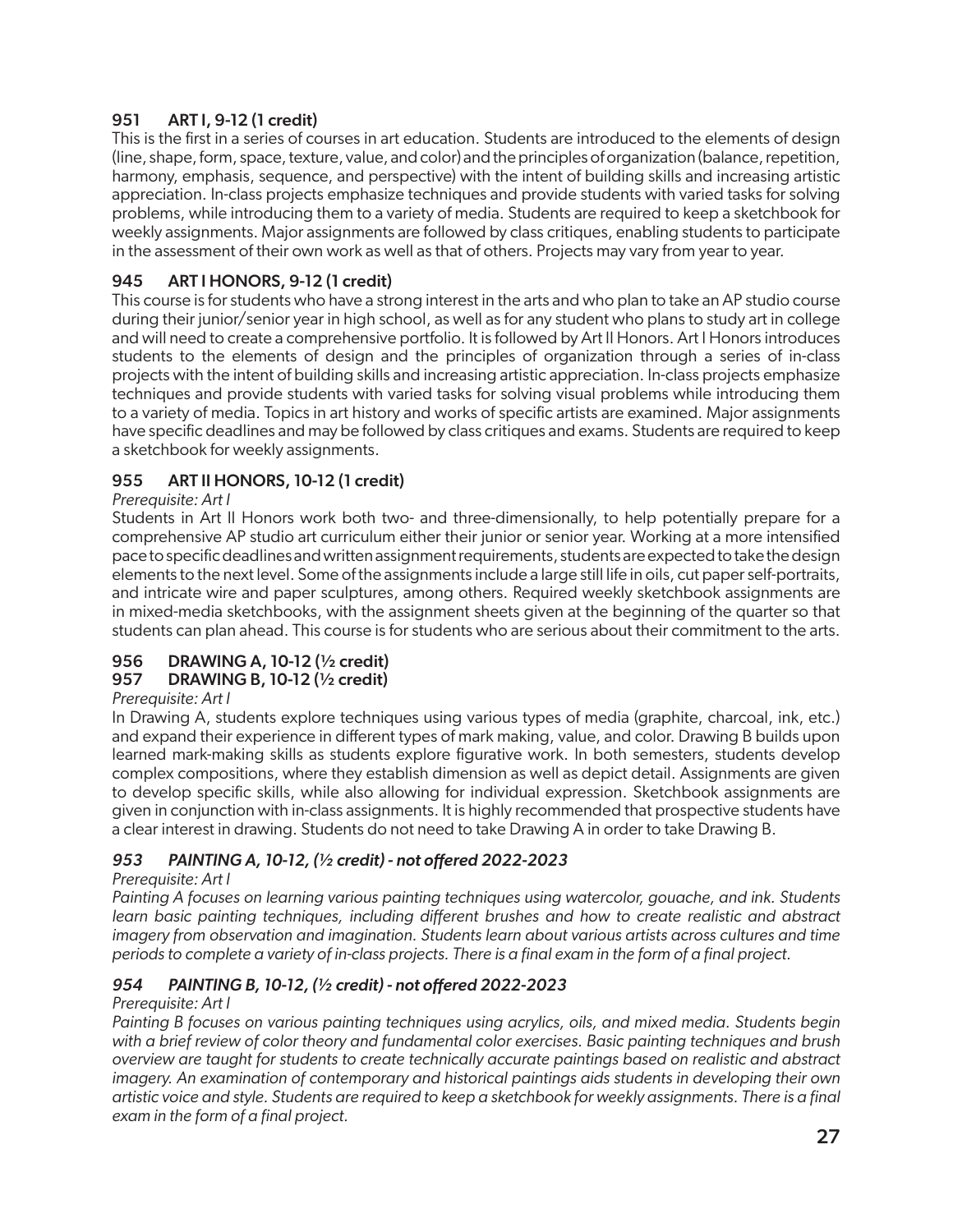### 943 PRINTMAKING, 10-12 (1 credit)

### *Prerequisite: Art I*

Printmaking provides students with the opportunity to sample different techniques of printing, such as monotype, intaglio, relief, lithography, and screen printing. For some techniques, students are expected to create series or editions, while for others, there is more emphasis on spontaneous experimentation. Different projects require students to work in black/brown inks and in full color. Students should have a strong interest in drawing and be prepared to work on a project for several weeks. Students are expected to keep a small binder containing all in-class handouts, readings, and preliminary sketches of their work. A midterm project and final exam are given.

### *944 BOOK ARTS A, 10-12 (½ credit) - not offered 2022-2023*

### *Prerequisite: Art I*

*This bookbinding course focuses on book structures including but not limited to sewn flatback, pamphlet, accordion, copic, and tunnel books. The anatomy of the book is looked at, as well as the function and relationship between cover, endpages, and the body. Students learn the techniques to make these structures and then are encouraged to write and/or draw in them. Students acquaint themselves with different types of paper, simple printmaking techniques, and alternative and sustainable book materials. The class culminates with the creation of an alternate structure of the student's design and construction.*

### *946 BOOK ARTS B, 10-12 (½ credit) - not offered 2022-2023*

### *Prerequisite: Art I*

*This bookbinding course focuses on the transformation of the book into art form. The book is freed from its more traditional role as a container of information and instead is viewed as an art object. This section delves into the realm of paper art and architecture with the teaching of simple pop-up techniques as well as the sculptural transformation of the case/cover. Students acquaint themselves with different types of paper, simple printmaking techniques, and alternative and sustainable book materials. The class culminates with the creation of an alternate structure of the student's design and construction. Taking Book Arts A is encouraged but not a prerequisite of Book Arts B.*

### 935 AP DRAWING, 11-12 (1 credit)

### *Prerequisites: 2-3 art credits and teacher permission*

AP Drawing is a college-level studio art course intended for highly self-motivated individuals to create a comprehensive portfolio containing elements from the disciplines of drawing, painting, and printmaking. The centerpiece of this course is the portfolio that consists of two sections: the Sustained Investigation and Selected Works. The Sustained Investigation requires students to submit 15 digital images and writing that documents their inquiry-guided investigation through practice, experimentation, and revision. The Selected Works section consists of 5 completed art pieces that demonstrate skillful synthesis of materials, processes, and ideas. Students complete mandatory summer homework to prepare the portfolio for the fall semester. The course relies heavily on in-class written and art assignments, group critiques, studentteacher conferences, as well as homework in the form of a visual journal. All students enrolled in the class are required to take the AP exam as part of the course curriculum.

### 937 AP 2-D ART AND DESIGN, 11–12 (1 credit)

### *Prerequisites: 2-3 art credits and teacher permission*

AP 2-D Art and Design is college-level studio art course intended for highly self-motivated individuals to create a comprehensive portfolio that addresses the elements and principles of design. Students may work in a variety of media including, but not limited to, the following: drawing, painting, printmaking, photography, mixed media, digital media, graphic design, photography, collage, fashion design, etc. The centerpiece of this course is the development of a portfolio that consists of two sections: the Sustained Investigation and Selected Works. The Sustained Investigation requires students to submit 15 digital images and writing that documents their inquiry-guided investigation through practice, experimentation, and revision. The Selected Works section consists of 5 completed art pieces that demonstrate skillful synthesis of materials, processes, and ideas. Students complete mandatory summer homework to prepare the portfolio for the fall semester. The course relies heavily on in-class written and art assignments, group critiques, and student-teacher conferences, as well as homework in the form of a visual journal. All students enrolled in the class are required to take the AP exam as part of the course curriculum.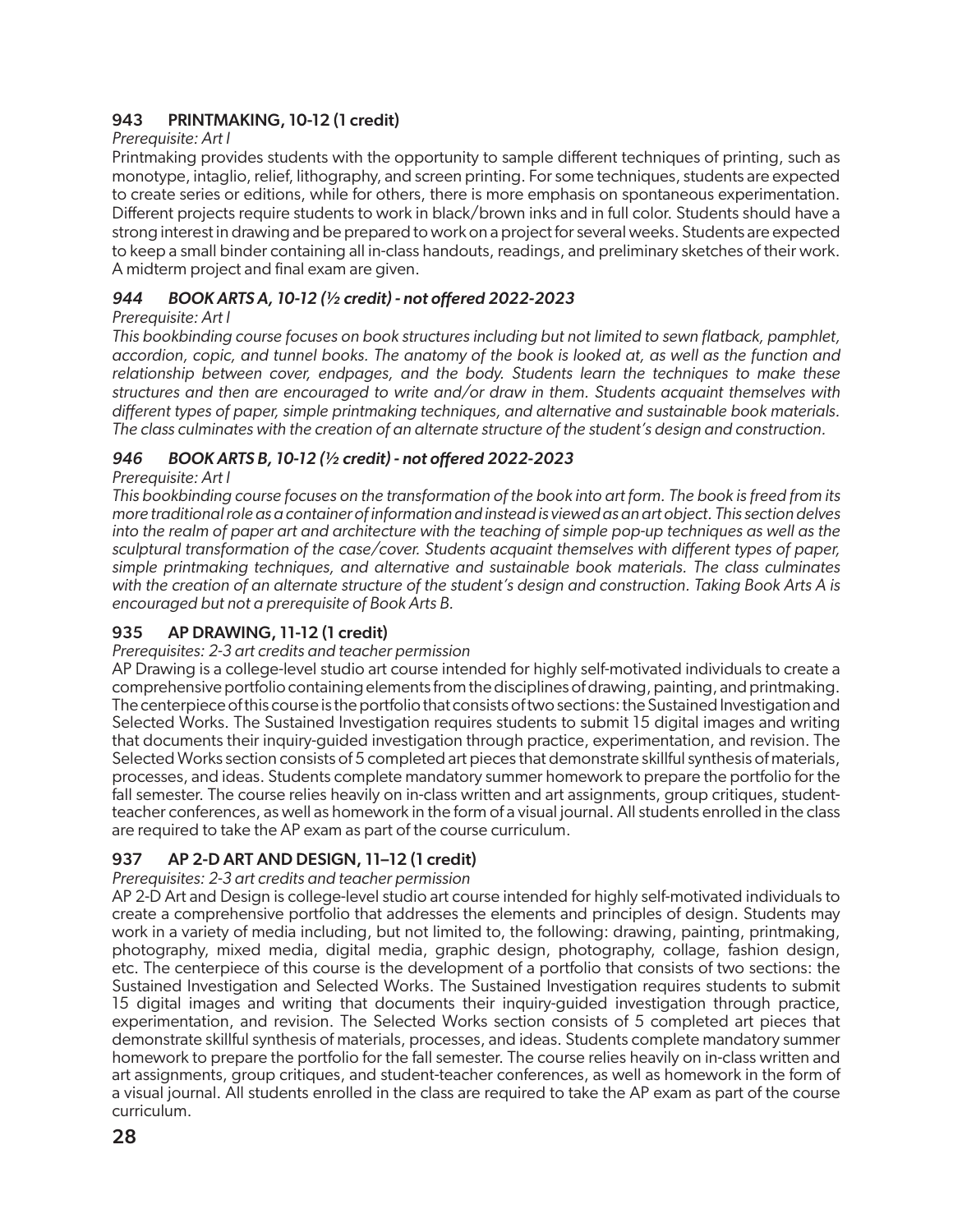### 950 PHOTOGRAPHY I, 10-12 (½ credit)

### 9501 PHOTOGRAPHY II, 10-12 (½ credit)

Photography I and II are a general introduction to digital photography. Familiarity with the digital camera and its functions, lighting, and an understanding of what makes a good photograph are emphasized. Students learn to critique photographs of others as well as their own. Students must have access to a reliable digital camera. Students without their own cameras are loaned one by the school.

### 960 ADOBE PHOTOSHOP, 10-12 (½ credit)

Students explore digital photographic workflow with an emphasis placed on using post-capture, photo manipulation software, mainly Adobe Photoshop, to perfect their photographic statements. Students who have had Photography refine their best images to create portfolio prints. Critique of their own work and the works of others is a focus. Students must have access to a reliable digital camera to complete assignments. Students without their own cameras are loaned one by the school.

### 65 2D COMPUTER ILLUSTRATION AND ANIMATION, 10-12 (½ credit)

This introductory course allows students to translate analog art skills into digital media by using digital tools to produce, manipulate, and animate original 2D artwork. The course utilizes vector graphics software for creating a wide variety of 2D graphics, such as illustrations, cartoons, icons, logos, diagrams, maps, posters and web graphics. Students learn proportion, perspective, lighting, storytelling, expression, and how basic shapes, symbols, gradients, fill colors, symbols, Bezier curves, and text can be combined to create artwork.

### 66 3D COMPUTER MODELING, 10-12 (½ credit)

*Prerequisite: 2D Computer Illustration and Animation*

This introductory course allows students to create illustrations that can then be modeled or animated in 3D. This course utilizes animation software that allows students to visualize, plan, and model in threedimensional space, as well as explore its animation capabilities. Students create, animate, texture, and light 3D objects and scenes.

### 9400 EARTHWORKS A (fall), 9-12, (½ credit)

### 9420 EARTHWORKS B (spring), 9-12, (½ credit)

Earthworks courses use natural materials to design artistic and functional pieces. Earthworks A concentrates on jewelry and making pieces out of wood and other natural materials. Earthworks B focuses on blacksmithing and pottery. Earthworks A is not a prerequisite for taking Earthworks B. Each course meets half of the visual and performing arts requirement.

### 842 ARCHITECTURAL DESIGN, 11-12 (½ credit)

### *Prerequisite: Drafting or Art 1*

This course gives students a basic understanding of good house design. Each student develops a full set of house plans and builds a scale model from their plans. This course meets half of the visual and performing arts requirement.

### 852 DESIGN & ENGINEERING TECHNOLOGY, 9-12 (½ credit)

*Prerequisite: Introduction to Technology*

This course meets half of the visual and performing arts requirement and introduces students to the principles of design used in the construction, manufacturing, and communication areas of technology. Students use problem-solving techniques that help them understand how to sketch, draw, form, and shape materials. Students learn how to use cutting, welding, and forming machines and tools to design model cars, boats, rockets, sleds, and other similar products.

### 958 BAND, 9-12 (1 credit)

The George Stevens Academy Band performs at a variety of events during the school year. Activities include concerts in the fall, winter, and spring, as well as performances at elementary schools, parades, basketball games, district and state music festivals, various school activities, and community events.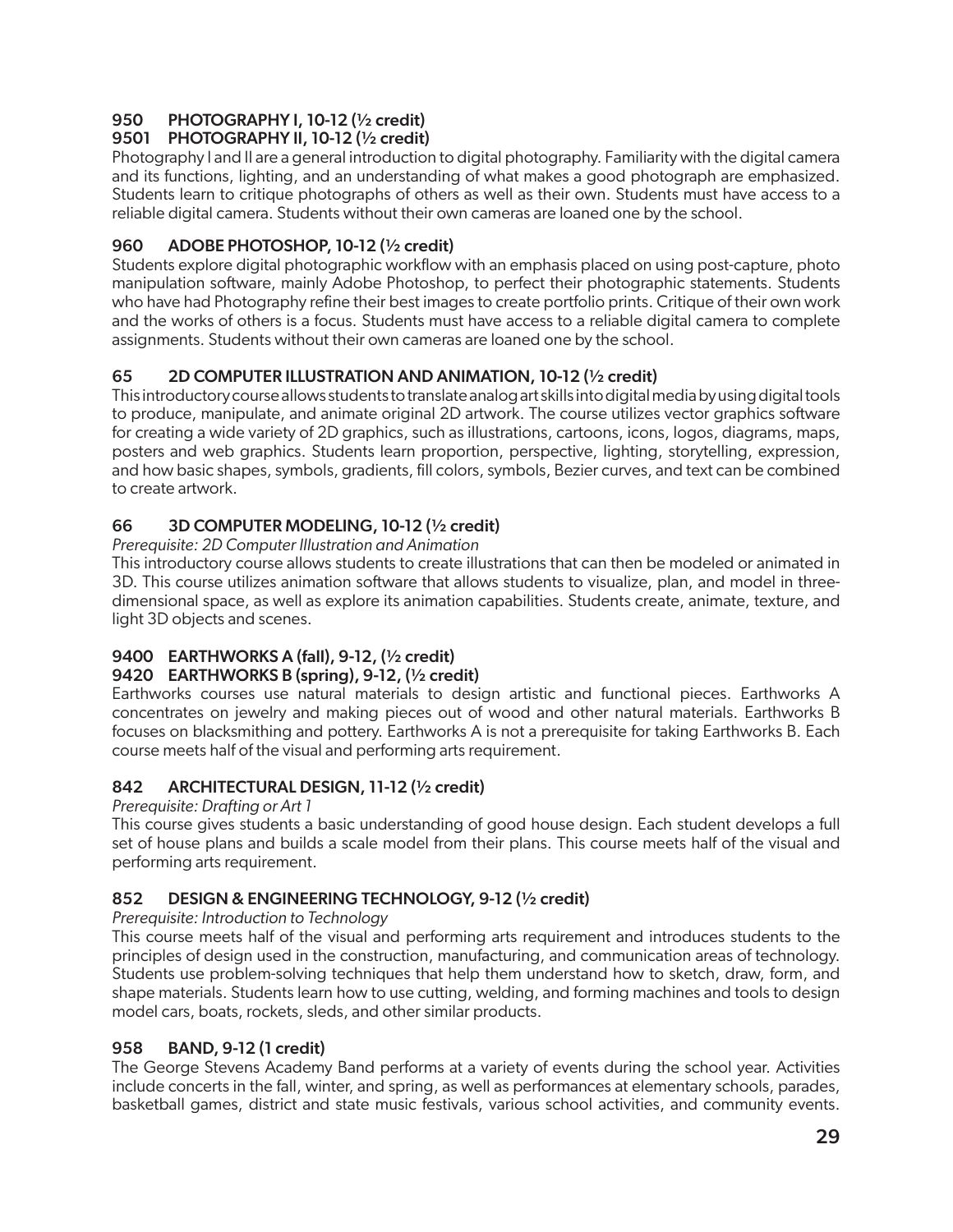Music selections vary from rock to classical, and rehearsals provide challenges and enjoyment in the making of music. Other music ensembles, to which inclusion into the Band may lead, are the Jazz Band (selected through yearly spring auditions, which are also open to incoming freshmen), jazz combos, and the Honors Combo (both of which require annual auditions), and the Holiday Angels (a group of student musicians who perform seasonal music in December).

### 966 MUSIC PRODUCTION, 9-12 (½ credit)

From modern jazz to trap to metalcore, contemporary music is inseparable from the technology used to produce it. Modern musicians are expected to work with digital and analog technology to record, produce, and disseminate their work. In Music Production, we explore these processes through use of a digital audio workstation (DAW) and USB MIDI keyboards (keyboards will be provided). Students will ultimately apply their knowledge by creating an original recording in Ableton or GarageBand.

### 964 JAZZ COMBO HONORS, 9-12 (1 credit)

### *Prerequisite: By audition (spring prior to the school year)*

Honors Jazz Combo focuses on the study and performance of jazz in its various styles, such as swing, Latin, African, funk, Calypso, jazz-rock, and the ballad. Past Jazz Honors Combos have achieved many awards, winning first, second, or third placement at the Maine State Jazz Festival year after year. The Honors Combo is also asked to perform at many school, community, and prestigious state events. Being a member of the Honors Combo requires a high level of commitment from its members. Many of the former members have majored in music and become successful musicians. Each member of the combo plays in the Jazz Band.

### 9620 STEEL BAND I, 9-12 (½ credit)

9630 STEEL BAND II, 9-12 (½ credit)

9650 STEEL BAND III, 9-12 (½ credit)

### 9651 STEEL BAND IV, 9-12 (½ credit)

### *Prerequisite: students must pass the preceding level, or teacher permission*

Island music and the steel drum are a vital part of the history and culture of the Caribbean and are important newcomers on the world music scene. Students learn to play "pan"—the steel drum family of instruments—and perform as an ensemble. While prior musical experience is certainly an asset, it is not a prerequisite; the instruments are relatively easy to learn to play. The primary objective of the course is to make music, with instruction in basic music notation, rhythm, harmony, and four-part arranging, and discussion of the construction and cultural background of pans. Each course meets half of the visual and performing arts requirement.

- 980 DANCE I, 9-12 (½ credit)
- 982 DANCE II, 10-12 (½ credit)
- 983 DANCE III, 10-12 (½ credit)
- 984 DANCE IV, 10-12 (½ credit)

*Prerequisite: 1 semester of Physical Education. Students must pass the preceding level or have teacher permission.*

Dance courses are open to all students regardless of prior experience. Athletic students with little artistic inclination, artistic students with little athletic inclination, and everyone in between are encouraged to enroll. In a safe, supportive community, we learn the key elements of dance, with an emphasis on building strength, flexibility, coordination, and creative expression. We also explore the history, vocabulary, body politics, and gender roles of dance.

### 1183 CULINARY ARTS, 11-12 (½ credit)

*Prerequisite: Students must be 16 years old*

Culinary Arts is a quarter-long, hands-on course introducing students to the basics of kitchen work and culinary technique using a variety of teaching methods and experiences. Students learn the art of food preparation, presentation, and service. Lessons include knife skills, menu planning, basic purchasing, nutrition, careers in food service, and other topics pertaining to the hospitality industry.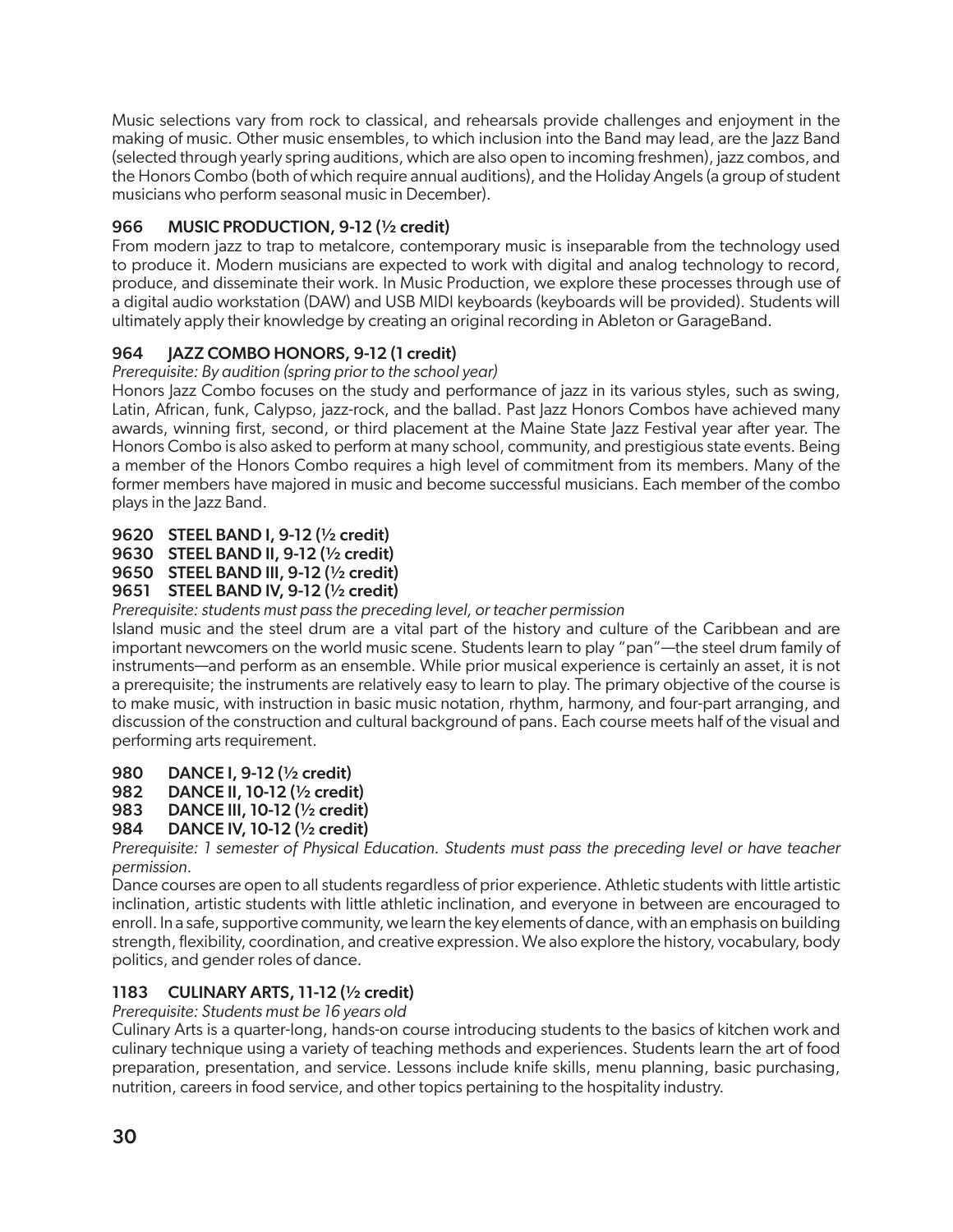### INDUSTRIAL TECHNOLOGY AND ENGINEERING

Similar to our computer curriculum, GSA's technology curriculum provides personal and life skills in a variety of areas of interest and develops students' skills to the point of preparing them for more advanced technical training programs.

| Engines                     | Engine Technology, Advanced Engines                                                                           |  |  |  |  |  |
|-----------------------------|---------------------------------------------------------------------------------------------------------------|--|--|--|--|--|
| Woodworking                 | Woodworking I & II, Advanced Woodworking, Home Repair and<br>Maintenance, Boatbuilding                        |  |  |  |  |  |
| Engineering<br>and Drafting | Drafting, Architectural Design, Pre-Engineering                                                               |  |  |  |  |  |
| Technology                  | Introduction to Technology, Introduction to Metals, Design and<br>Engineering Technology, Digital Fabrication |  |  |  |  |  |
| Welding                     | Welding I, Welding II, Mig Welding, Tig Welding                                                               |  |  |  |  |  |

| Course # | Course Title                        | Grade Level Credits |               | Prerequisites                                            |
|----------|-------------------------------------|---------------------|---------------|----------------------------------------------------------|
| 811      | Woodworking I                       | $9-12$              | $\frac{1}{2}$ |                                                          |
| 830      | Woodworking II                      | $9-12$              | $\frac{1}{2}$ | Woodworking I                                            |
| 843      | Advanced Woodworking                | $11 - 12$           | $\frac{1}{2}$ | Wood II and teacher permission                           |
| 837      | Boatbuilding                        | $9-12$              | $\frac{1}{2}$ |                                                          |
| 840      | Home Repair and Maintenance         | $10-12$             | $\frac{1}{2}$ |                                                          |
| 841      | Drafting                            | $9-12$              | $\frac{1}{2}$ |                                                          |
| 842      | Architectural Design                | $11 - 12$           | $\frac{1}{2}$ | Drafting or Art I                                        |
| 844      | Pre-Engineering                     | $11 - 12$           | $\frac{1}{2}$ | Drafting (or as corequisite)                             |
| 865      | <b>Digital Fabrication</b>          | $9-12$              | $\frac{1}{2}$ |                                                          |
| 863      | Introduction to Metals              | $9-12$              | $\frac{1}{2}$ |                                                          |
| 850      | Introduction to Technology          | $9-12$              | $\frac{1}{2}$ |                                                          |
| 852      | Design and Engineering Technology   | $9-12$              | $\frac{1}{2}$ | Introduction to Technology                               |
| 856      | Engine Technology                   | $10-12$             | $\frac{1}{2}$ |                                                          |
| 864      | <b>Advanced Engines</b>             | $10-12$             | $\frac{1}{2}$ | Engine Tech or permission                                |
| 866      | Welding I                           | $9-12$              | 1             |                                                          |
| 867      | Welding II                          | $9-12$              | 1             | Welding I                                                |
| 868      | Mig Welding - not offered 2022-2023 | $9-12$              | 1             |                                                          |
| 869      | Tig Welding - not offered 2022-2023 | $9 - 12$            | 7             | Intro to Tech, Intro to Metals, or<br>any welding course |

### 811 WOODWORKING I, 9-12 (½ credit)

This course covers the safe use and care of hand and power tools. Students make assigned projects in wood with emphasis on accuracy, safety, and finished quality. Woodworking I can be followed by Woodworking II.

### 830 WOODWORKING II, 9-12 (½ credit)

### *Prerequisite: Woodworking I*

This course is a continuation of Woodworking I with much more emphasis placed on the design, construction, and completion of assigned projects. Safety and housekeeping are stressed. Students pay for project materials not found in the shop. Woodworking II can be followed by Advanced Woodworking with permission of the instructor.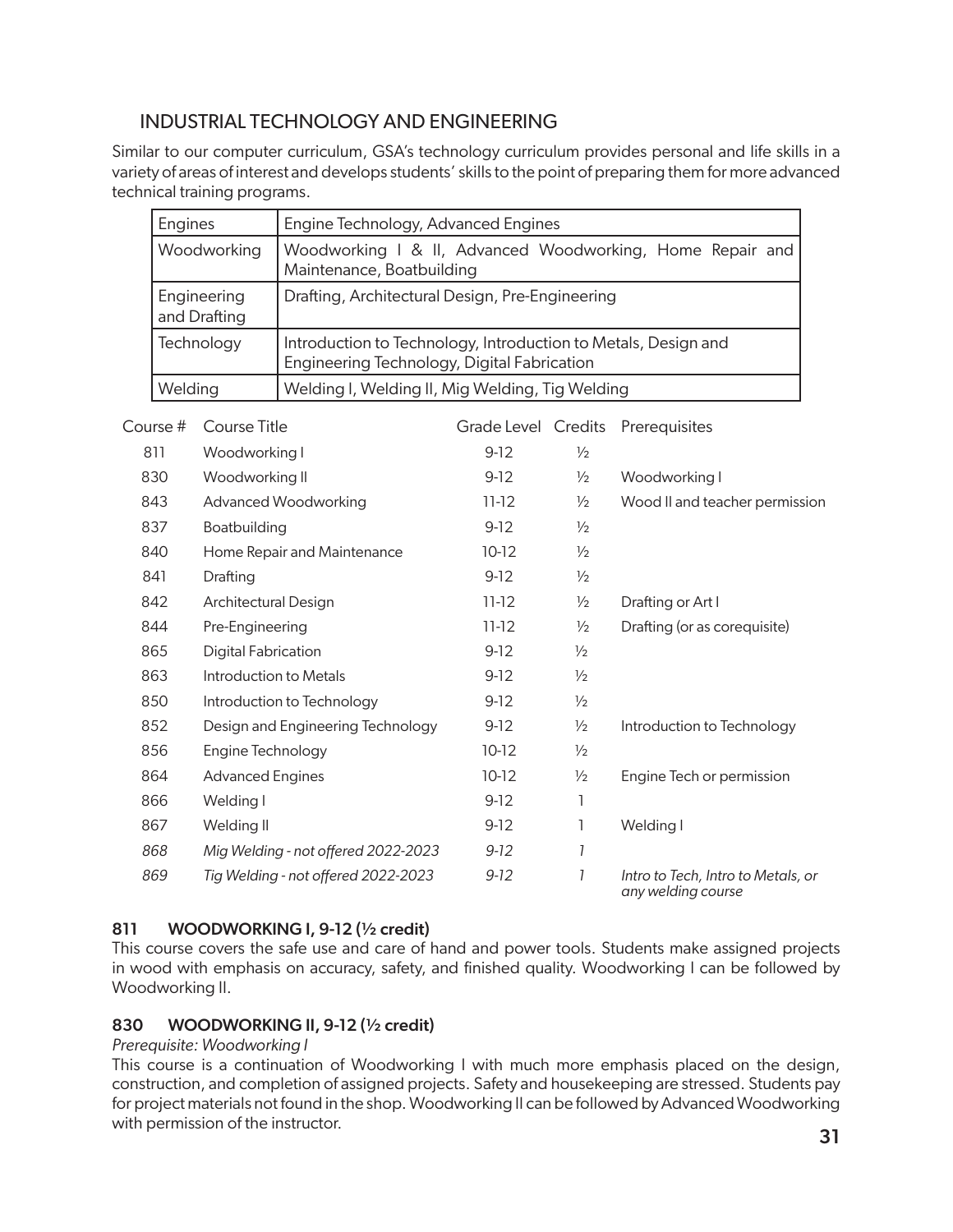### 843 ADVANCED WOODWORKING, 11-12 (½ credit)

*Prerequisite: Woodworking II or teacher permission*

This is a contract course. Students who enroll design and construct their own project. Emphasis is placed on good design principles, quality of workmanship, and proper work habits. Students must pay for their own supplies not found in the shop.

### 837 BOATBUILDING, 9-12 (½ credit)

This is a hands-on class. Noise and sawdust are made, screws are driven, wood sawn and shaped, parts carefully fitted, epoxy strategically applied, and all are finished well. Students work in small teams to build either a 14-foot fisherman's rowing/outboard skiff or a 12-foot racing/training sailboat, each built using modern wooden boat construction materials and techniques. In this class, students learn by doing, discover how to work together, acquire critically useful tool skills and techniques, and learn about the math, science, engineering, and art in boat design and construction.

### 840 HOME REPAIR & MAINTENANCE, 10-12 (½ credit)

This course provides students with the basic information needed to safely use hand tools, power tools, some machines, and assorted building materials. This program gives students hands-on activities to learn about repairs and maintenance necessary in the areas of cutting tools, plumbing, electrical wiring, masonry, painting, and finishing.

### 841 DRAFTING, 9-12 (½ credit)

This course introduces students to the basic use of the tools used to design any product made by mankind. They learn how to set up basic lettering used in any graphic communication, develop pictorial drawings, pattern development, multi-view drawings, and dimensioning. Architectural Design may follow this course.

### 842 ARCHITECTURAL DESIGN, 11-12 (½ credit)

### *Prerequisite: Drafting or Art 1*

This course gives students a basic understanding of good house design. Each student develops a full set of house plans and builds a scale model from their plans. This course meets half of the visual and performing arts requirement.

### 844 PRE-ENGINEERING, 11-12 (½ credit)

### *Prerequisite: Drafting, or as corequisite*

In this course, students learn to apply principles of engineering, science, math, and technology to solve complex, real-world problems. Students focus on the process of defining and solving a problem. They learn how to apply STEM knowledge and skills to problems they are presented, while designing and testing the solution with hands-on experience. Students are introduced to the engineering design process. They work both as individuals and in teams to design solutions to a variety of problems. The course exercises higher-order thinking skills by using technology to solve problems. All students use an engineering notebook to document and preserve their work. Students study the use of materials, such as steel, concrete, soil, and masonry. This course exposes students to various fields of engineering and should be taken by any student who has an interest in the engineering fields.

### 865 DIGITAL FABRICATION, 9-12 (½ credit)

Imagine a physical object and then digitally design and create it in two or three dimensions. This course is taught by a GSA teacher in the Idea Studio fabrication space at BHCS during a normal GSA class period. Students use 2D and 3D digital design techniques to create objects using a 3D printer, laser cutter/ engraver, CNC precision milling machines, electronic circuit production, molding/casting, vinyl cutter, and manual and power hand tools. A wide array of materials are available, including wood, plastics, polystyrene, metals, silicone, clay, and leather.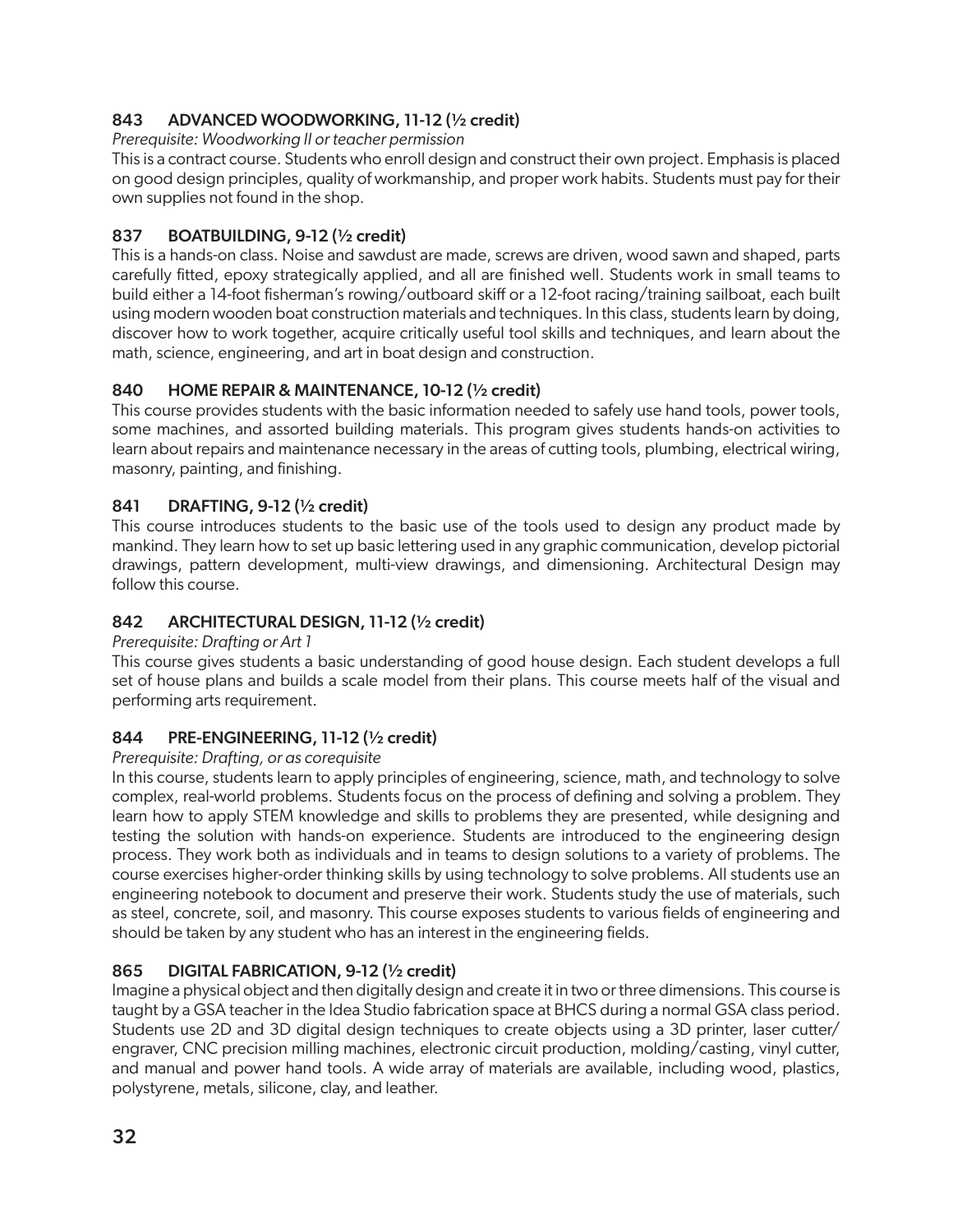### 863 INTRODUCTION TO METALS, 9-12 (1/2 credit)

This class gives students an introduction to hand and power tools associated with metalworking and fabrication. Layout of projects, welding, sharpening drill bits, and micrometer use are some of the areas covered.

### 850 INTRODUCTION TO TECHNOLOGY, 9-12 (1/2 credit)

This course acquaints students with our ever-changing technology in the processes centered around communication, manufacturing, construction, transportation, and energy and power systems. Students work to design and construct technological solutions to everyday problems. Using a band saw, gas and arc welding equipment, shearing equipment, benders, and molding equipment, students shape and assemble materials into a finished product.

### 852 DESIGN & ENGINEERING TECHNOLOGY, 9-12 (½ credit)

#### *Prerequisite: Introduction to Technology*

This course meets half of the visual and performing arts requirement and introduces students to the principles of design used in construction, manufacturing, and communication areas of technology. Students use problem-solving techniques to help them understand how to sketch, draw, form, and shape materials. The student learn how to use cutting, welding, and forming machines and tools to design model cars, boats, rockets, sleds, and other similar products.

### 856 ENGINE TECHNOLOGY, 10-12 (½ credit)

This course acquaints students with the basic principles involved in external and internal combustion engines. Students learn how each system of an engine operates. Through labs, they learn about two- and four-cycle engine principles, carburetion, ignition, cooling, lubrication, and overhaul, as well as how vehicles using gasoline, diesel, propane, jet, turbine, rotary, and rocket engines basically operate.

### 864 ADVANCED ENGINES, 10-12 (½ credit)

*Prerequisite: Engine Tech or teacher permission* This course covers maintenance, efficiency, and performance of diesel engines.

### GSA WELDING SEQUENCE

GSA offers a four-course welding sequence over a two-year rotation. Welding I and Welding II are offered in 2022-2023; Mig Welding and Tig Welding will be offered in 2023-2024; Welding I and Welding II will then be offered again in 2024-2025, and so forth. Welding I and Welding II teach techniques and procedures needed for passing structural welding certification tests; students who take GSA welding courses, especially two or more courses, are well-prepared for post-secondary employment or further work in related fields at technical colleges or engineering programs. However, many students find it valuable to take single or multiple courses for their own personal interest.

### 866 WELDING I, 9-12 (1 credit)

In this course, students learn to perform all types of oxyacetylene cutting, brazing, and welding, as well as basic shielded metal arc welding (stick welding) techniques and procedures. They learn basic welding procedures to start preparing for welding certification tests. They learn proper safety procedures, proper metal preparation, and how to make good quality welds in various welding positions. Heat distortion and warpage, and how to minimize both, are taught as well. This course also introduces students to reading and understanding weld symbols on blueprints.

### 867 WELDING II, 9-12 (1 credit)

### *Prerequisite: Welding I*

Students continue to learn shielded metal arc welding techniques and procedures. Uphill, overhead, and out-of-position welding are covered. Jobsite safety is stressed as well. Students continue to learn and use welding symbols and blueprints that are relevant to what is used in the welding industry. This class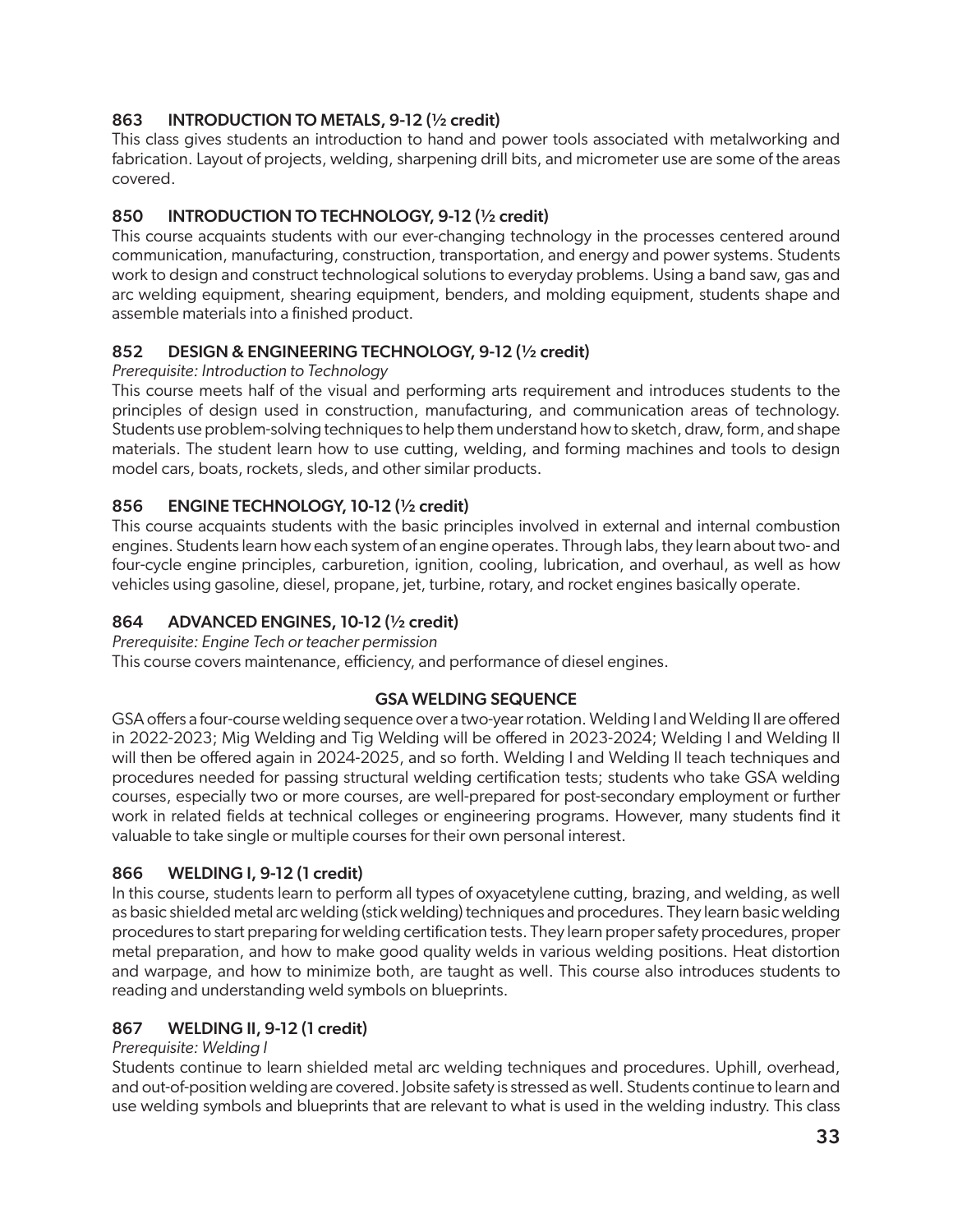also introduces students to part layout, preparation, and fabricating using geometry to figure angles and shapes.

### *868 MIG WELDING, 9-12 (1 credit) - not offered 2022-2023*

*Students perform all types of gas metal arc welding (mig welding). They learn about basic mig as well as structural flux core mig welding. Students weld in all positions, flat, horizontal, overhead, vertical up and vertical down, using mig welding. Students use welding symbols and blueprints commonly used in the welding industry. Students are taught how to cut a fit pipe together using geometry. As always, shop and jobsite safety are stressed. Students also are introduced to gas tungsten arc welding (tig welding). There is an opportunity in this class for art students to make metal artwork.* 

### *869 TIG WELDING, 9-12 (1 credit) - not offered 2022-2023*

*Prerequisite: Intro to Tech, Intro to Metals, or any welding course*

*Students learn to weld steel, stainless steel, and aluminum using the gas tungsten arc welding (tig welding) method. All types of welding joints and positions are performed in this class. Students learn how to keep parts square and/or straight while welding. There is a great demand for talented tig welders. Aluminum bike frames, aluminum oil delivery tankers, marine fabrication, and stainless steel pipe lines are just some of the many jobs that involve this method of welding.*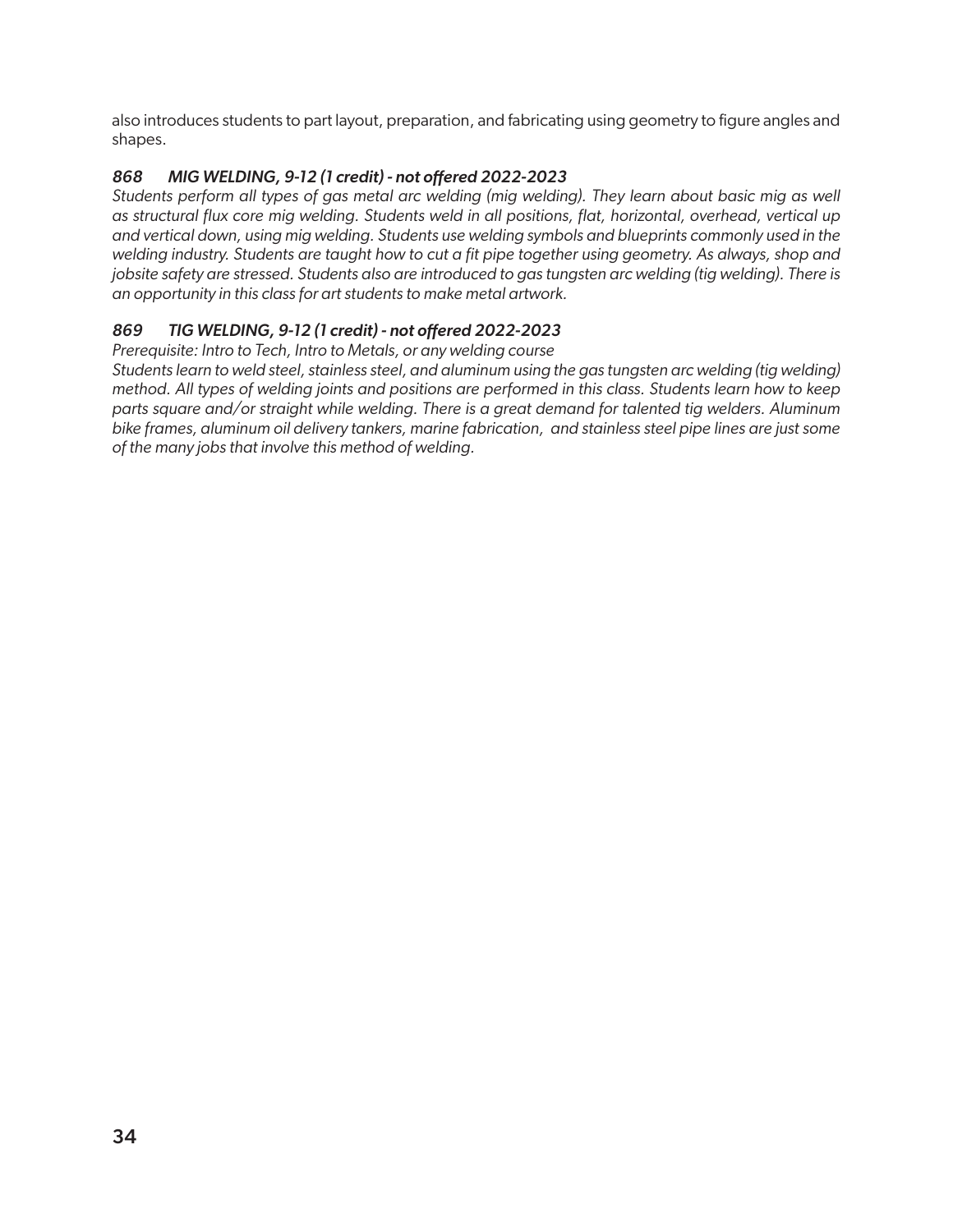### COMPUTER TECHNOLOGY

GSA's pedagogical approach to the computer curriculum is to offer a wide range of exploratory courses that develop students' interest and skills in the ways computers are used in personal life, society, and the workplace.

| Robotics                               | Computer Programming in Java |  |  |
|----------------------------------------|------------------------------|--|--|
| Video Technology                       | 3D Computer Modeling         |  |  |
| 2D Computer Illustration and Animation |                              |  |  |

|    | Course # Course Title                |         |     | Grade Level Credits Prerequisites |
|----|--------------------------------------|---------|-----|-----------------------------------|
| 51 | Computer Programming in Java         | $9-12$  | 1/2 |                                   |
| 52 | Video Technology                     | $9-12$  | ½   |                                   |
| 59 | <b>Robotics</b>                      | $9-12$  | ½   |                                   |
| 65 | 2D Computer Illustration & Animation | $10-12$ | ½   |                                   |
| 66 | 3D Computer Modeling                 | 10-12   | ⅓   | 2D Illus, & Animation             |

### 51 COMPUTER PROGRAMMING IN JAVA, 9-12 (½ credit)

Computer programming involves the understanding of programming language concepts and how they are applied to problem-solving. Programming equips students with skills, which involve more than the syntax of a programming language. Computer programs are a form of communication. When developing program solutions, students consider clarity of expression, program maintenance, ease of debugging, program extension, reliability, utility and validity. These concepts are taught by learning to program in Java, an object-oriented programming language and currently the language being used for AP programming at the high school level.

### 52 VIDEO TECHNOLOGY, 9-12 (½ credit)

Video is probably the most universally known of all visual media and is an integral component of many technology applications. Video creation is not only instructional and analytical, but also artistic. The course covers all stages of video creation, distribution, and evaluation. Students learn video basics (camera handling, lighting) as well as pre-production (story generation, script writing, storyboarding), production (casting, direction, filming) and post-production (editing, titling, audio, effects).

### 59 ROBOTICS, 9-12 (½ credit)

This class uses robots to cover the fundamentals of problem-solving, mechanical design, and computer programming. A robot is an embedded system of software and hardware. Programming and building robots applies science, technology, engineering, and math (STEM) concepts. This course introduces the fundamental concepts of programming and robotics.

### 65 2D COMPUTER ILLUSTRATION AND ANIMATION, 10-12 (½ credit)

This introductory course allows students to translate analog art skills into digital media by using digital tools to produce, manipulate, and animate original 2D artwork. The course utilizes vector graphics software for creating a wide variety of 2D graphics, such as illustrations, cartoons, icons, logos, diagrams, maps, posters and web graphics. Students learn proportion, perspective, lighting, storytelling, expression, and how basic shapes, symbols, gradients, fill colors, symbols, Bezier curves, and text can be combined to create artwork.

### 66 3D COMPUTER MODELING, 10-12 (½ credit)

*Prerequisite: 2D Computer Illustration and Animation*

This introductory course allows students to create illustrations that can then be modeled or animated in 3D. This course utilizes animation software that allows students to visualize, plan, and model in threedimensional space, as well as explore its animation capabilities. Students create, animate, texture, and light 3D objects and scenes.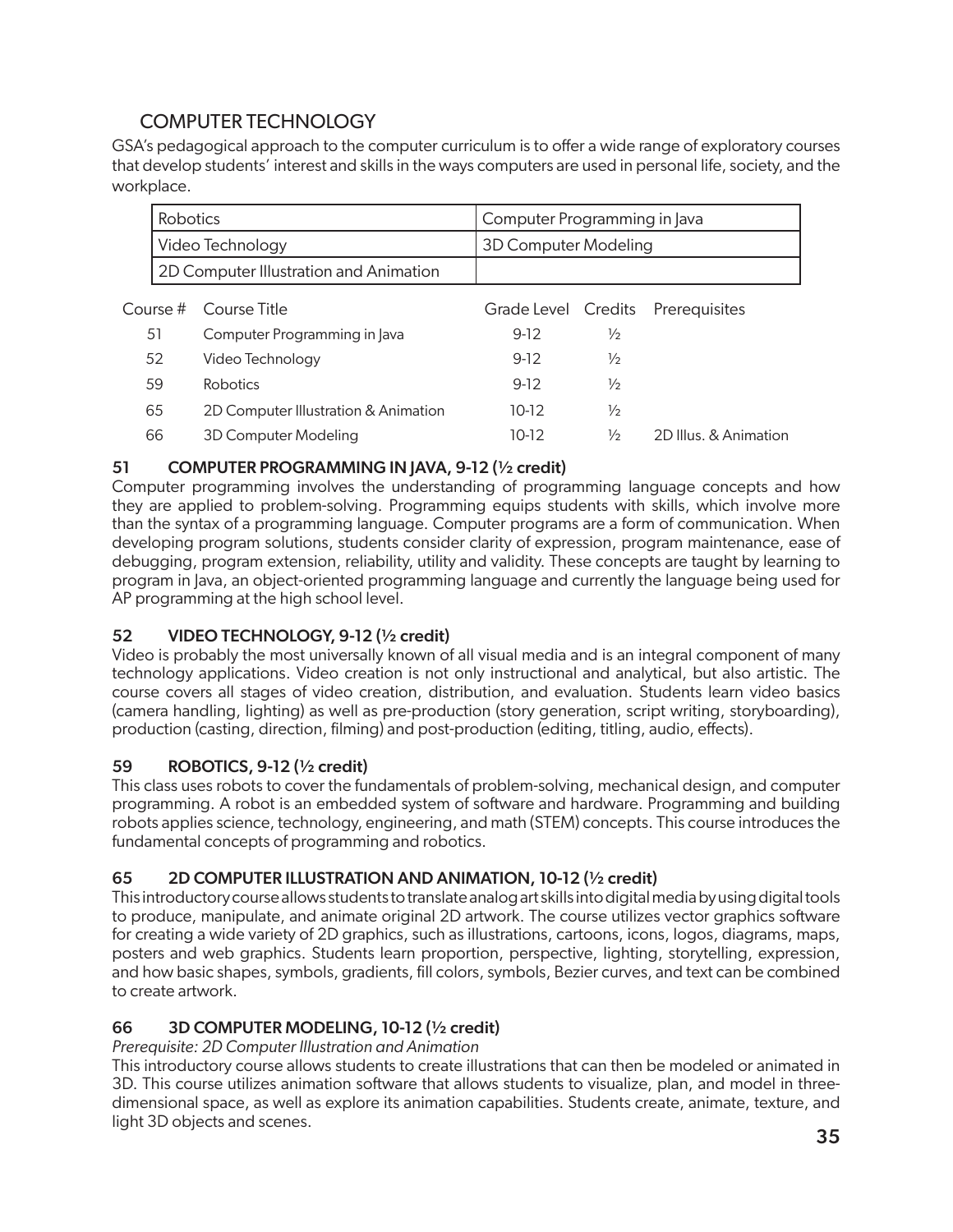### HEALTH AND PHYSICAL EDUCATION

| Health   | required, usually taken in 9th grade                                                                                                                                                            |
|----------|-------------------------------------------------------------------------------------------------------------------------------------------------------------------------------------------------|
| Wellness | elective, 11th or 12th grade                                                                                                                                                                    |
|          | Physical Education   Physical Education (semester): can be taken four times for credit<br>  Advanced Fitness, Dance I, and EEOL can all be taken for PE credit<br>(prerequisite: one PE course) |

|     | Course # Course Title                   |           |               | Grade Level Credits Prerequisites |
|-----|-----------------------------------------|-----------|---------------|-----------------------------------|
| 980 | Dance I                                 | $9-12$    | $\frac{1}{2}$ | Physical Education                |
| 995 | <b>Advanced Fitness Training</b>        | $11-12$   | $\frac{1}{2}$ | Physical Education                |
| 997 | Experiential Ed. and Outdoor Leadership | $11-12$   | $\frac{1}{2}$ | Physical Education                |
| 998 | Health                                  | $9-12$    | $\frac{1}{2}$ |                                   |
| 999 | <b>Physical Education</b>               | $9-12$    | $\frac{1}{2}$ |                                   |
| 996 | Wellness                                | $11 - 12$ | $\frac{1}{2}$ | <b>Health</b>                     |
|     |                                         |           |               |                                   |

### 980 DANCE I, 9-12 (½ credit)

### *Prerequisite: one semester of Physical Education*

Dance courses are open to all students regardless of prior experience. Athletic students with little artistic inclination, artistic students with little athletic inclination, and everyone in between are encouraged to enroll. In a safe, supportive community, we learn the key elements of dance, with an emphasis on building strength, flexibility, coordination, and creative expression. We also explore the history, vocabulary, body politics, and gender roles of dance.

### 995 ADVANCED FITNESS TRAINING, 11-12 (½ credit)

*Prerequisite: two semesters of Physical Education*

This course is designed for students to explore different methods of fitness training for athletics. The class stresses the importance of a year-round fitness program to enhance performance and reduce chance of athletic injury. The course covers flexibility, speed, aerobic, anaerobic, core body, and strength training. In consultation with the instructor, students design a program with short- and long-term fitness goals. Students are graded on participation, a daily journal to keep record of short- and long-term goals, body composition, height, weight, and daily workouts.

### 997 EXPERIENTIAL EDUCATION & OUTDOOR LEADERSHIP, 11-12 (½ credit)

*Prerequisite: one semester of Physical Education*

This course is designed to enrich the intellectual, social, emotional, and physical growth of students by experiencing a wide range of content areas and opportunities within the Blue Hill Peninsula, Acadia National Park, and the state of Maine. Through class instruction, student journals, guest speakers, group projects, and field trips, students develop skills in leadership, communication, trust-building, group problem-solving, and decision-making.

### 998 HEALTH, 9-12 (½ credit)

This course is designed to help students achieve overall physical, mental, and social well-being. Classes offer up-to-date information in six interrelated content areas: health and the mind; personal healthcare; the life cycle; the role of drugs; disease; and health and society. In each area, the class stresses the active role of the individual and provides, whenever possible, practical techniques that students can use to achieve positive changes.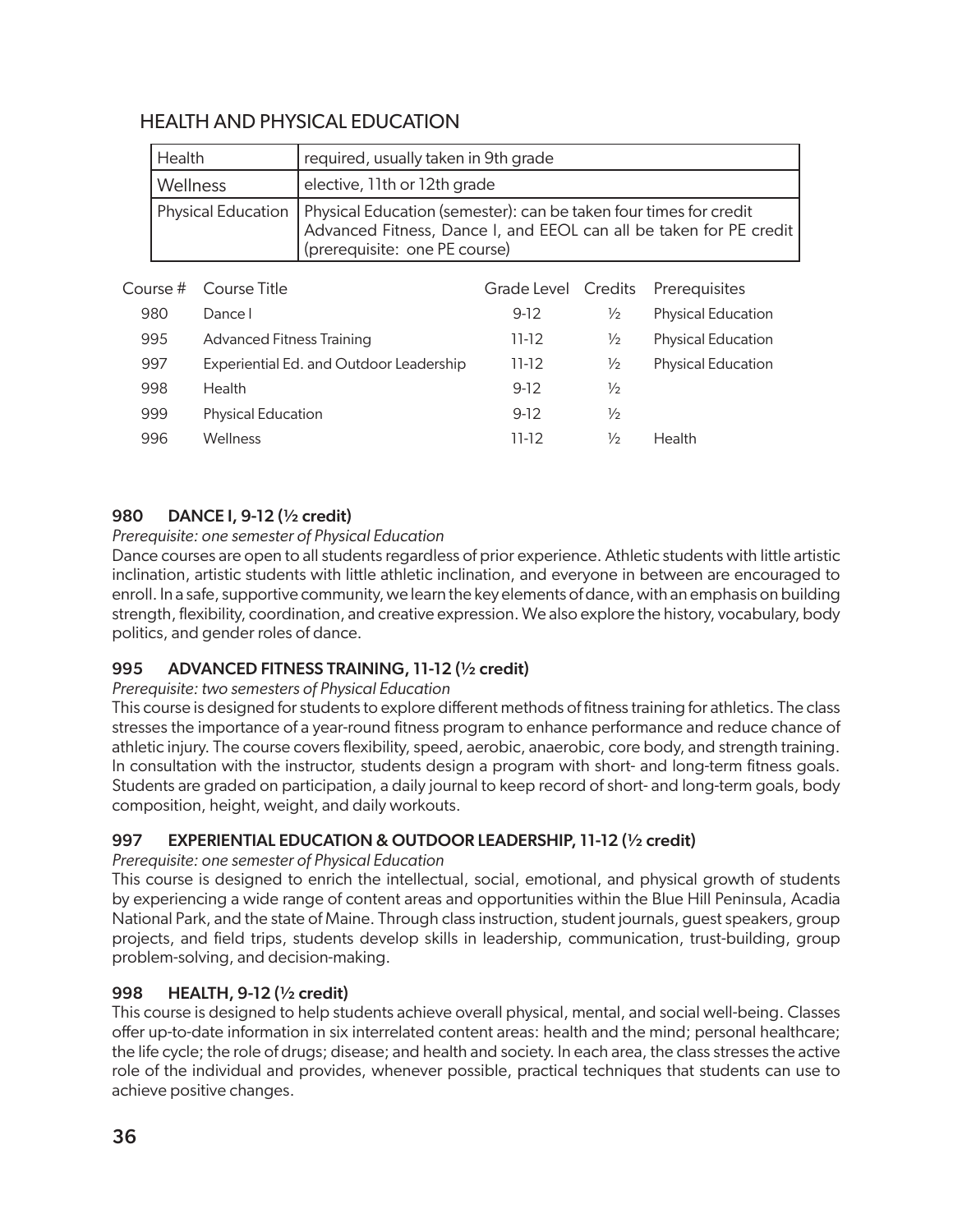### 999 PHYSICAL EDUCATION, 9-12, (½ credit)

Students are introduced to activities such as archery, pickleball, volleyball, aerobics, indoor soccer, floor hockey, tennis, aerobics, and weightlifting. The primary goal of this course is to introduce students to a wide variety of activities in an enjoyable atmosphere to benefit them beyond high school. Students are required to enroll in and receive a passing grade in Physical Education for at least two quarters for one credit. Students may take PE up to four quarters for a maximum of two credits.

#### 996 WELLNESS, 11-12 (½ credit)

#### *Prerequisite: Health*

This advanced health class explores wellness through personal experience and growth, and through classroom study of important health topics. The goals of the course are for students to increase their own wellness, to learn in depth about key aspects of health, and to find joy (!) in every day. Students are expected to participate in activities and document their participation in various ways including class discussion and journaling. Note: Some topics may be difficult to discuss with a whole class. There are alternate ways to participate when a subject becomes difficult to explore publicly. Topics we explore and experience: mindfulness, meditation, benefits of outdoor exercise, as well as advanced health experiences in the biology of addiction and addiction treatment, nutrition, understanding of gender/ sexuality, and more as time and interest allow. There are opportunities for students to select topics to study.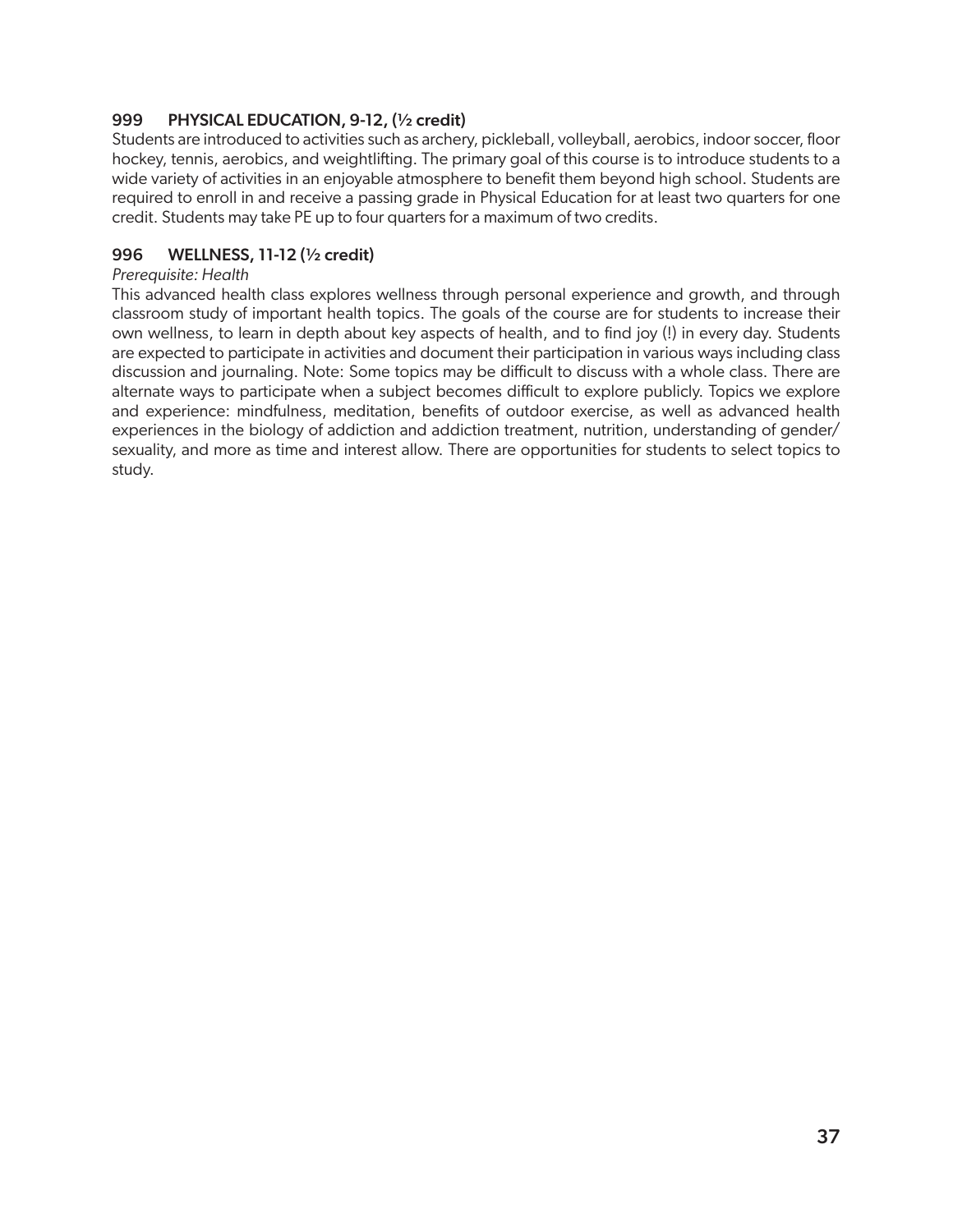### SIGNATURE PROGRAMS

### 1205 OCEAN STUDIES, 10-12 (1 credit)

#### *Prerequisite: By teacher permission, may be taken up to three times*

Ocean Studies is an interdisciplinary course that explores the many facets of the ocean ecosystem, from local to global scales. This course is for students who are interested in marine-related careers and prefer a hands-on approach to learning. Students learn basic navigation and seamanship skills and have the opportunity to participate in scientific research. Our coursework is embedded in our local fishing community so that the work is relevant and timely. We work with fishermen and other community members to understand the current issues in the fishery and use creative problem-solving and criticalthinking skills to develop an understanding of how to sustain local fisheries, as well as promote ocean health. Students also participate in a variety of field trips ranging from excursions in our coastal ecosystem to regional organizations to meet scientists or policy makers who influence fishery regulations. Students present their work at the Fishermen's Forum and also at the Eastern Maine Skippers Program year-end event.

### INDEPENDENT STUDY AND INTERNSHIP PROGRAM (ISIP)

This is an opportunity for juniors and seniors to design their own learning experience and earn one-half elective credit. Students are responsible for determining an area of study that may include exposure to a potential career, development of a talent or interest, travel with an academic focus, or exploration of an area completely unknown. Students begin planning for ISIP in October, creating a completed proposal by January. During the two-week ISIP period, immediately after February break, students participate in their 60-hour project and then demonstrate their achievement at the ISIP Exhibition in March.

#### NINTH-GRADE SEMINAR

Ninth-Grade Seminar is designed to help students successfully transition to the high school learning environment. The Ninth-Grade Seminar teacher provides students with the support and resources needed to handle the academic rigors of GSA and beyond. Daily classes combine short, focused, academic lessons with guided independent study time, tutoring, and daily monitoring of grades in all of their courses. Throughout the year, students learn the skills needed to self-advocate, manage time and stress, think critically, collaborate with peers, and become stronger, independent learners. Students will take one quarter of Ninth-Grade Seminar in the fall semester and one quarter in the spring semester. Ninth-Grade Seminar is graded pass/ fail and each quarter earns ¼ credit.

### THE LEARNING CENTER

The Learning Center provides services for students with Individualized Education Plans (IEP). This can mean different things for different students:

- Students are taught in a one-on-one setting in an area of need as identified by their team;
- Students use the Learning Center as a guided study hall where they get assistance completing work;
- Students, who have identified accommodations, come to the Learning Center where the accommodations are provided;
- The Learning Center also provides Ed Tech support in regular classes when the team decides that the regular classroom is the best place for the student to achieve the goals of the IEP.

### RISE (ROAD TO INDEPENDENCE, SELF-ADVOCACY, AND EMPOWERMENT

The RISE program at George Stevens Academy provides a learning environment to students whose academic, social, emotional, or behavioral needs require highly supportive and supervised special education services throughout the school day. The program fosters enhanced support for students with special needs in the mainstreamed classrooms and in a nurturing classroom experience with one-to-one specially designed instruction. The RISE program has found great success by embracing a culture that